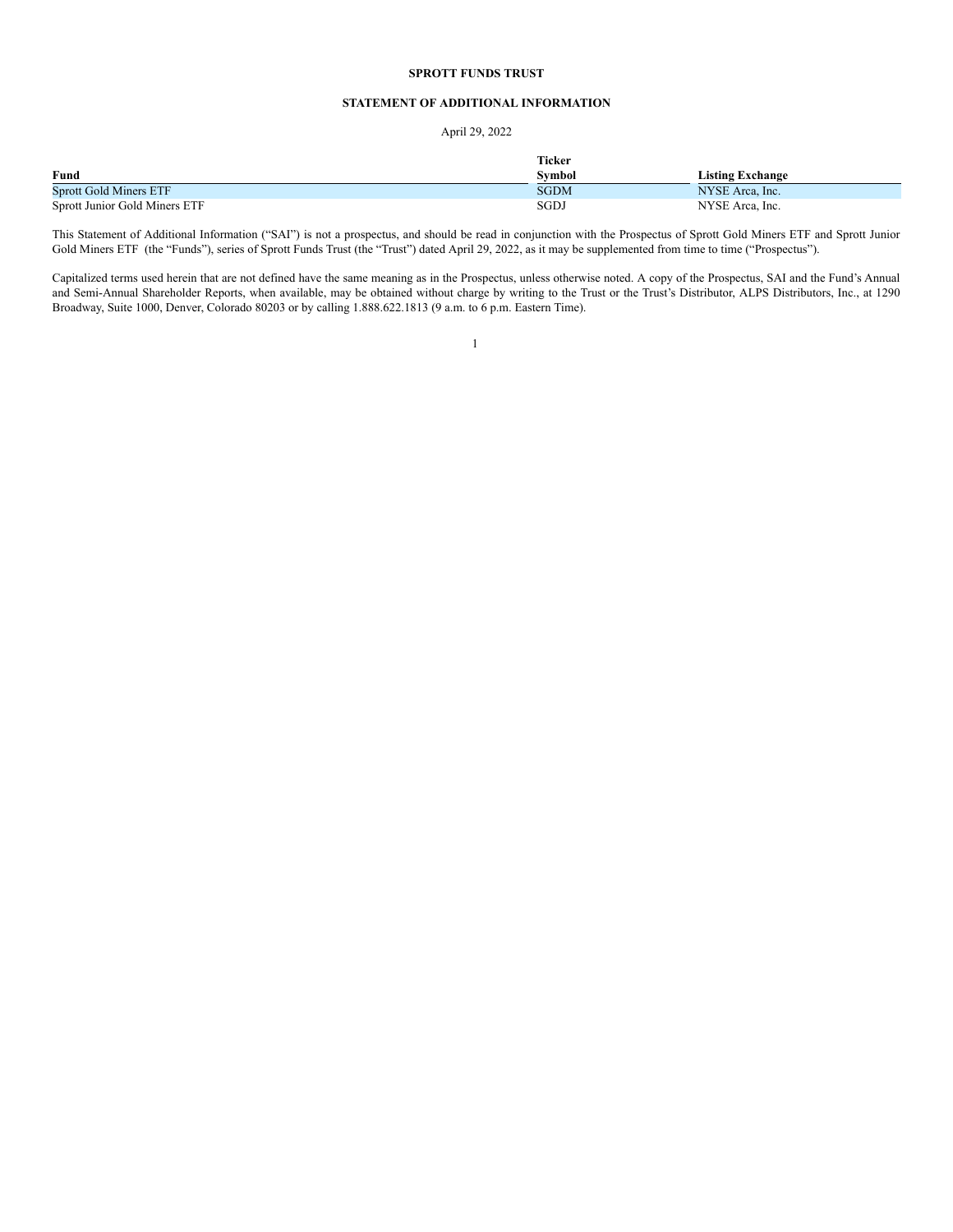GENERAL DESCRIPTION OF THE T[RU](#page-2-0)ST EXCH[AN](#page-2-1)GE LISTING AND TRADING INVESTMENT POLICIES [AN](#page-2-2)D RISKS INVESTMENT RESTRICTIONS [AN](#page-11-0)D POLICIES BOARD OF T[RU](#page-11-1)STEES OF THE TRUST M[AN](#page-15-0)AGEMENT AND OTHER SERVICE PROVIDERS PO[RT](#page-18-0)FOLIO HOLDINGS DISCLOSURE QUARTER[LY](#page-18-1) PORTFOLIO SCHEDULE CODE OF ETH[IC](#page-18-2)S PROXY VOTING POLICIES [AN](#page-19-0)D PROCEDURES BROKERAGE T[RAN](#page-19-1)SACTIONS EXCH[AN](#page-20-0)GE LISTING AND TRADING BOOK ENT[RY](#page-20-1) ONLY SYSTEM CREATION AND REDEMPTION OF CREATION [UN](#page-21-0)ITS DETERMINATION OF NET ASSET [VA](#page-26-0)LUE **DIVIDENDS [AN](#page-26-1)D DISTRIBUTIONS** CONTROL PERSONS [AN](#page-27-0)D PRINCIPAL SHAREHOLDERS **[TA](#page-27-1)XES CAPI[TA](#page-32-0)L STOCK** SHAREHOLDER REPO[RT](#page-32-1)S FINANCIAL S[TAT](#page-32-2)EMENTS **DISCLA[IM](#page-32-3)ERS APPENDIX A** 

3 5

2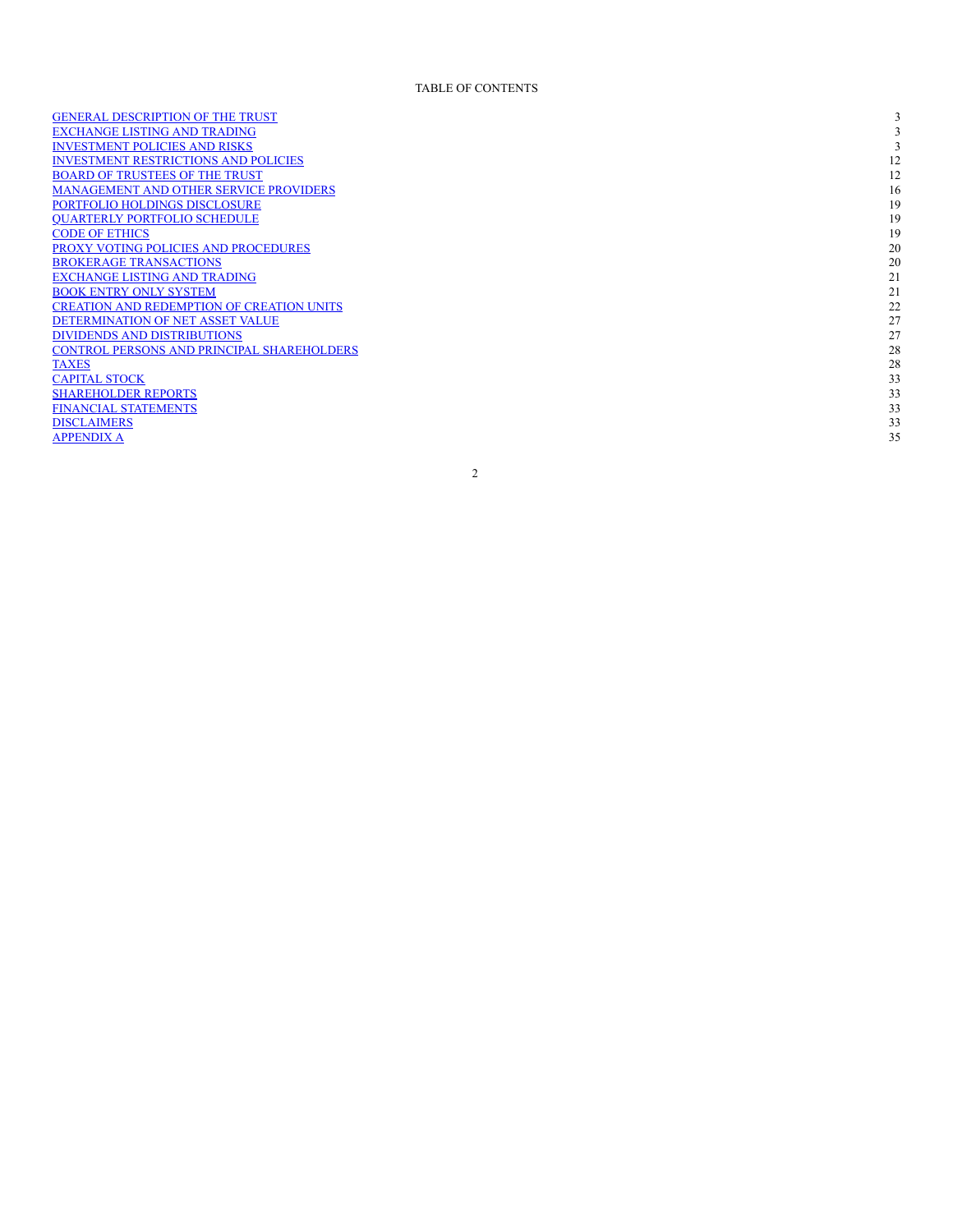# <span id="page-2-0"></span>**GENERAL DESCRIPTION OF THE TRUST**

The Trust is an open-end management investment company. The Trust currently consists of four series. One series, a mutual fund, is offered by a separate prospectus and statement of additional information ("SAI"). The Sprott Gold Miners ETF, Sprott Junior Gold Miners ETF (together, the "Gold Funds") and Sprott Uranium Miners ETF (the "Uranium Fund" and, together with the Gold Funds, each a "Fund" and together the "Funds") are each non-diversified management investment companies under the Investment Company Act of 1940, as amended (the "1940 Act"). The Trust was organized as a Delaware statutory trust on January 3, 2018. The shares of the Funds are referred to herein as "Shares." Sprott Asset Management LP (the "Adviser") acts as investment adviser to the Funds. ALPS Advisors, Inc. (the "Sub-Adviser") acts as subadviser to the Funds. Sprott Gold Miners ETF acquired all of the assets and liabilities of Sprott Gold Miners ETF (the "Gold Predecessor Fund"), and Sprott Junior Gold Miners ETF acquired all of the assets and liabilities of Sprott Junior Gold Miners ETF (the "Junior Predecessor Fund") each a series of ALPS ETF Trust, in a tax-free reorganization on or about July 19, 2019 ("Gold ETF Reorganization"). The Gold Predecessor Fund and Junior Predecessor Fund each had the same investment objectives, strategies and policies as the corresponding Fund at the time of the Gold ETF Reorganization. As of the date of the Gold ETF Reorganization, Sprott Gold Miners ETF's index was changed from the predecessor index to Solactive Gold Miners Custom Factors Total Return Index, and Sprott Junior Gold Miners ETF's index was changed from the predecessor index to Solactive Junior Gold Miners Custom Factors Total Return Index (together with the Solactive Gold Miners Custom Factors Total Return Index, the "Underlying Gold Indices").

The Uranium Fund acquired all of the assets and liabilities of North Shore Global Uranium Mining ETF (the "Uranium Predecessor Fund"), a series of Exchange Traded Concepts Trust, in a tax-free reorganization ("Uranium ETF Reorganization"). The Uranium Predecessor Fund had the same investment objectives, strategies and policies as the Uranium Fund at the time of the Uranium ETF Reorganization. The Uranium Fund seeks to track the North Shore Global Uranium Mining ETF, the same index tracked by the Uranium Predecessor Fund (the "Underlying Uranium Index," and together with the Underlying Gold Indices, each an "Underlying Index").

Each Fund offers and issues Shares at their net asset value ("NAV") only in aggregations of a specified number of Shares (each, a "Creation Unit"). Each Fund generally offers and issues Shares in exchange for a basket of securities ("Deposit Securities") together with the deposit of a specified cash payment ("Cash Component"). The Trust reserves the right to permit or require the substitution of a "cash in lieu" amount ("Deposit Cash") to be added to the Cash Component to replace any Deposit Security. Shares are listed on the NYSE Arca, Inc. (the "Exchange" or "NYSE Arca") and trade on the Exchange at market prices that may differ from the Shares' NAV. Shares are also redeemable only in Creation Unit aggregations, primarily for a basket of Deposit Securities together with a Cash Component. A Creation Unit of a Fund generally consists of 50,000 Shares, though this may change from time to time. Creation Units are not expected to consist of fewer than 50,000 Shares. As a practical matter, only institutions or large investors purchase or redeem Creation Units. Except when aggregated in Creation Units, Shares are not redeemable securities.

Shares may be issued in advance of receipt of Deposit Securities subject to various conditions, including a requirement to maintain on deposit with the Trust cash at least equal to a specified percentage of the value of the missing Deposit Securities, as set forth in the Participant Agreement (as defined below). The Trust may impose a transaction fee for each creation or redemption. In all cases, such fees will be limited in accordance with the requirements of the SEC applicable to management investment companies offering redeemable securities. As in the case of other publicly traded securities, brokers' commissions on transactions in the secondary market will be based on negotiated commission rates at customary levels.

# <span id="page-2-1"></span>**EXCHANGE LISTING AND TRADING**

Shares are listed for trading and trade throughout the day on the Exchange.

There can be no assurance that a Fund will continue to meet the requirements of the Exchange necessary to maintain the listing of Shares. An Exchange will consider the suspension of trading in, and will initiate delisting proceedings of, the Shares of a Fund under any of the following circumstances: (i) if any of the requirements set forth in the Exchange rules are not continuously maintained; (ii) if the Exchange files separate proposals under Section 19(b) of the 1940 Act and any of the statements regarding: (a) the index composition; (b) the description of a Fund; (c) limitations on a Fund's portfolio holdings or reference assets; (d) dissemination and availability of the index or intraday indicative values; or (e) the applicability of the Exchange listing rules specified in such proposals are not continuously maintained; (iii) if following the initial 12-month period beginning at the commencement of trading of a Fund, there are fewer than 50 beneficial owners of the Shares of a Fund; (iv) if the value of a Fund's Underlying Index is no longer calculated or available or an interruption to the dissemination persists past the trading day in which it occurred or the Underlying Index is replaced with a new index, unless the new underlying index meets certain Exchange requirements; (v) if the intraday indicative value is no longer disseminated at least every 15 seconds during the Exchange's regular market session and the interruption to the dissemination persists past the trading day in which it occurred; or (vi) such other event shall occur or condition shall exist that, in the opinion of the Exchange, makes further dealings on the Exchange inadvisable. The Exchange will remove the Shares of a Fund from listing and trading upon termination of the respective Fund.

# <span id="page-2-2"></span>**INVESTMENT POLICIES AND RISKS**

A discussion of the risks associated with an investment in each Fund is contained in the Prospectus under the headings "Summary Information—Principal Investment Strategies of the Fund" with respect to the applicable Fund, "Summary Information—Principal Risks of Investing in the Fund" with respect to the applicable Fund and "Additional Information About the Fund's Investment Strategies and Risks." The discussion below supplements, and should be read in conjunction with, such sections of the Prospectus.

# **General Considerations and Risks**

An investment in a Fund should be made with an understanding that the value of a Fund's portfolio securities may fluctuate in accordance with changes in the financial condition of the issuers of the portfolio securities, the value of securities generally and other factors.

In the event that the securities in a Fund's index are not listed on a national securities exchange, the principal trading market for some may be in the over-the-counter market. The existence of a liquid trading market for certain securities may depend on whether dealers will make a market in such securities. There can be no assurance that a market will be made or maintained or that any such market will be or remain liquid. The price at which securities may be sold and the value of a Fund's Shares will be adversely affected if trading markets for a Fund's portfolio securities are limited or absent or if bid/ask spreads are wide.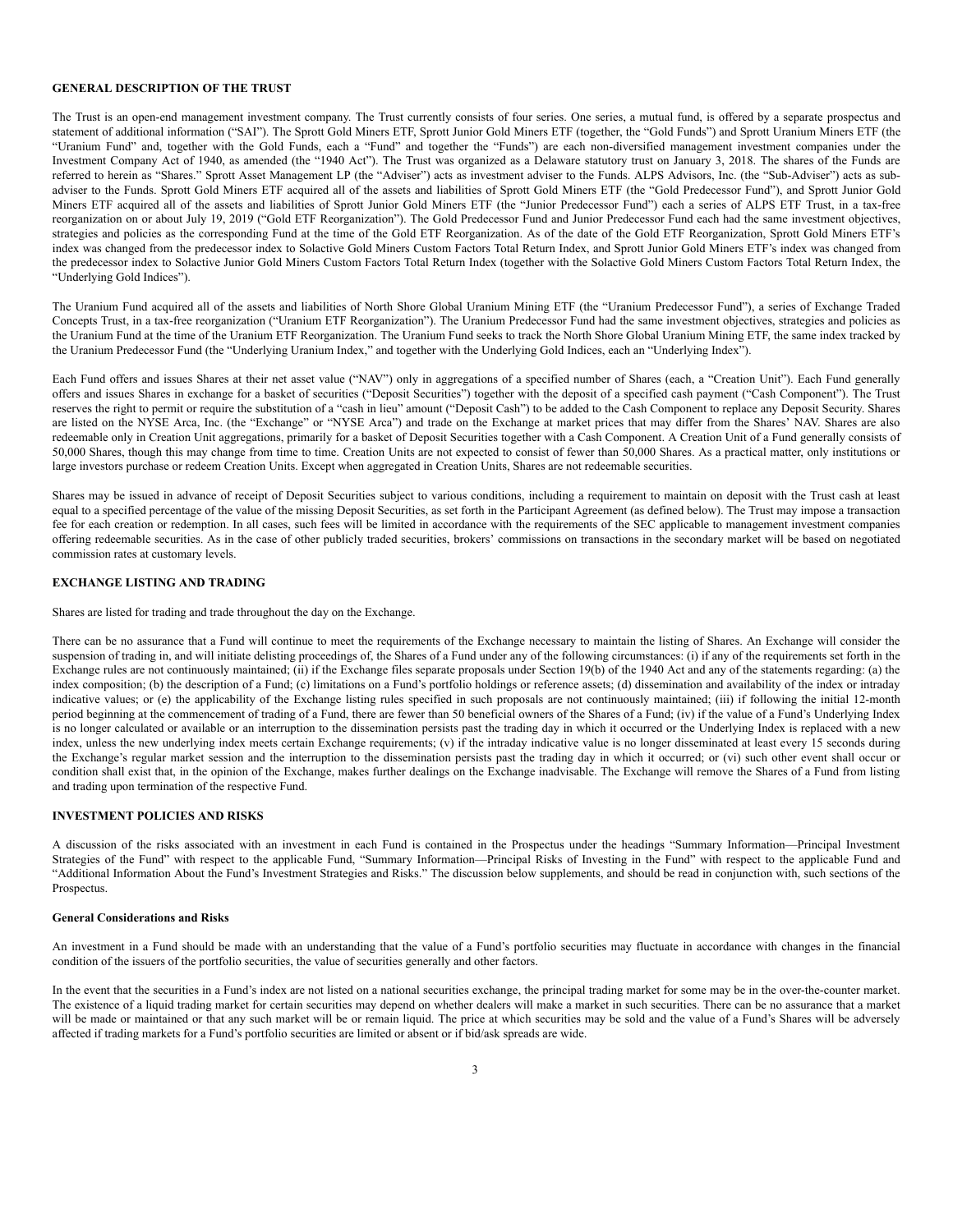The Adviser, on behalf of the Funds has filed with the National Futures Association ("NFA") a notice claiming an exclusion from the definition of the term "commodity pool operator" ("CPO") under the Commodity Exchange Act, as amended ("CEA"), and the rules of the Commodity Futures Trading Commission ("CFTC") promulgated thereunder, with respect to each Fund's operations. Therefore, the Funds, the Adviser and Sub-Adviser (both with respect to the Funds) are not subject to registration or regulation as a commodity pool or CPO under the CEA. If a Fund becomes subject to these requirements, as well as related NFA rules, a Fund may incur additional compliance and other expenses.

#### **Authorized Participant Concentration**

Only an Authorized Participant (as defined in the Creations and Redemptions section of the Fund's prospectus (the "Prospectus")) may engage in creation or redemption transactions directly with a Fund. Each Fund has a limited number of institutions that act as Authorized Participants. To the extent that these institutions exit the business or are unable to proceed with creation and/or redemption orders with respect to a Fund and no other Authorized Participant is able to step forward to create or redeem Creation Units, Fund shares may trade at a discount to NAV and possibly face trading halts and/or delisting.

#### **Borrowing**

The Funds may borrow money to the extent permitted under the 1940 Act, as interpreted or modified by regulation from time to time. This means that, in general, the Funds may borrow money from banks for any purpose in an amount up to 1/3 of a Fund's total assets. A Fund also may borrow money for temporary administrative purposes in an amount not to exceed 5% of a Fund's total assets.

Specifically, provisions of the 1940 Act require the Funds to maintain continuous asset coverage (that is, total assets including borrowings, less liabilities exclusive of borrowings) of 300% of the amount borrowed, with an exception for borrowings not in excess of 5% of a Fund's total assets made for temporary purposes. Any borrowings for temporary purposes in excess of 5% of a Fund's total assets must maintain continuous asset coverage. If the 300% asset coverage should decline as a result of market fluctuations or other reasons, the Funds may be required to sell some of its portfolio holdings within three (3) days (not including Sundays and holidays) to reduce the debt and restore the 300% asset coverage, even though it may be disadvantageous from an investment standpoint to sell securities at that time.

The Funds also may enter into certain transactions that can be viewed as constituting a form of borrowing or financing transaction by such Fund. To the extent a Fund "covers" its obligations or liabilities by the segregation or "earmarking" of assets, in accordance with procedures adopted by Board reasonably designed to be consistent with the regulations, rules and SEC staff interpretations under the 1940 Act, such borrowing will not be (i) considered a "senior security" by a Fund or (ii) subject to the 300% asset coverage requirement otherwise applicable to borrowings by a Fund. Borrowing will tend to exaggerate the effect on a Fund's NAV of any increase or decrease in the market value of a Fund's portfolio. Money borrowed will be subject to interest costs that may or may not be recovered by appreciation of the securities purchased. In addition, a Fund may be required to maintain minimum average balances in connection with such borrowing or to pay a commitment or other fee to maintain a line of credit; either of these requirements would increase the cost of borrowing over the stated interest rate.

# **Concentration Risk**

The Funds may be susceptible to an increased risk of loss, including losses due to adverse events that affect a Fund's investments more than the market as a whole, to the extent that a Fund's investments are concentrated in the securities of a particular issuer or issuers, country, group of countries, region, market, industry, group of industries, sector or asset class. Shares are subject to the risks of an investment in a portfolio of equity securities in an industry or group of industries in which a Fund's Index is highly concentrated. In addition, because it is the policy of the Funds to generally invest in the securities that comprise its respective Index, the securities held by such Fund may be concentrated in that industry or group of industries.

# **Currency Exchange Rate Risk**

The Funds may invest its assets in securities denominated in non-U.S. currencies. Changes in currency exchange rates and the relative value of non-U.S. currencies will affect the value of a Fund's investment and the value of the Shares. Because a Fund's net asset value ("NAV") is determined in U.S. dollars, a Fund's NAV could decline if the currency of the non-U.S. market in which a Fund invests depreciates against the U.S. dollar, even if the value of a Fund's holdings, measured in the foreign currency, increases. Currency exchange rates can be very volatile and can change quickly and unpredictably. As a result, the value of an investment in a Fund may change quickly and without warning and you may lose money.

### **Custody Risk**

Less developed markets are more likely to experience problems with the clearing and settling of trades, as well as the holding of securities by local banks, agents and depositories.

### **Cyber Security**

In connection with the increased use of technologies such as the Internet and the dependence on computer systems to perform necessary business functions, the Funds are susceptible to operational, information security, and related risks due to the possibility of cyber-attacks or other incidents. Cyber incidents may result from deliberate attacks or unintentional events. Cyber-attacks include, but are not limited to, infection by computer viruses or other malicious software code, gaining unauthorized access to systems, networks, or devices that are used to service the Funds' operations through hacking or other means for the purpose of misappropriating assets or sensitive information, corrupting data, or causing operational disruption. Cyber-attacks may also be carried out in a manner that does not require gaining unauthorized access, such as causing denial-of-service attacks (which can make a website unavailable) on the Funds' website. In addition, authorized persons could inadvertently or intentionally release confidential or proprietary information stored on the Funds' systems.

Cyber security failures or breaches by the Funds' third party service providers (including, but not limited to, the adviser, distributor, custodian, transfer agent, and financial intermediaries) may cause disruptions and impact the service providers' and the Funds' business operations, potentially resulting in financial losses, the inability of Fund shareholders to transact business and the mutual funds to process transactions, inability to calculate a Fund's net asset value, violations of applicable privacy and other laws, regulatory fines, penalties, reputational damage, reimbursement or other compensation costs, and/or additional compliance costs. A Fund and its shareholders could be negatively impacted as a result of successful cyber-attacks against, or security breakdowns of, a Fund or its third party service providers.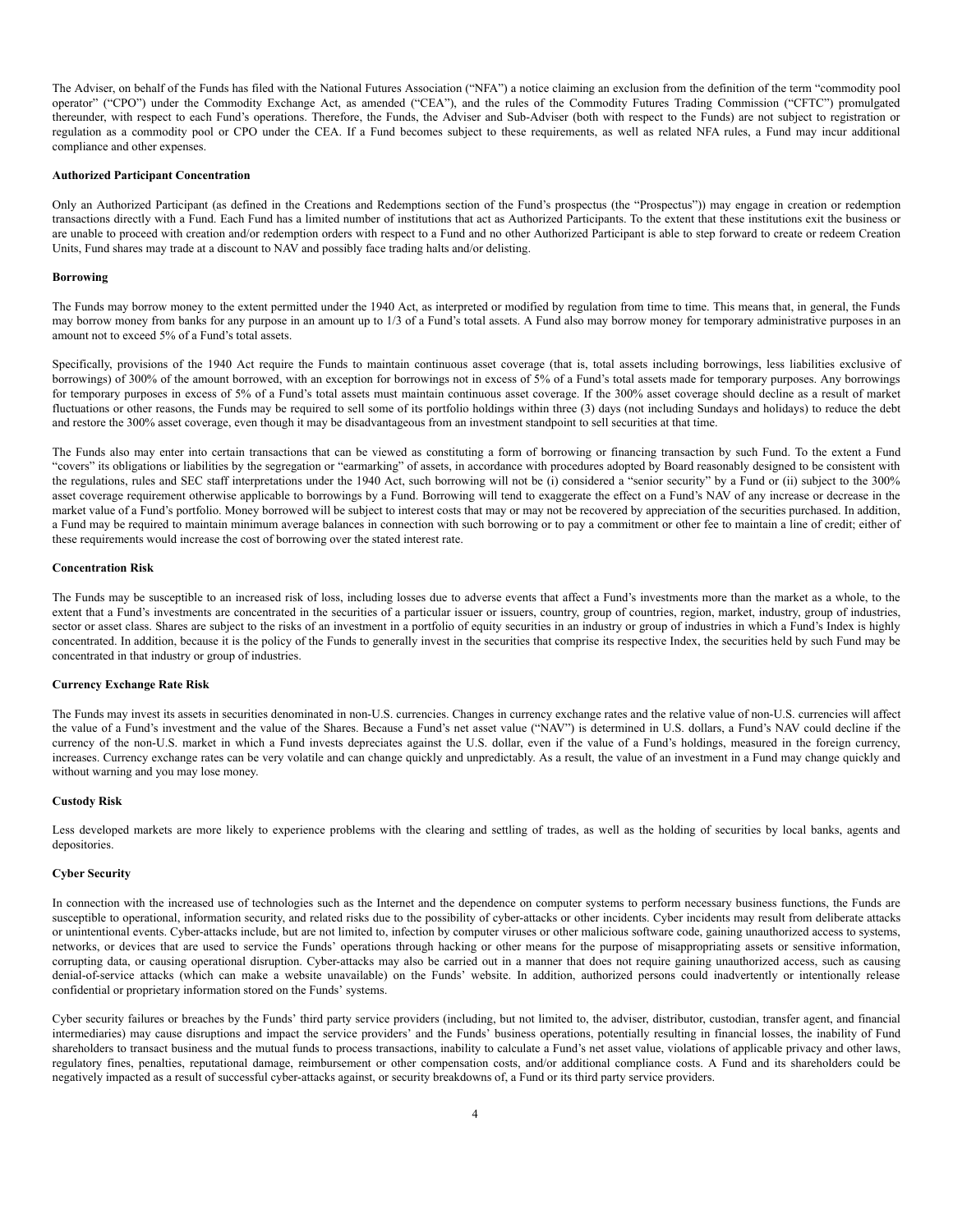A Fund may incur substantial costs to prevent or address cyber incidents in the future. In addition, there is a possibility that certain risks have not been adequately identified or prepared for. Furthermore, a Fund cannot directly control any cyber security plans and systems put in place by third party service providers. Cyber security risks are also present for issuers of securities in which a Fund invests, which could result in material adverse consequences for such issuers, and may cause a Fund's investment in such securities to lose value.

#### **Equity Securities**

The financial condition of issuers of equity securities may become impaired or that the general condition of the securities market may deteriorate (either of which may cause a decrease in the value of the portfolio securities and thus in the value of Shares). Common stocks, a type of equity securities, are susceptible to general stock market fluctuations and to volatile increases and decreases in value as market confidence in and perceptions of their issuers change. These investor perceptions are based on various and unpredictable factors, including expectations regarding government, economic, monetary and fiscal policies, inflation and interest rates, economic expansion or contraction, and global or regional political, economic and banking crises.

Holders of common stocks incur more risk than holders of preferred stocks and debt obligations because common stockholders, as owners of the issuer, have generally inferior rights to receive payments from the issuer in comparison with the rights of creditors of, or holders of debt obligations or preferred stocks issued by, the issuer.

Further, unlike debt securities, which typically have a stated principal amount payable at maturity (whose value, however, will be subject to market fluctuations prior thereto), or preferred stocks, which typically have a liquidation preference and which may have stated optional or mandatory redemption provisions, common stocks have neither a fixed principal amount nor a maturity. Common stock values are subject to market fluctuations as long as the common stock remains outstanding.

### **Fluctuation of Net Asset Value**

The net asset value ("NAV") of a Fund's Shares will generally fluctuate with changes in the market value of a Fund's holdings. The market prices of the Shares will generally fluctuate in accordance with changes in NAV as well as the relative supply and demand for Shares on the Exchange. The Adviser cannot predict whether the Shares will trade below, at or above the NAV of the Shares of the Fund. Price differences may be due, in large part, to the fact that supply and demand forces at work in the secondary trading market for the Shares will be closely related to, but not identify to, the same forces influencing the prices of the stocks of a Fund's Index trading individually or in the aggregate at any point in time.

#### **Foreign Securities**

Foreign securities are subject to market fluctuations caused by such factors as economic and political developments and changes in interest rates and perceived trends in stock prices. Investing in securities issued by issuers domiciled in countries other than the domicile of the investor and denominated in currencies other than an investor's local currency entails certain considerations and risks not typically encountered by the investor in making investments in its home country and in that country's currency. These considerations include favorable or unfavorable changes in interest rates, currency exchange rates, exchange control regulations and the costs that may be incurred in connection with conversions between various currencies. Investing in any of the Funds also involves certain risks and considerations not typically associated with investing in a Fund whose portfolio contains exclusively securities of U.S. issuers. These risks include generally less liquid and less efficient securities markets; generally greater price volatility; less publicly available information about issuers; the imposition of withholding or other taxes; the imposition of restrictions on the expatriation of funds or other assets of a Fund; higher transaction and custody costs; delays and risks attendant in settlement procedures; difficulties in enforcing contractual obligations; lower liquidity and significantly smaller market capitalization; different accounting and disclosure standards; lower levels of regulation of the securities markets; more substantial government interference with the economy; higher rates of inflation; greater social, economic, and political uncertainty; the risk of nationalization or expropriation of assets; and the risk of war.

## *ADRs, GDRs and EDRs*

American Depositary Receipts ("ADRs"), Global Depositary Receipts ("GDRs") and European Depositary Receipts ("EDRs") (collectively, "Depositary Receipts") are receipts, typically issued by a bank or trust issuer, which evidence ownership of underlying securities issued by a non-U.S. issuer. For ADRs, the depository is typically a U.S. financial institution and the underlying securities are issued by a non-U.S. issuer. For other forms of Depositary Receipts, the depository may be a non-U.S. or a U.S. entity, and the underlying securities may be issued by a non-U.S. or a U.S. issuer. Depositary Receipts are not necessarily denominated in the same currency as their underlying securities. Generally, ADRs, issued in registered form, are designed for use in the U.S. securities markets, and EDRs, issued in bearer form, are designed for use in European securities markets. GDRs are tradable both in the United States and in Europe and are designed for use throughout the world.

The Funds will not invest in any unlisted Depositary Receipt or any Depositary Receipt that the Adviser deems illiquid at the time of purchase or for which pricing information is not readily available. In general, Depositary Receipts must be sponsored, but a Fund may invest in unsponsored Depositary Receipts under certain limited circumstances. The issuers of unsponsored Depositary Receipts are not obligated to disclose material information in the United States. Therefore, there may be less information available regarding such issuers and there may be no correlation between available information and the market value of the Depositary Receipts.

### *Emerging Markets*

Investments in emerging market countries may be subject to greater risks than investments in developed countries. These risks include: (i) less social, political, and economic stability; (ii) greater illiquidity and price volatility due to smaller or limited local capital markets for such securities, or low or non-existent trading volumes; (iii) foreign exchanges and broker-dealers may be subject to less scrutiny and regulation by local authorities; (iv) local governments may decide to seize or confiscate securities held by foreign investors and/or local governments may decide to suspend or limit an issuer's ability to make dividend or interest payments; (v) local governments may limit or entirely restrict repatriation of invested capital, profits, and dividends; (vi) capital gains may be subject to local taxation, including on a retroactive basis; (vii) issuers facing restrictions on dollar or euro payments imposed by local governments may attempt to make dividend or interest payments to foreign investors in the local currency; (viii) investors may experience difficulty in enforcing legal claims related to the securities and/or local judges may favor the interests of the issuer over those of foreign investors; (ix) bankruptcy judgments may only be permitted to be paid in the local currency; (x) limited public information regarding the issuer may result in greater difficulty in determining market valuations of the securities, and (xi) lax financial reporting on a regular basis, substandard disclosure and differences in accounting standards may make it difficult to ascertain the financial health of an issuer.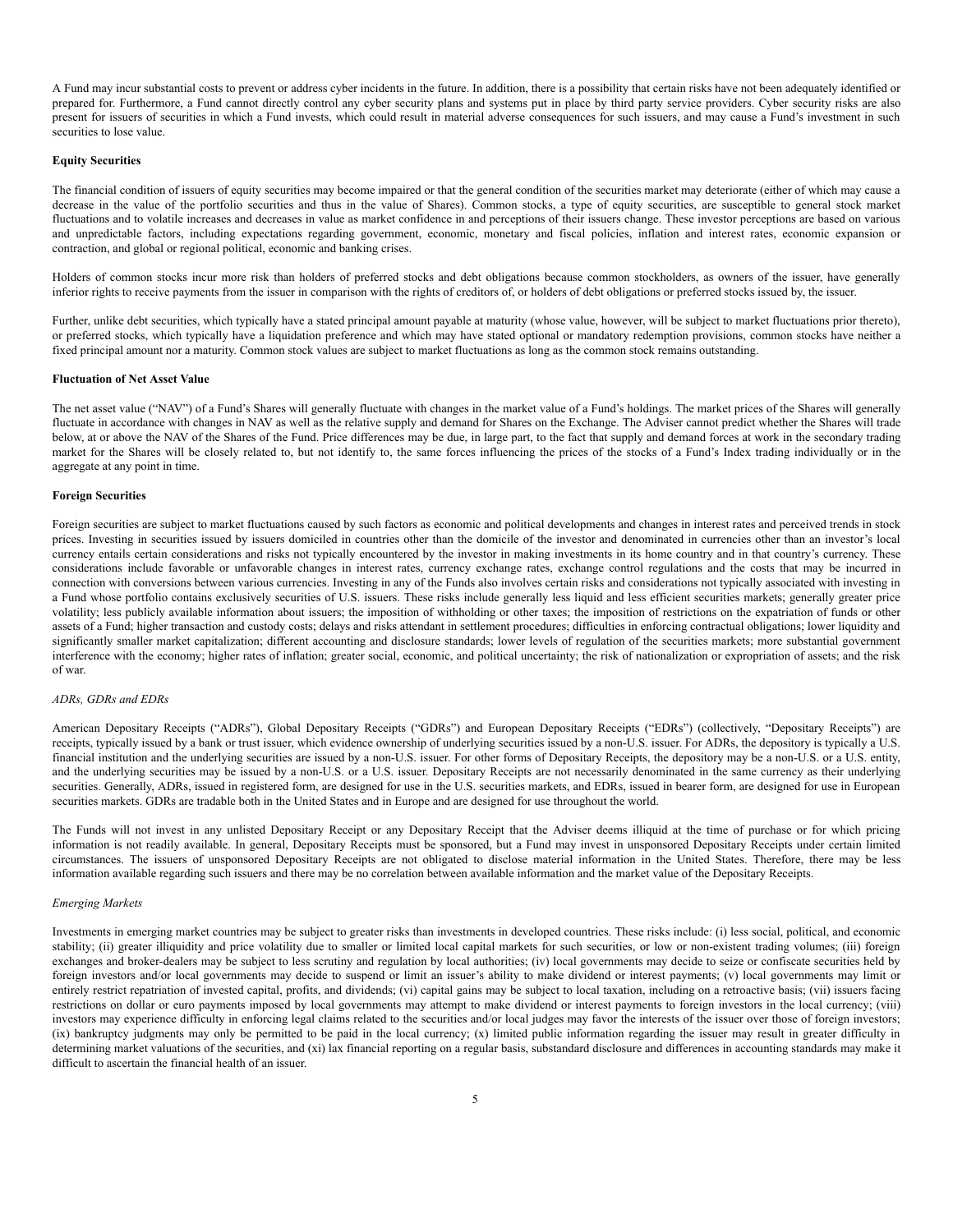Emerging market securities markets are typically marked by a high concentration of market capitalization and trading volume in a small number of issuers representing a limited number of industries, as well as a high concentration of ownership of such securities by a limited number of investors. In addition, brokerage and other costs associated with transactions in emerging market securities markets can be higher, sometimes significantly, than similar costs incurred in securities markets in developed countries. Although some emerging markets have become more established and tend to issue securities of higher credit quality, the markets for securities in other emerging market countries are in the earliest stages of their development, and these countries issue securities across the credit spectrum. Even the markets for relatively widely traded securities in emerging market countries may not be able to absorb, without price disruptions, a significant increase in trading volume or trades of a size customarily undertaken by institutional investors in the securities markets of developed countries. The limited size of many of these securities markets can cause prices to be erratic for reasons apart from factors that affect the soundness and competitiveness of the securities issuers. For example, prices may be unduly influenced by traders who control large positions in these markets. Additionally, market making and arbitrage activities are generally less extensive in such markets, which may contribute to increased volatility and reduced liquidity of such markets. The limited liquidity of emerging market securities may also affect a Fund's ability to accurately value its portfolio securities or to acquire or dispose of securities at the price and time it wishes to do so or in order to meet redemption requests.

Many emerging market countries suffer from uncertainty and corruption in their legal frameworks. Legislation may be difficult to interpret, and laws may be too new to provide any precedential value. Laws regarding foreign investment and private property may be weak or non-existent. Sudden changes in governments may result in policies that are less favorable to investors such as policies designed to expropriate or nationalize "sovereign" assets. Certain emerging market countries in the past have expropriated large amounts of private property, in many cases with little or no compensation, and there can be no assurance that such expropriation will not occur in the future.

Investment in the securities markets of certain emerging market countries is restricted or controlled to varying degrees. These restrictions may limit a Fund's investment in certain emerging market countries and may increase the expenses of a Fund. Certain emerging market countries require governmental approval prior to investments by foreign persons or limit investment by foreign persons to only a specified percentage of an issuer's outstanding securities or a specific class of securities which may have less advantageous terms (including price) than securities of the company available for purchase by nationals.

Many emerging market countries lack the social, political, and economic stability characteristic of the United States. Political and social instability among emerging market countries can be common and may be caused by an uneven distribution of wealth, social unrest, labor strikes, civil wars, and religious oppression. Economic instability in emerging market countries may take the form of: (i) high interest rates; (ii) high levels of inflation, including hyperinflation; (iii) high levels of unemployment or underemployment; (iv) changes in government economic and tax policies, including confiscatory taxation; and (v) imposition of trade barriers.

A Fund's income and, in some cases, capital gains from foreign securities will be subject to applicable taxation in certain of the emerging market countries in which it invests, and treaties between the United States and such countries may not be available in some cases to reduce the otherwise applicable tax rates.

Emerging markets also have different clearance and settlement procedures, and in certain of these emerging markets there have been times when settlements have been unable to keep pace with the volume of securities transactions, making it difficult to conduct such transactions.

In the past, certain governments in emerging market countries have become overly reliant on the international capital markets and other forms of foreign credit to finance large public spending programs, which in the past have caused huge budget deficits. Often, interest payments have become too overwhelming for a government to meet, representing a large percentage of total GDP. These foreign obligations have become the subject of political debate and served as fuel for political parties of the opposition, which pressure the government not to make payments to foreign creditors, but instead to use these funds for, among other things, social programs. Either due to an inability to pay or submission to political pressure, foreign governments have been forced to seek a restructuring of their loan and/or bond obligations, have declared a temporary suspension of interest payments or have defaulted. These events have adversely affected the values of securities issued by foreign governments and corporations domiciled in those countries and have negatively affected not only their cost of borrowing, but their ability to borrow in the future as well.

# **Geographic Concentration Risk**

To the extent an Underlying Index and a Fund's investment portfolio are significantly comprised of securities of issuers from a single country, a Fund would be more likely to be impacted by events or conditions affecting that country.

**Risks Related to Investing in Australia:** To the extent the Fund invests in Australian securities, it will be subject to risks related to investing in Australia. Investments in Australian issuers may subject the Fund to regulatory, political, currency, security, and economic risk specific to Australia. The Australian economy is heavily dependent on exports from the agricultural and mining sectors. This makes the Australian economy susceptible to fluctuations in the commodity markets. Australia is also dependent on trading with key trading partners.

**Risks Related to Investment in Canada:** in Canadian issuers may subject the Fund to economic risk specific to Canada. Among other things, the Canadian economy is heavily dependent on relationships with certain key trading partners, including the United States and China. The Canadian economy is sensitive to fluctuations in certain commodity markets.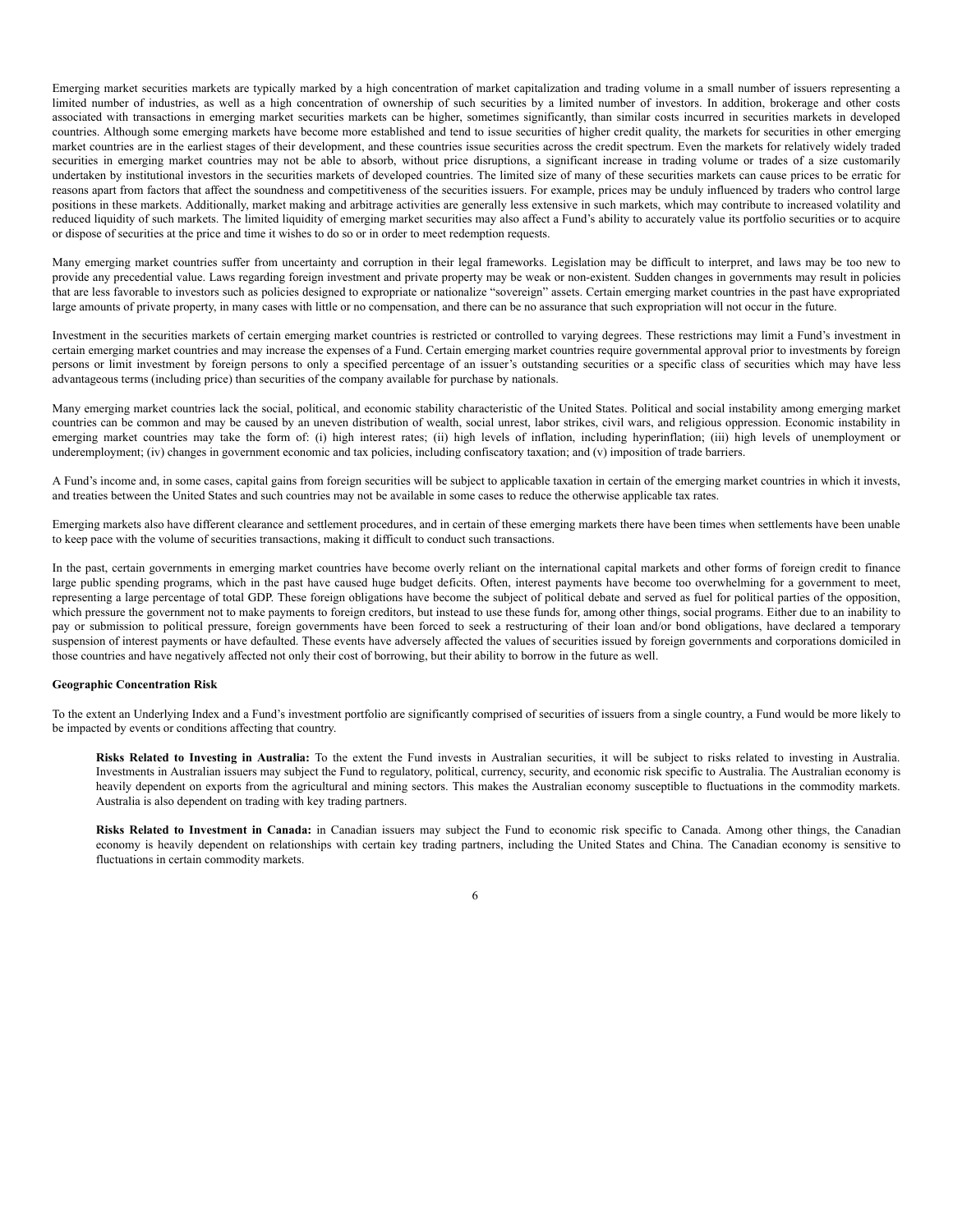**Risks Related to Investment in Kazakhstan:** Kazakhstan's economy is a resource-based economy that is heavily dependent on the export of natural resources. Fluctuations in certain commodity markets or sustained low prices for its exports could have a significant, adverse effect on Kazakhstan's economy. Kazakhstan is a presidential republic but maintains several authoritarian characteristics including involvement in the economy. While Kazakhstan has recently pursued economic reform and liberalization of many areas in the economy, there is no guarantee that the government will not become directly involved in aspects of the economy in the future. Due to the recent rise in many commodities prices, one major concern for Kazakhstan is managing inflationary pressures from strong foreign currency inflows. Significant increases in inflation would have a negative impact on companies in Kazakhstan and would have an adverse impact on the Fund.

Recently, a state of emergency and a nationwide curfew has been imposed and there has been foreign intervention in Kazakhstan in response to social unrest in that country. Until there is a period of stabilization, it is unclear of the extent of the consequences of this unrest and measures take to address the unrest will have on the future growth and economic conditions in Kazakhstan, including uranium mining and prices and the supply and demand of that commodity, as well as whether there will be any other unintended consequences.

**Risks Related to Investing in Russia:** Investing in Russian securities involves significant risks, including legal, regulatory and economic risks that are specific to Russia. In addition, investing in Russian securities involves risks associated with the settlement of portfolio transactions and loss of the Fund's ownership rights in its portfolio securities as a result of the system of share registration and custody in Russia. As a result of recent events involving Ukraine and the Russian Federation, the United States and the European Union have imposed sanctions on certain Russian individuals and entities. Additional broader sanctions may be imposed in the future. These sanctions may result in the decline of the value and liquidity of Russian securities and could also result in the immediate freeze of Russian securities, impairing the ability of the Fund to buy, sell, receive or deliver those securities.

**Risks Related to Investing in South Africa**: South Africa's two-tiered economy, with one rivaling developed countries and the other exhibiting many characteristics of developing countries, is characterized by uneven distribution of wealth and income and high rates of unemployment. Although economic reforms have been enacted to promote growth and foreign investments, there can be no assurance that these programs will achieve the desired results. In addition, South Africa's inadequate currency reserves have left its currency vulnerable, at times, to devaluation. Despite significant reform and privatization, the South African government continues to control a large share of South African economic activity. Heavy regulation of labor and product markets is pervasive and may stifle South African economic growth or cause prolonged periods of recession. The agriculture and mining sectors of South Africa's economy account for a large portion of its exports, and thus the South African economy is susceptible to fluctuations in these commodity markets.

**Risks Related to Investing in Turkey**: Investments in Turkish issuers may subject the Fund to legal, regulatory, political, currency, security and economic risks specific to Turkey. Among other things, the Turkish economy is heavily dependent on relationships with certain key trading partners, including EU countries, China and Russia. The Turkish economy has certain significant economic weaknesses, such as its relatively high current account deficit. Turkey has historically experienced acts of terrorism and strained relations related to border disputes with certain neighboring countries. Turkey may be subject to considerable degrees of social and political instability. Unanticipated or sudden political or social developments may cause uncertainty in the Turkish stock market or currency market and as a result adversely affect the Fund's investments.

**Risks Related to Investing in United Kingdom:** The United Kingdom trades heavily with other European countries and the United States and may be impacted by changes to the economic health of their key trading partners. The United Kingdom also relies heavily on the export of financial services. Accordingly, a downturn in the financial services sector may have an adverse impact on the United Kingdom's economy. In January 2020, the United Kingdom formally exited the European Union ("Brexit"). Although it remains unclear what the potential consequences of Brexit may be, the economies of Europe and the United Kingdom, as well as the broader global economy, could be significantly impacted by Brexit, which may result in lower economic growth and increased volatility and illiquidity across global markets.

# **Gold and Silver Mining Industry Risk**

Because the Underlying Gold Indices are concentrated in the gold and silver mining industry, a Fund will be sensitive to changes in, and its performance will depend to a greater extent on, the overall condition of the gold and silver mining industry. Competitive pressures may have a significant effect on the financial condition of such companies in the gold and silver mining industry. Also, gold and silver mining companies are highly dependent on the price of gold and silver bullion. These prices may fluctuate substantially over short periods of time so a Fund's Share price may be more volatile than other types of investments. In times of significant inflation or great economic uncertainty, gold, silver and other precious metals may outperform traditional investments such as bonds and stocks. However, in times of stable economic growth, traditional equity and debt investments could offer greater appreciation potential and the value of gold, silver and other precious metals may be adversely affected, which could in turn affect a Fund's returns. The production and sale of precious metals by governments or central banks or other large holders can be affected by various economic, financial, social and political factors, which may be unpredictable and may have a significant impact on the supply and prices of precious metals. Economic and political conditions in those countries that are the largest producers of gold may have a direct effect on the production and marketing of gold and on sales of central bank gold holdings. Some gold and precious metals mining operation companies may hedge their exposure to falls in gold and precious metals prices by selling forward future production, which may result in lower returns during periods when the price of gold and precious metals increases. The gold and precious metals industry can be significantly affected by events relating to international political developments, the success of exploration projects, commodity prices and tax and government regulations. If a natural disaster or other event with a significant economic impact occurs in a region where the companies in which a Fund invests operate, such disaster or event could negatively affect the profitability of such companies and, in turn, a Fund's investment in them.

#### **Index Management Risk**

Because unlike many investment companies each Fund is not "actively" managed it would not necessarily sell a security because the security's issuer was in financial trouble unless that security is removed from the respective Underlying Index. Additionally, each Fund rebalances its portfolio in accordance with its applicable Underlying Index, and, therefore, any changes to the Underlying Index's rebalance schedule will result in corresponding changes to a Fund's rebalance schedule.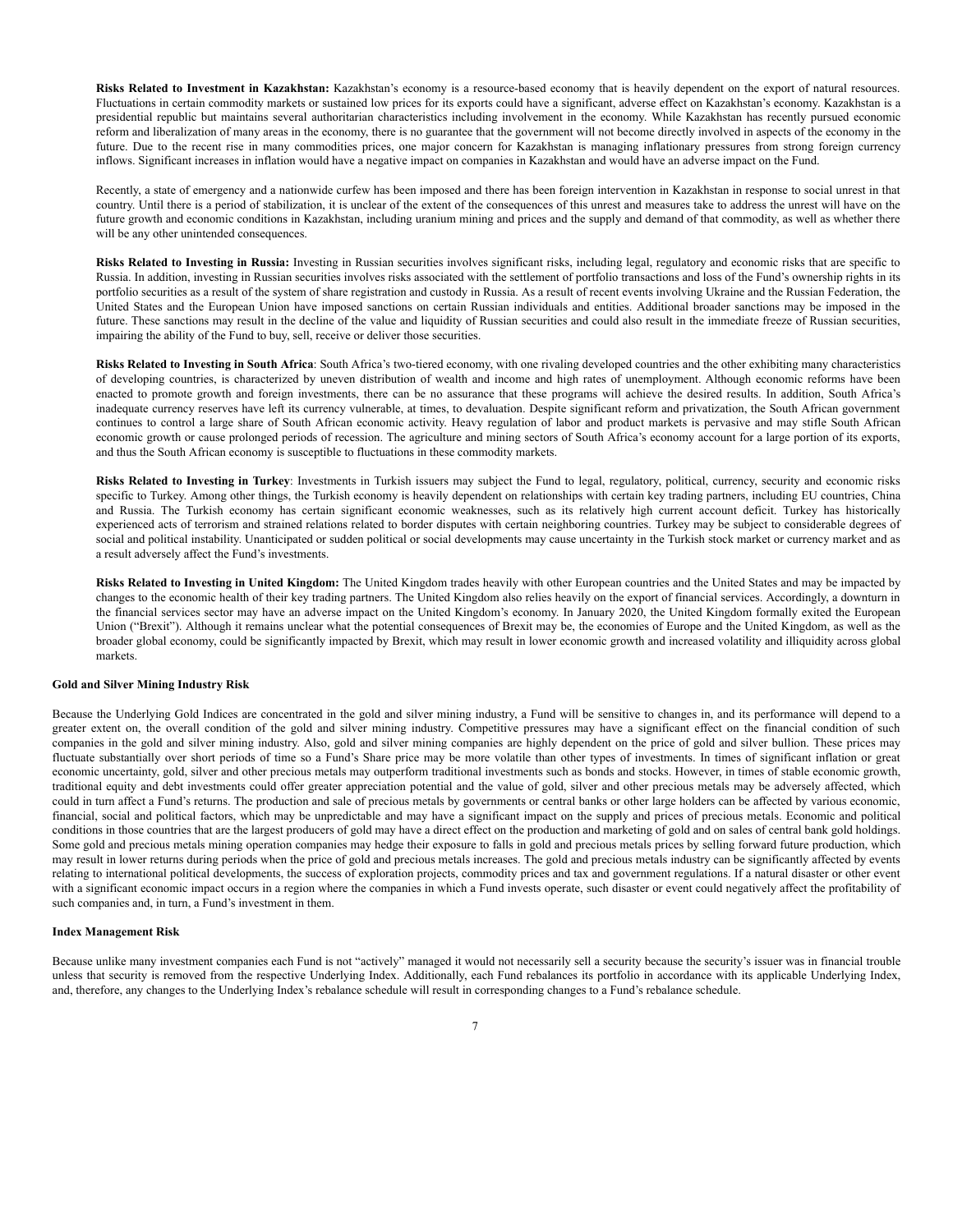### **Investment Companies**

The Funds may invest in the securities of other investment companies, subject to applicable limitations under Section  $12(d)(1)$  of the 1940 Act. Pursuant to Section  $12(d)(1)$ , a Fund may invest in the securities of another investment company (the "acquired company") provided that a Fund, immediately after such purchase or acquisition, does not own in the aggregate: (i) more than 3% of the total outstanding voting stock of the acquired company; (ii) securities issued by the acquired company having an aggregate value in excess of 5% of the value of the total assets of a Fund; or (iii) securities issued by the acquired company and all other investment companies (other than Treasury stock of a Fund) having an aggregate value in excess of 10% of the value of the total assets of a Fund. A Fund may invest its assets in securities of investment companies in excess of the limits discussed above, provided it complies with the requirements of Rule 12d1-4, or an exemptive order issued by the SEC.

If a Fund invests in and, thus, is a shareholder of, another investment company, a Fund's shareholders will indirectly bear a Fund's proportionate share of the fees and expenses paid by such other investment company, including advisory fees, in addition to both the management fees payable directly by a Fund to the Fund's own investment adviser and the other expenses that a Fund bears directly in connection with a Fund's own operations.

Consistent with the restrictions discussed above and while they have no current intention to do so, a Fund may invest in different types of investment companies from time to time, including business development companies ("BDCs"). A BDC is a less common type of an investment company that more closely resembles an operating company than a typical investment company. BDCs generally focus on investing in, and providing managerial assistance to, small, developing, financially troubled, private companies or other companies that may have value that can be realized over time and with managerial assistance. Similar to an operating company, a BDC's total annual operating expense ratio typically reflects all of the operating expenses incurred by the BDC, and is generally greater than the total annual operating expense ratio of a mutual fund that does not bear the same types of operating expenses. However, as a shareholder of a BDC, a Fund does not directly pay for a portion of all of the operating expenses of the BDC, just as a shareholder of a computer manufacturer does not directly pay for the cost of labor associated with producing such computers. As a result, the fees and expenses of a Fund that invests in a BDC will be effectively overstated by an amount equal to the "Acquired Fund Fees and Expenses." Acquired Fund Fees and Expenses are not included as an operating expense of a Fund in the Fund's financial statements, which more accurately reflect a Fund's actual operating expenses.

Section  $12(d)(1)$  of the 1940 Act restricts investments by registered investment companies in securities of other registered investment companies, including a Fund. The acquisition of a Fund's Shares by registered investment companies is subject to the restrictions of Section 12(d)(1) of the 1940 Act, except as may be permitted by Rule 12d1-4 or an exemptive order.

# **Issuer Risk**

Fund performance depends on the performance of individual securities to which a Fund has exposure. Changes in the financial condition or credit rating of an issuer of those securities may cause the value of the securities to decline.

# **Large Capitalization Companies**

Stock prices of large capitalization companies may be less volatile than those of small- and mid-capitalization companies. However, larger companies may not be able to attain the high growth rates of successful smaller companies, and thus, returns on investments in securities of large companies could trail the returns on investments in securities of small- and mid-sized companies.

### **Liquidity Risk**

It may be more difficult for a Fund to buy and sell significant amounts of some securities without an unfavorable impact on prevailing market prices. As a result, these securities may be difficult to dispose of at a fair price at the times when the Adviser believes it is desirable to do so. A Fund's investment in securities that are less actively traded or over time experience decreased trading volume may restrict its ability to take advantage of other market opportunities or to dispose of securities.

# **Market Risk and Selection Risk**

Overall market risks may also affect the value of a Fund. Factors such as domestic economic growth and market conditions, interest rate levels and political events affect the securities markets.

Market risk is the risk that one or more markets in which a Fund invests will go down in value, including the possibility that the markets will go down sharply and unpredictably. The value of a security or other asset may decline due to changes in general market conditions, economic trends or events that are not specifically related to the issuer of the security or other asset, or factors that affect a particular issuer or issuers, exchange, country, group of countries, region, market, industry, group of industries, sector or asset class. Local, regional or global events such as war, acts of terrorism, the spread of infectious illness or other public health issue, e.g. COVID-19, recessions, or other events could have a significant impact on a Fund and its investments. Selection risk is the risk that the securities selected by Fund management will underperform the markets, the relevant indices or the securities selected by other funds with similar investment objectives and investment strategies. This means you may lose money.

Each Fund is subject to investment and operational risks associated with financial, economic and other global market developments and disruptions, including those arising from war, terrorism, market manipulation, government interventions, defaults and shutdowns, political changes or diplomatic developments, public health emergencies (such as the spread of infectious diseases, pandemics and epidemics) and natural/environmental disasters, which can all negatively impact the securities markets and cause a Fund to lose value. These events can also impair the technology and other operational systems upon which a Fund's service providers, including the Adviser and Sub-Adviser, as applicable, rely, and could otherwise disrupt the Funds' service providers' ability to fulfill their obligations to the Funds.

The recent spread of an infectious respiratory illness caused by a novel strain of coronavirus (known as COVID-19) has caused volatility, severe market dislocations and liquidity constraints in many markets, including markets for the securities the Funds hold, and may adversely affect the Funds' investments and operations. The transmission of COVID-19 and efforts to contain its spread have resulted in travel restrictions and disruptions, closed international borders, enhanced health screenings at ports of entry and elsewhere, disruption of and delays in healthcare service preparation and delivery, quarantines, event and service cancellations or interruptions, disruptions to business operations (including staff furloughs and reductions) and supply chains, and a reduction in consumer and business spending, as well as general concern and uncertainty that has negatively affected the economy. These disruptions have led to instability in the market place, including equity and debt market losses and overall volatility, and the jobs market. The impact of COVID-19, and other infectious illness outbreaks, epidemics or pandemics that may arise in the future, could adversely affect the economies of many nations or the entire global economy, the financial well-being and performance of individual issuers, borrowers and sectors and the health of the markets generally in potentially significant and unforeseen ways. In addition, the impact of infectious illnesses, such as COVID-19, in emerging market countries may be greater due to generally less established healthcare systems. This crisis or other public health crises may exacerbate other pre-existing political, social and economic risks in certain countries or globally.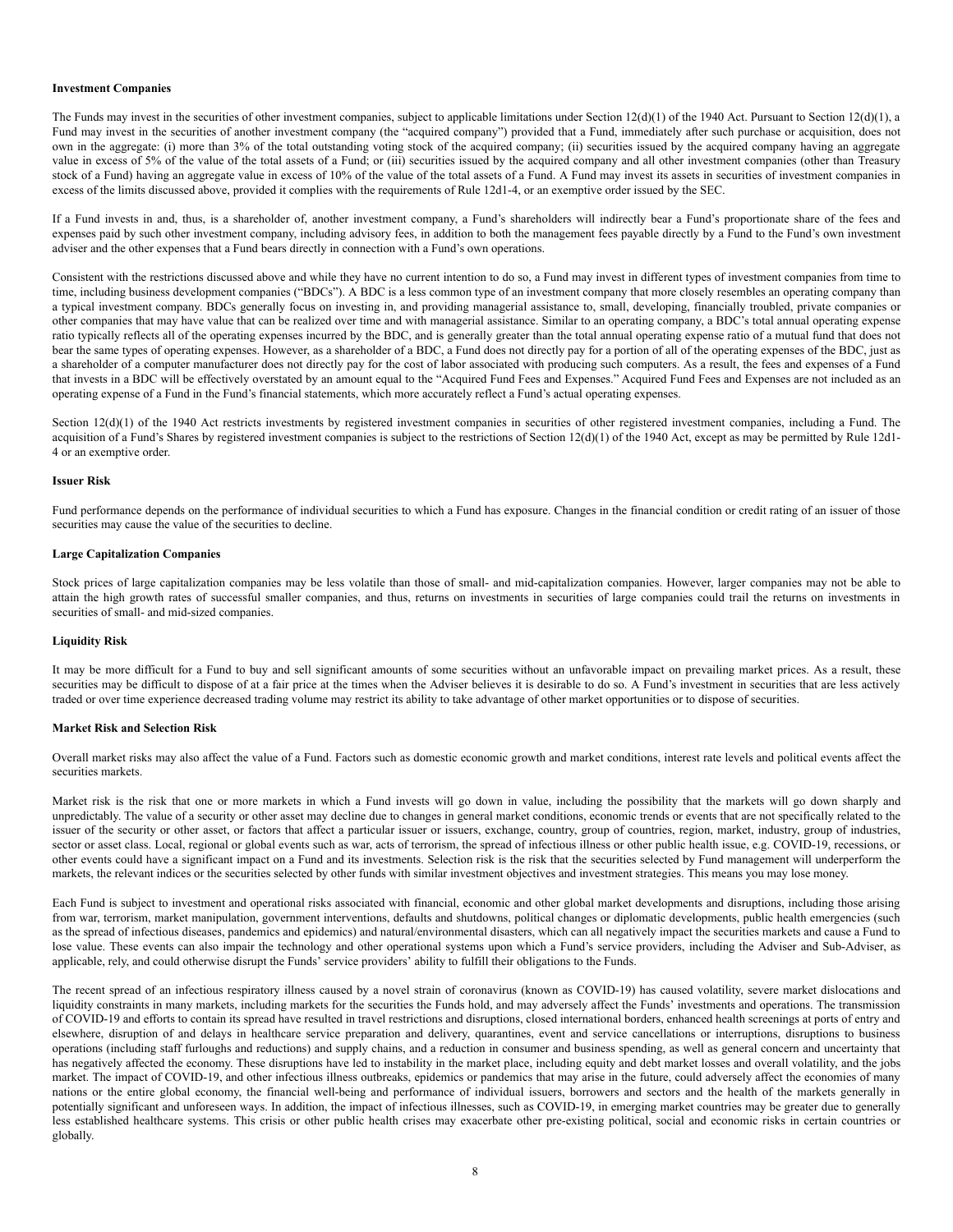The foregoing could lead to a significant economic downturn or recession, increased market volatility, a greater number of market closures, higher default rates and adverse effects on the values and liquidity of securities or other assets. Such impacts, which may vary across asset classes, may adversely affect the performance of the Funds. In certain cases, an exchange or market may close or issue trading halts on specific securities or even the entire market, which may result in the Funds being, among other things, unable to buy or sell certain securities or financial instruments or to accurately price their investments. These and other developments may adversely affect the liquidity of the Funds' holdings.

## **Metals and Mining Companies Risk**

The Funds will invest in securities that are issued by and/or have exposure to, companies primarily involved in the metals and mining industry. Investments in metals and mining companies may be speculative and subject to greater price volatility than investments in other types of companies. The profitability of companies in the metals and mining industry is related to, among other things, worldwide metal prices and extraction and production costs. Worldwide metal prices may fluctuate substantially over short periods of time, and as a result, a Fund's Share price may be more volatile than other types of investments. In addition, metals and mining companies may be significantly affected by changes in global demand for certain metals, economic developments, energy conservation, the success of exploration projects, changes in exchange rates, interest rates, economic conditions, tax treatment, trade treaties, and government regulation and intervention, and events in the regions that the companies to which a Fund has exposure operate (e.g., expropriation, nationalization, confiscation of assets and property, the imposition of restrictions on foreign investments or repatriation of capital, military coups, social or political unrest, violence and labor unrest). Metals and mining companies may also be subject to the effects of competitive pressures in the metals and mining industry.

# **Micro Capitalization Risk**

Micro capitalization companies may be newly formed or have limited product lines, distribution channels and financial and managerial resources. The risks associated with those investments are generally greater than those associated with investments in the securities of larger, more established companies. This may cause a Fund's net asset value to be more volatile when compared to investment companies that focus only on large capitalization companies.

Generally, securities of micro capitalization companies are more likely to experience sharper swings in market value, less liquid markets in which it may be more difficult for the Adviser to sell at times and at prices that the Adviser believes appropriate and generally are more volatile than those of larger companies. Compared to large companies, micro capitalization companies are more likely to have (i) less information publicly available, (ii) more limited product lines or markets and less mature businesses, (iii) fewer capital resources, (iv) more limited management depth and (v) shorter operating histories. Further, the equity securities of micro capitalization companies are often traded over the counter and generally experience a lower trading volume than is typical for securities that are traded on a national securities exchange. Consequently, a Fund may be required to dispose of these securities over a larger period of time (and potentially at less favorable prices) than would be the case for securities of larger companies, offering greater potential for gains and losses and associated tax consequences.

# **Mid-Capitalization Companies**

Stock prices of mid-capitalization companies may be more volatile than those of large capitalization companies and, therefore, a Fund's Share price may be more volatile than those of funds that invest a larger percentage of their assets in stocks issued by large capitalization companies. Stock prices of mid-capitalization companies are also more vulnerable than those of large capitalization companies to adverse business or economic developments, and the stocks of mid-capitalization companies may be less liquid, making it more difficult for a Fund to buy and sell them. In addition, mid-capitalization companies generally have less diverse product lines than large capitalization companies and are more susceptible to adverse developments related to their products.

# **National Closed Market Trading Risk**

To the extent that the underlying securities held by a Fund trade on foreign exchanges that may be closed when the securities exchange on which a Fund's shares trade is open, there are likely to be deviations between the current price of such an underlying security and the last quoted price for the underlying security (*i.e.*, a Fund's quote from the closed foreign market). These deviations could result in premiums or discounts to a Fund's NAV that may be greater than those experienced by other exchange-traded funds ("ETFs").

#### **Non-Correlation Risk**

A Fund's return may not match the return of its Underlying Index for a number of reasons. For example, a Fund incurs a number of operating expenses not applicable to the Underlying Index, and incurs costs in buying and selling securities, especially when rebalancing a Fund's securities holdings to reflect changes in the composition of the Underlying Index. These transaction costs may be higher for a Fund investing in foreign securities. Transaction costs, including brokerage costs, will decrease a Fund's NAV to the extent not offset by the transaction fee payable by AP. Market disruptions and regulatory restrictions could have an adverse effect on a Fund's ability to adjust its exposure to the required levels in order to track its Underlying Index. It is also possible that a Fund may not replicate its Underlying Index to the extent it has to adjust its portfolio holdings in order to qualify as a "regulated investment company" under the U.S. Internal Revenue Code of 1986, as amended. In addition, the performance of a Fund and its Underlying Index may vary due to asset valuation differences and differences between a Fund's portfolio and the Underlying Index resulting from legal restrictions, cash flows or operational inefficiencies.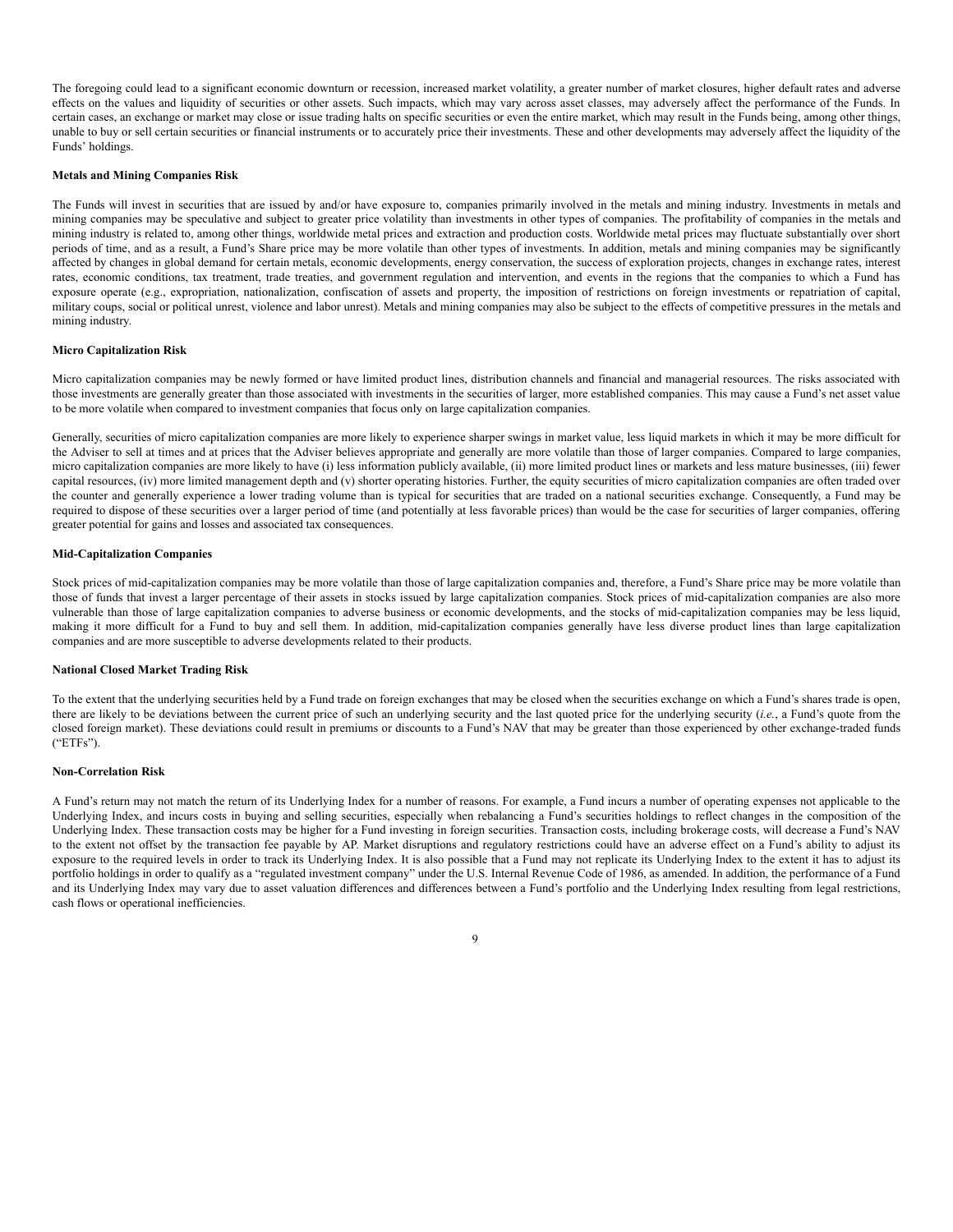Due to legal and regulatory rules and limitations (including exchange listing standards), a Fund may not be able to invest in all securities included in its Underlying Index. For tax efficiency purposes, a Fund may sell certain securities to realize losses, causing it to deviate from the Underlying Index.

A Fund may not be fully invested at times, either as a result of cash flows into a Fund or reserves of cash held by a Fund to meet redemptions and expenses. If a Fund utilizes a sampling approach or otherwise does not hold all of the securities in its Underlying Index, its return may not correlate as well with the return on the Underlying Index, as would be the case if it purchased all of the securities in the Underlying Index with the same weightings as the Underlying Index.

The risk that a Fund may not match the performance of its Underlying Index may be heightened during times of increased market volatility or other unusual market conditions. Errors in the construction or calculation of an Underlying Index may occur from time to time. Any such errors may not be identified and corrected by the Index Provider for some period of time, which may have an adverse impact on a Fund and its shareholders. For example, during a period where a Fund's Underlying Index contains incorrect constituents, a Fund would have market exposure to such constituents and would be underexposed to the Underlying Index's other constituents. Any gains due to the Index Provider's or others' errors will be kept by a Fund and its shareholders and any losses resulting from the Index Provider's or others' errors will be borne by a Fund and its shareholders.

To the extent a Fund calculates its NAV based on fair value prices and the value of its Underlying Index is based on securities closing prices on local markets (*i.e.*, the value of the Underlying Index is not based on fair value prices) or a Fund otherwise calculates its NAV based on prices that differ from those used in calculating the Underlying Index, a Fund's ability to track the Underlying Index may be adversely affected.

# **Non-Diversification Risk**

Each Fund is non-diversified. This means that it may invest a larger portion of its assets in a limited number of companies than a diversified fund. Because a relatively high percentage of a Fund's assets may be invested in the securities of a limited number of companies that could be in the same or related economic sectors, a Fund's portfolio may be more susceptible to any single economic, technological or regulatory occurrence than the portfolio of a diversified fund.

### **Operational Risk**

A Fund is exposed to operational risk arising from a number of factors, including but not limited to human error, processing and communication errors, errors of a Fund's service providers, counterparties or other third-parties, failed or inadequate processes and technology or systems failures. Each Fund seeks to reduce these operational risks through controls and procedures. However, these measures do not address every possible risk and may be inadequate for those risks that they are intended to address.

### **Relationship to Gold, Silver and Uranium Risk**

Each Underlying Index measures the performance of equity securities of companies engaged in gold and silver mining or uranium mining and/or related services in the precious metals and base metals sectors. Each Underlying Index does not measure the performance of direct investment in gold, silver or uranium, therefore, may not move in the same direction and to the same extent as the spot prices of gold, silver or uranium.

### **Regulatory Action Risk**

The mining, refining and/or manufacturing of metals may be significantly affected by regulatory action and changes in governments. For example, China, which produces approximately 80% of the world's rare earth supplies, has ended its former export quota for rare earth metals following a World Trade Organization ("WTO") ruling. Future moves by China or other countries essential to the producing, refining or recycling of rare earth metals to limit exports could have a significant adverse effect on industries around the globe and on the values of the businesses in which a Fund invests. Moreover, while it is expected that China will consume a large percentage of the rare earth metals produced within the country to support its growing economy, China has shown a willingness to flood the market for rare earth metals thereby causing many companies to shut down.

#### **Sector Focus Risk**

Each Fund may invest a significant portion of its assets in one or more sectors and thus will be more susceptible to the risks affecting those sectors. While a Fund's sector exposure is expected to vary over time based on the composition of its Underlying Index, the Funds anticipate that they may be subject to some or all of the risks described below. The list below is not a comprehensive list of the sectors to which a Fund may have exposure over time and should not be relied on as such.

*Energy Sector Risk*: Issuers in energy-related industries can be significantly affected by fluctuations in energy prices and supply and demand of energy fuels. Markets for various energy-related commodities can have significant volatility, and are subject to control or manipulation by large producers or purchasers. Companies in the energy sector may need to make substantial expenditures, and to incur significant amounts of debt, in order to maintain or expand their reserves. Oil and gas exploration and production can be significantly affected by natural disasters, as well as changes in exchange rates, interest rates, government regulation, world events and economic conditions. These companies may be at risk for environmental damage claims.

*Mining Sector Risk:* The exploration and development of mineral deposits involve significant financial risks over a significant period of time, which even a combination of careful evaluation, experience and knowledge may not eliminate. Few properties which are explored are ultimately developed into producing mines. Major expenditures may be required to establish reserves by drilling and to construct mining and processing facilities at a site. In addition, mineral exploration companies typically operate at a loss and are dependent on securing equity and/or debt financing, which might be more difficult to secure for an exploration company than for a more established counterpart.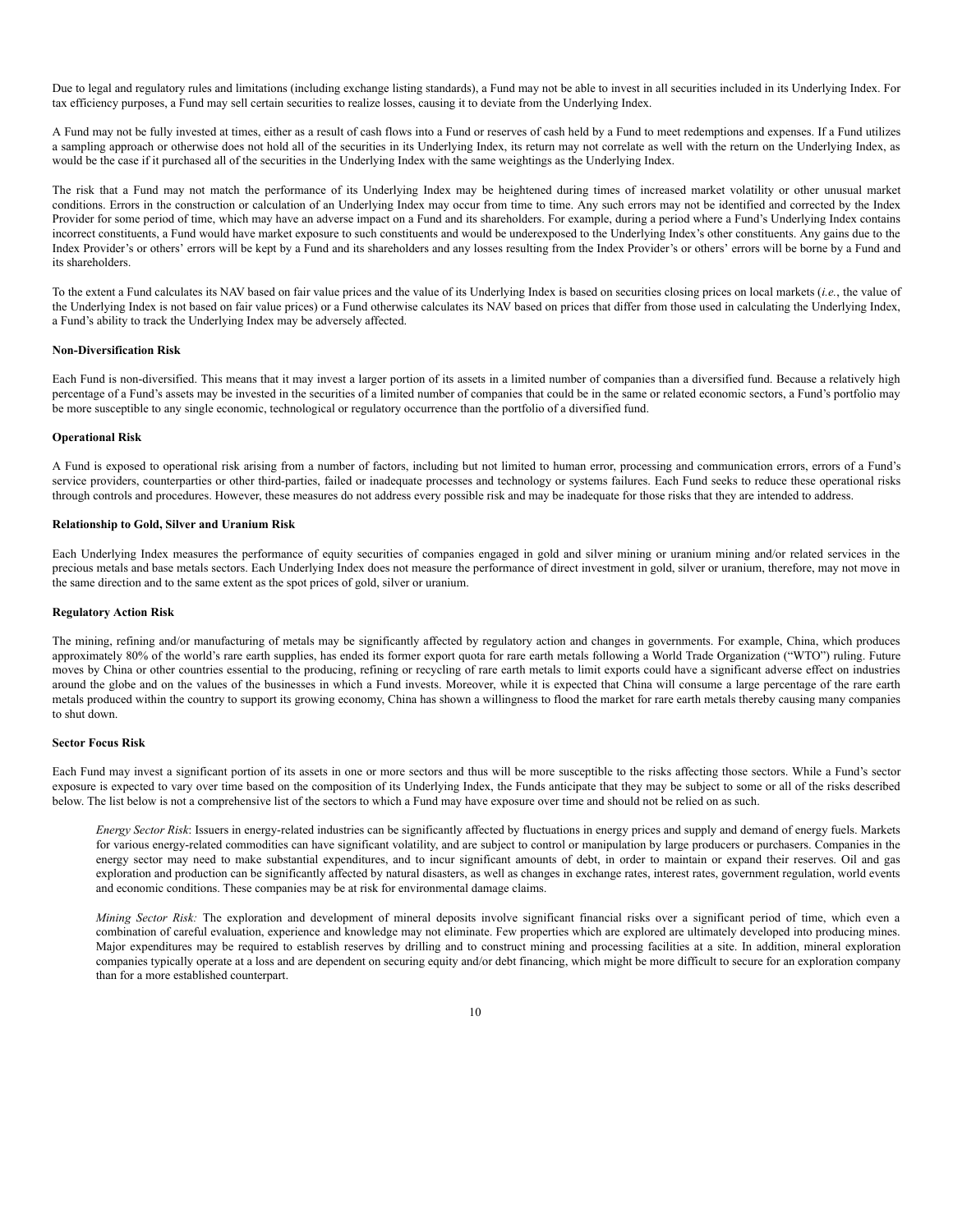#### **Securities Lending**

Each Fund may lend portfolio securities to certain borrowers. The borrowers provide collateral that is maintained in an amount at least equal to the current market value of the securities loaned. A Fund may terminate a loan at any time and obtain the return of the securities loaned. A Fund receives the value of any interest or cash or non-cash distributions paid on the loaned securities. Distributions received on loaned securities in lieu of dividend payments (*i.e.*, substitute payments) would not be considered qualified dividend income.

With respect to loans that are collateralized by cash, the borrower will be entitled to receive a fee based on the amount of cash collateral. A Fund is compensated by the difference between the amount earned on the reinvestment of cash collateral and the fee paid to the borrower. In the case of collateral other than cash, a Fund is compensated by a fee paid by the borrower equal to a percentage of the market value of the loaned securities. Any cash collateral may be reinvested in certain short-term instruments either directly on behalf of each lending Fund or through one or more joint accounts or money market funds, which may include those managed by the Adviser.

A Fund may pay a portion of the interest or fees earned from securities lending to a borrower as described above, and to one or more securities lending agents approved by the Board of Trustees of the Trust (the "Board") who administer the lending program for a Fund in accordance with guidelines approved by the Board. In such capacity, the lending agent causes the delivery of loaned securities from a Fund to borrowers, arranges for the return of loaned securities to a Fund at the termination of a loan, requests deposit of collateral, monitors the daily value of the loaned securities and collateral, requests that borrowers add to the collateral when required by the loan agreements, and provides recordkeeping and accounting services necessary for the operation of the program.

Securities lending involves exposure to certain risks, including operational risk (*i.e.*, the risk of losses resulting from problems in the settlement and accounting process), "gap" risk (i.e., the risk of a mismatch between the return on cash collateral reinvestments and the fees a Fund has agreed to pay a borrower), and credit, legal, counterparty and market risk. In the event a borrower does not return a Fund's securities as agreed, a Fund may experience losses if the proceeds received from liquidating the collateral do not at least equal the value of the loaned security at the time the collateral is liquidated plus the transaction costs incurred in purchasing replacement securities.

Investing cash collateral subjects a Fund to greater market risk, including losses on the collateral and, should a Fund need to look to the collateral in the event of the borrower's default, losses on the loan secured by that collateral.

#### **Short-Term Instruments**

The Funds may invest in short-term instruments, including money market instruments, on an ongoing basis to provide liquidity for cash equitization, funding, or under abnormal market conditions. Money market instruments are generally short-term investments that may include but are not limited to: (i) shares of money market funds; (ii) obligations issued or guaranteed by the U.S. government, its agencies or instrumentalities (including government-sponsored enterprises); (iii) negotiable certificates of deposit ("CDs"), bankers' acceptances, fixed time deposits and other obligations of U.S. and foreign banks (including foreign branches) and similar institutions; (iv) commercial paper rated at the date of purchase "Prime-1" by Moody's or "A-1" by Standard & Poor's Financial Services LLC, or if unrated, of comparable quality as determined by the Adviser; (v) non-convertible corporate debt securities (e.g., bonds and debentures) with remaining maturities at the date of purchase of not more than 397 days and that satisfy the rating requirements set forth in Rule 2a-7 under the 1940 Act; and (vi) short-term U.S. dollar-denominated obligations of foreign banks (including U.S. branches) that, in the opinion of the Adviser are of comparable quality to obligations of U.S. banks which may be purchased by a Fund. Any of these instruments may be purchased on a current or a forward-settled basis. Time deposits are non-negotiable deposits maintained in banking institutions for specified periods of time at stated interest rates. Bankers' acceptances are time drafts drawn on commercial banks by borrowers, usually in connection with international transactions.

## **Small and Medium Capitalization Stock Risk**

The stocks of small and medium capitalization companies involve substantial risk. These companies may have limited product lines, markets or financial resources, and they may be dependent on a limited management group. Stocks of these companies may be subject to more abrupt or erratic market movements than those of larger, more established companies or the market averages in general.

#### **Trading Risk**

The Funds faces numerous market trading risks, including disruptions to the creation and redemption processes of a Fund, losses from trading in secondary markets, the existence of extreme market volatility or potential lack of an active trading market for Shares may result in Shares trading at a significant premium or discount to NAV. The

NAV of Shares will fluctuate with changes in the market value of a Fund's securities holdings. The market prices of Shares will fluctuate in accordance with changes in NAV and supply and demand on the Exchange. The Adviser cannot predict whether Shares will trade below, at or above their NAV. Price differences may be due, in large part, to the fact that supply and demand forces at work in the secondary trading market for Shares will be closely related to, but not identical to, the same forces influencing the prices of the securities of the Index trading individually or in the aggregate at any point in time. If a shareholder purchases Shares at a time when the market price is at a premium to the NAV or sells Shares at a time when the market price is at a discount to the NAV, the shareholder may sustain losses. Any of these factors, discussed above and further below, may lead to Shares trading at a premium or discount to a Fund's NAV.

#### *Absence of Prior Active Market*

While the Fund's Shares are listed on an Exchange, there can be no assurance that an active trading market for Shares will be maintained. The Distributor does not maintain a secondary market in Shares.

# **Trading Issues**

Trading in Shares on an Exchange may be halted due to market conditions or for reasons that, in the view of the Exchange, make trading in Shares inadvisable. In addition, trading in Shares on an Exchange is subject to trading halts caused by extraordinary market volatility pursuant to the Exchange's "circuit breaker" rules. There can be no assurance that the requirements of an Exchange necessary to maintain the listing of a Fund will continue to be met or will remain unchanged.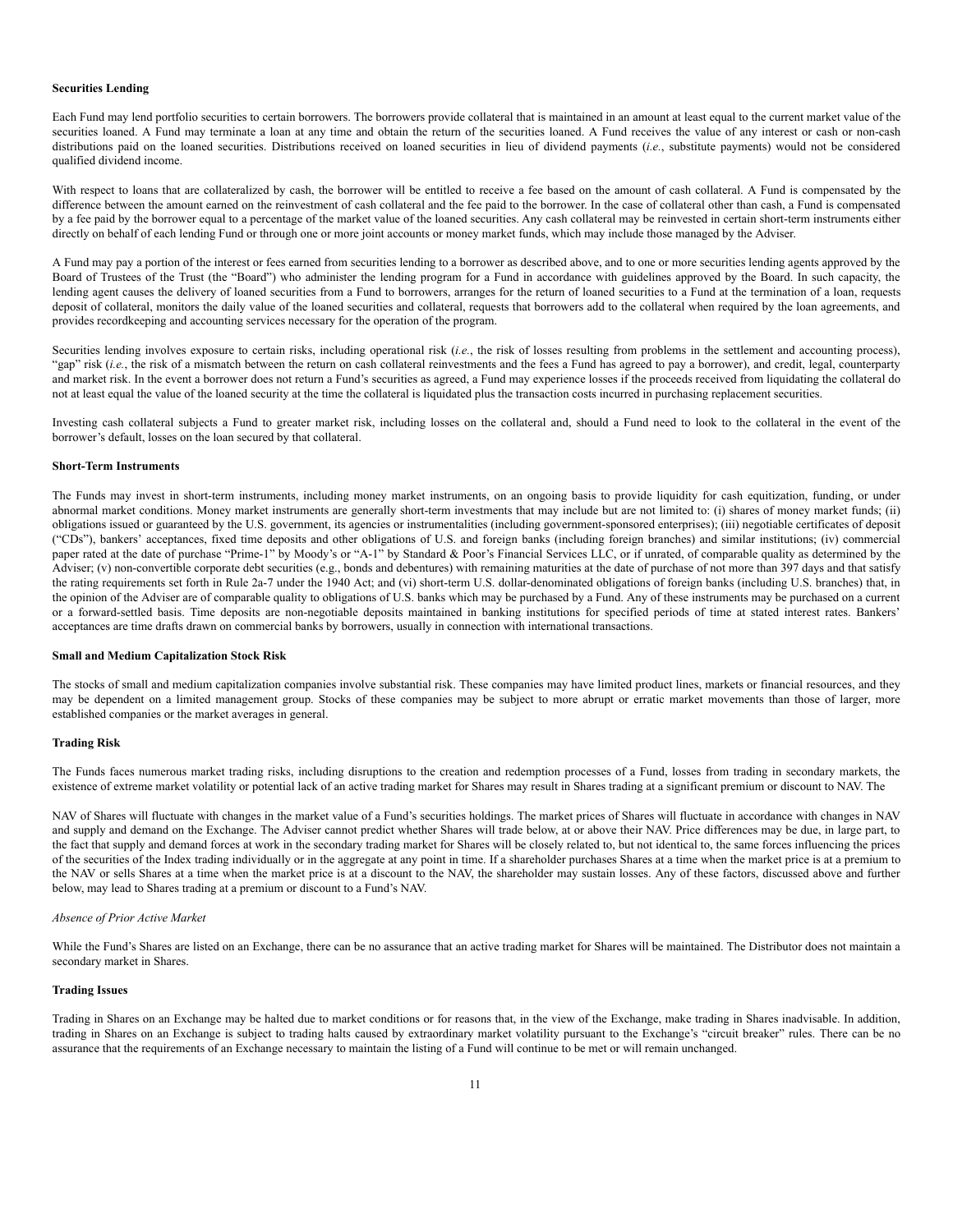# **Valuation Risk**

The sale price a Fund could receive for a security may differ from a Fund's valuation of the security, particularly for securities or assets that trade low volume or volatile markets or that are valued using a fair value methodology. In addition, the value of the securities or assets in a Fund's portfolio may change on days when shareholders will not be able to purchase or sell a Fund's shares.

### <span id="page-11-0"></span>**INVESTMENT RESTRICTIONS AND POLICIES**

The Trust has adopted the following investment restrictions as fundamental policies with respect to the Funds. These restrictions cannot be changed without the approval of the holders of a majority of a Fund's outstanding voting securities. For purposes of the 1940

Act, a majority of the outstanding voting securities of a Fund means the vote, at an annual or a special meeting of the security holders of the Trust, of the lesser of (1) 67% or more of the voting securities of a Fund present at such meeting, if the holders of more than 50% of the outstanding voting securities of a Fund are present or represented by proxy, or (2) more than 50% of the outstanding voting securities of a Fund. Under these restrictions:

- 1. The Funds may not make loans, except that the Funds may: (i) lend portfolio securities; (ii) enter into repurchase agreements; (iii) purchase all or a portion of an issue of debt securities, bank loan or participation interests, bank certificates of deposit, bankers' acceptances, debentures or other securities, whether or not the purchase is made upon the original issuance of the securities; and (iv) participate in an interfund lending program with other registered investment companies;
- 2. The Funds may not borrow money, except as permitted under the 1940 Act, and as interpreted or modified by regulation from time to time;
- 3. The Funds may not issue senior securities, except as permitted under the 1940 Act, and as interpreted or modified by regulation from time to time;
- 4. The Funds may not purchase or sell real estate, except that the Funds may: (i) invest in securities of issuers that invest in real estate or interests therein; (ii) invest in mortgage-related securities and other securities that are secured by real estate or interests therein; and (iii) hold and sell real estate acquired by a Fund as a result of the ownership of securities;
- 5. The Funds may not engage in the business of underwriting securities issued by others, except to the extent that a Fund may be considered an underwriter within the meaning of the Securities Act of 1933, as amended ("Securities Act"), in the disposition of restricted securities or in connection with its investments in other investment companies;
- 6. The Funds may not purchase or sell commodities, unless acquired as a result of owning securities or other instruments, but it may purchase, sell or enter into financial options and futures, forward and spot currency contracts, swap transactions and other financial contracts or derivative instruments and may invest in securities or other instruments backed by commodities; and
- 7. The Funds may not purchase any security if, as a result of that purchase, more than 25% of a Fund's net assets would be invested in securities of issuers having their principal business activities in the same industry or group of industries, except that a Fund may invest more than 25% of the value of its net assets in securities of issuers in any one industry or group of industries if the index whose performance a Fund seeks to replicate concentrates in an industry or group of industries. This limit does not apply to securities issued or guaranteed by the U.S. Government, its agencies or instrumentalities.

In addition to the investment restrictions adopted as fundamental policies as set forth above, the Funds have the following non-fundamental policies, which may be changed without a shareholder vote.

- 1. Each Fund will not invest less than 80% of its total assets, exclusive of collateral held from securities lending, in securities that comprise its underlying index or in to-be-announced transactions and depositary receipts representing securities comprising the underlying index (or, if depositary receipts themselves are index securities, the underlying securities in respect of such depositary receipts).
- 2. Under normal circumstances, at least 80% of each Gold Fund's net assets (plus borrowings for investment purposes) will consist of securities issued by gold mining companies, as that term is described in each Gold Fund's Prospectus.
- 3. The Uranium Fund may not change its investment strategy to invest, under normal circumstances, at least 80% of its net assets, plus the amount of any borrowings for investment purposes, in securities of Uranium Mining Companies (as such term is defined in the Uranium Fund's Prospectus), without providing 60 days prior notice to shareholders.

If a percentage limitation is adhered to at the time of investment or contract, a later increase or decrease in percentage resulting from any change in value or total or net assets will not result in a violation of such restriction, except that the percentage limitations with respect to the borrowing of money will be observed continuously.

## <span id="page-11-1"></span>**BOARD OF TRUSTEES OF THE TRUST**

The Board of the Trust consists of five Trustees, four of whom are not "interested persons" (as defined in the 1940 Act), of the Trust ("Independent Trustees"). The Board is responsible for overseeing the management and operations of the Trust, including the general oversight of the duties and responsibilities performed by the Adviser and other service providers to the Trust. The Adviser is responsible for the day-to-day administration, operation, and business affairs of the Trust.

The Board believes that each Trustee's experience, qualifications, attributes or skills on an individual basis and in combination with those of the other Trustees lead to the conclusion that the Board possesses the requisite skills and attributes to carry out its oversight responsibilities with respect to the Trust. The Board believes that the Trustees' ability to review, critically evaluate, question and discuss information provided to them, to interact effectively with the Adviser, the Trust's other service providers, counsel and independent auditors, and to exercise effective business judgment in the performance of their duties, support this conclusion. In reaching its conclusion, the Board also has considered the (i) experience, qualifications, attributes and/or skills, among others, of its members, (ii) each member's character and integrity, (iii) the length of service as a board member of the Trust, (iv) each person's willingness to serve and ability to commit the time necessary to perform the duties of a Trustee, and (v) as to each Independent Trustee, such Trustee's status as not being an "interested person" (as defined in the 1940 Act) of the Trust.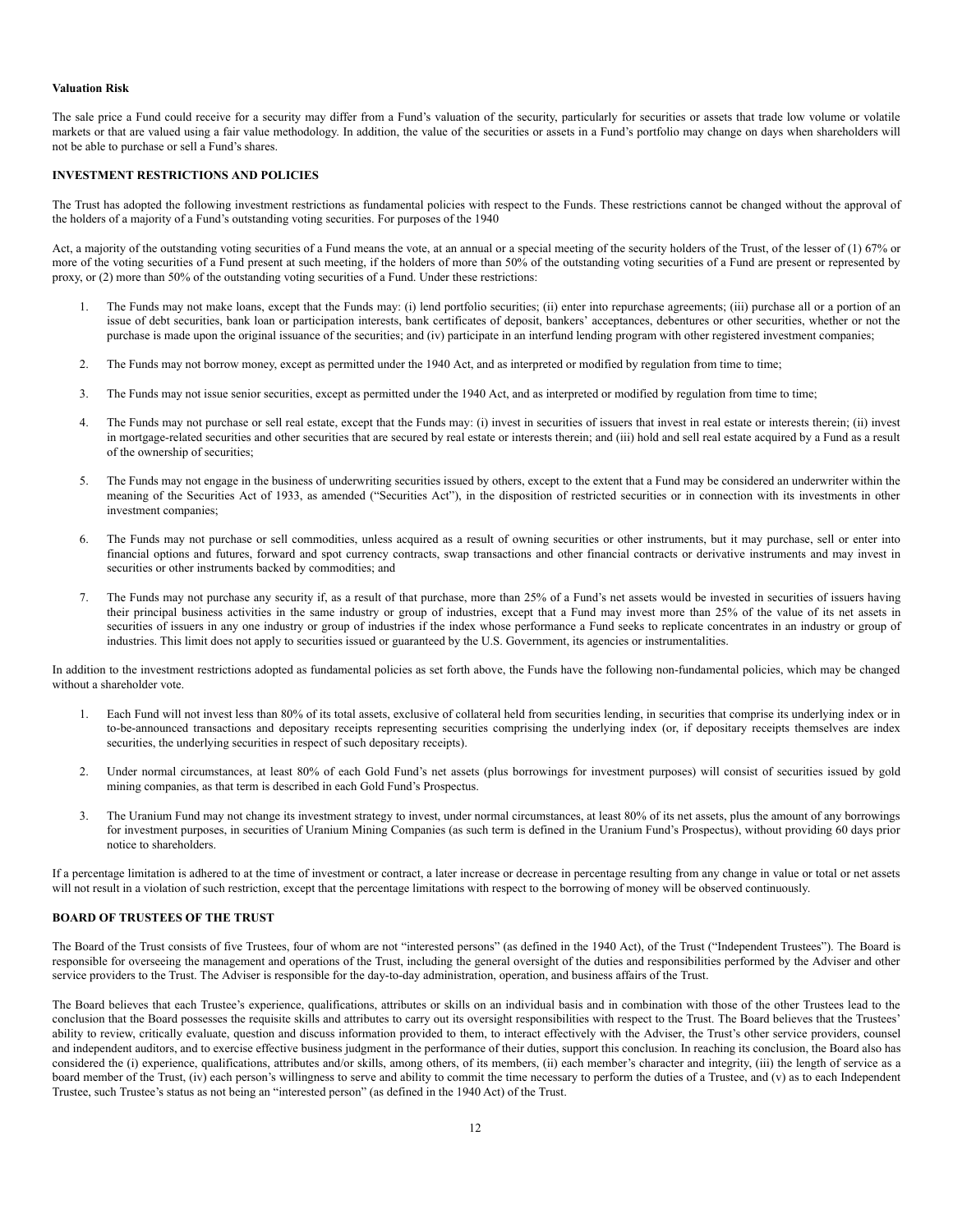References to the experience, qualifications, attributes, and skills of Trustees are pursuant to requirements of the SEC, do not constitute the holding out of the Board or any Trustee as having any special expertise or experience, and shall not impose any greater responsibility or liability on any such person or on the Board by reason thereof.

The Trustees of the Trust, their addresses, positions with the Trust, ages, term of office and length of time served, principal occupations during the past five years, the number of portfolios in the Fund Complex overseen by each Trustee and other directorships, if any, held by the Trustees, are set forth below.

The Board is also responsible for overseeing the nature, extent, and quality of the services provided to a Fund by the Adviser and Sub-Adviser and receives information about those services at its regular meetings. In addition, on an annual basis (following the initial two-year period), in connection with its consideration of whether to renew the Investment Advisory Agreement with the Adviser or Sub-Advisory Agreement with the Sub-Adviser, the Board or its designee may meet with the Adviser to review such services. Among other things, the Board regularly considers the Adviser's adherence to a Fund's investment restrictions and compliance with various Fund policies and procedures and with applicable securities regulations. The Board also reviews information about each Fund's performance and each Fund's investments, including, for example, portfolio holdings schedules.

The Trust's Chief Compliance Officer reports regularly to the Board to review and discuss compliance issues and Fund or Adviser risk assessments. At least annually, the Trust's Chief Compliance Officer provides the Board with a report reviewing the adequacy and effectiveness of the Trust's policies and procedures and those of its service providers, including the Adviser. The report addresses the operation of the policies and procedures of the Trust and each service provider since the date of the last report; any material changes to the policies and procedures since the date of the last report; any recommendations for material changes to the policies and procedures; and any material compliance matters since the date of the last report.

The Board receives reports from the Funds' service providers regarding operational risks and risks related to the valuation and liquidity of portfolio securities. Annually, the Funds' independent registered public accounting firm reviews with the Audit Committee its audit of the Funds' financial statements, focusing on major areas of risk encountered by the Funds and noting any significant deficiencies or material weaknesses in the Funds' internal controls. Additionally, in connection with its oversight function, the Board oversees Fund management's implementation of disclosure controls and procedures, which are designed to ensure that information required to be disclosed by the Trust in its periodic reports with the SEC are recorded, processed, summarized, and reported within the required time periods. The Board also oversees the Trust's internal controls over financial reporting, which comprise policies and procedures designed to provide reasonable assurance regarding the reliability of the Trust's financial reporting and the preparation of the Trust's financial statements.

From their review of these reports and discussions with the Adviser, the Chief Compliance Officer, the independent registered public accounting firm and other service providers, the Board and the Audit Committee learn in detail about the material risks of the Funds, thereby facilitating a dialogue about how management and service providers identify and mitigate those risks.

The Board recognizes that not all risks that may affect the Funds can be identified and/or quantified, that it may not be practical or cost-effective to eliminate or mitigate certain risks, that it may be necessary to bear certain risks (such as investment-related risks) to achieve the Fund's goals, and that the processes, procedures and controls employed to address certain risks may be limited in their effectiveness. Moreover, reports received by the Board as to risk management matters are typically summaries of the relevant information. Most of the Funds' investment management and business affairs are carried out by or through the Adviser, and other service providers, each of which has an independent interest in risk management but whose policies and the methods by which one or more risk management functions are carried out may differ from the Funds' and each other's in the setting of priorities, the resources available or the effectiveness of relevant controls. As a result of the foregoing and other factors, the Board's ability to monitor and manage risk, as a practical matter, is subject to limitations.

The Board met six times during the fiscal year ended December 31, 2021.

# **Independent Trustees**

| Name,<br>Address <sup>1</sup><br>and Year of Birth | <b>Positions</b><br><b>Held with</b><br>the Trust | Term of<br>Office <sup>2</sup> and<br>Length of<br><b>Time Served</b> | Principal<br>Occupation(s)<br><b>During Past Five Years</b>                                                                                                                                                                                                                             | Number of<br><b>Portfolios</b><br>in the Fund<br><b>Complex Overseen</b> | Other<br><b>Directorships</b><br><b>Held By</b><br>Trustee<br>During the<br><b>Past Five</b><br><b>Years</b> |
|----------------------------------------------------|---------------------------------------------------|-----------------------------------------------------------------------|-----------------------------------------------------------------------------------------------------------------------------------------------------------------------------------------------------------------------------------------------------------------------------------------|--------------------------------------------------------------------------|--------------------------------------------------------------------------------------------------------------|
| Michael W. Clark.<br>1959                          | Trustee                                           | Since September,<br>2018                                              | President, Chief Operating Officer and Head of the<br>Executive Committee of Chilton Investment Company, LLC<br>("Chilton") (all such capacities, from 2005 through 2016),<br>Chief Risk Officer (from 2005), and a member of Chilton's<br>Board of Directors (from 2005 through 2019). | 5                                                                        | <b>Sprott Focus</b><br>Trust, Inc.                                                                           |
| Peyton T. Muldoon,<br>1969                         | Trustee                                           | Since September,<br>2018                                              | Licensed salesperson, Sotheby's International Realty, a<br>global real estate brokerage firm (since 2011).                                                                                                                                                                              | 5                                                                        | <b>Sprott Focus</b><br>Trust, Inc.                                                                           |
| James R. Pierce, Jr.,<br>1956                      | Trustee                                           | Since September,<br>2018                                              | Chairman of JLT Specialty Insurance Services, Inc. since<br>September 2014. Global Lead in Marine and Energy<br>Operations at Marsh, Inc., from 2006 to 2014.                                                                                                                           | 5                                                                        | <b>Sprott Focus</b><br>Trust, Inc.                                                                           |
| Leslie Barrett<br>1965                             | Trustee                                           | Since 19, 2022                                                        | Senior Software Engineer, Bloomberg LP, since June 2012.                                                                                                                                                                                                                                | 5                                                                        | <b>Sprott Focus</b><br>Trust, Inc.                                                                           |

1. The address for each Trustee is 200 Bay Street, Suite 2600, Toronto, Ontario, Canada M5J2J1.

2. Each Trustee serves until resignation, death, retirement or removal.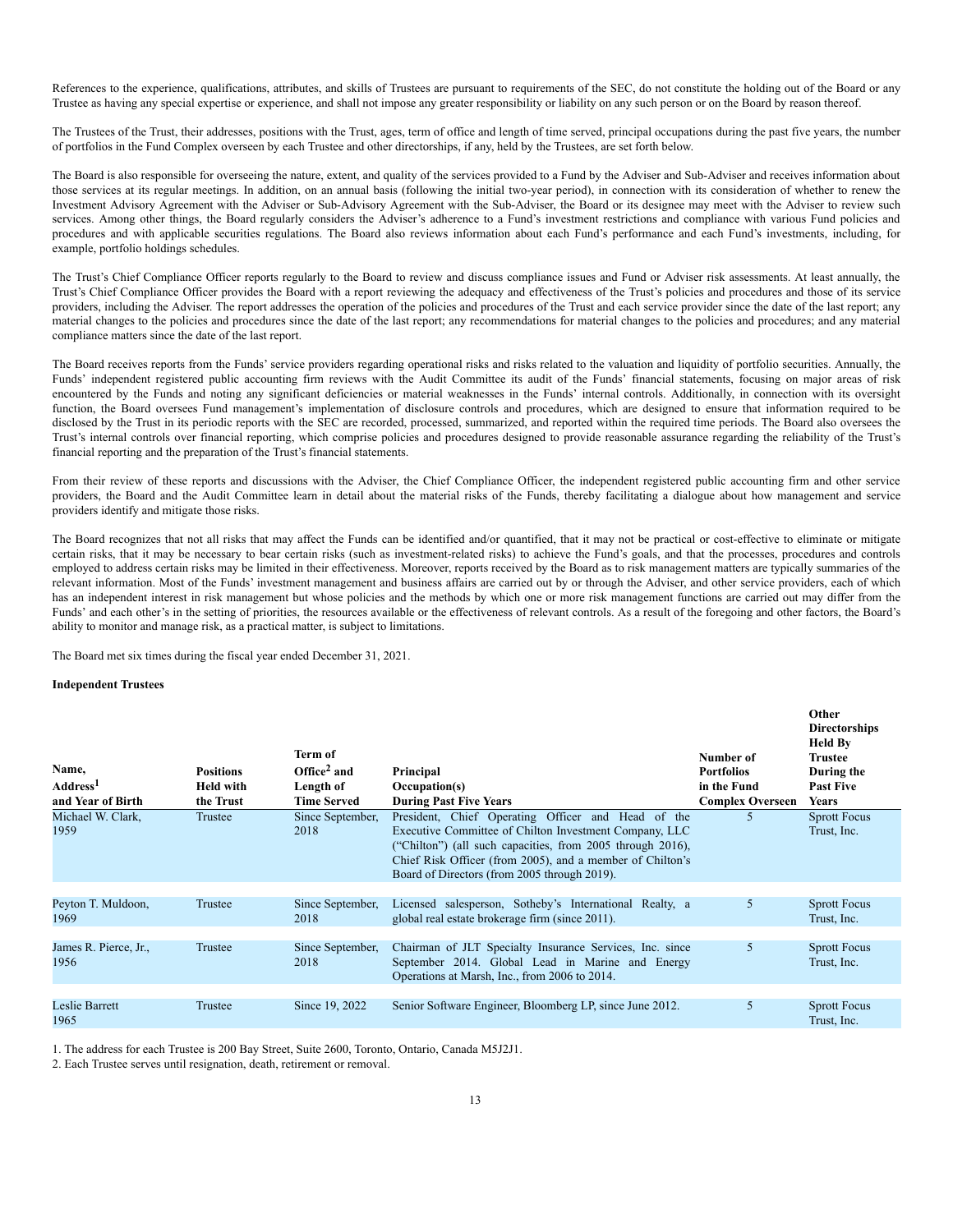# **Interested Trustee and Officer**

| Name,<br>Address <sup>1</sup><br>and Year of Birth | <b>Positions</b><br><b>Held with</b><br>the Trust  | Term of<br>Office <sup>2</sup> and<br><b>Length of Time</b><br><b>Served</b> | Principal<br>Occupation(s)<br><b>During Past Five Years</b>                                                                                                                                                                                                                                                                                                                                                                                                                                                              | Number of<br>Portfolios in<br>the Fund<br>Complex<br>Overseen | Other<br><b>Directorships</b><br><b>Held By</b><br><b>Trustee During</b><br>the Past Five<br><b>Years</b> |
|----------------------------------------------------|----------------------------------------------------|------------------------------------------------------------------------------|--------------------------------------------------------------------------------------------------------------------------------------------------------------------------------------------------------------------------------------------------------------------------------------------------------------------------------------------------------------------------------------------------------------------------------------------------------------------------------------------------------------------------|---------------------------------------------------------------|-----------------------------------------------------------------------------------------------------------|
| John Ciampaglia,<br>1970                           | President and<br>Trustee                           | September,<br>Since<br>2018                                                  | Senior Managing Director of Sprott Inc. and Chief Executive<br>Officer of Sprott Asset Management, Inc. (Since 2010)                                                                                                                                                                                                                                                                                                                                                                                                     | $\overline{4}$                                                | None.                                                                                                     |
| Thomas W. Ulrich,<br>1963                          | Secretary, Chief<br>Compliance<br>Officer          | Since September,<br>2018                                                     | Managing Director, Sprott Inc. group of companies since<br>January 2018, General Counsel and Chief Compliance Officer<br>of Sprott Asset Management USA Inc. (since October, 2012);<br>General Counsel and Chief Compliance Officer of Sprott Global<br>Resource Investments Ltd. (since October, 2012); Chief<br>Compliance Officer, Altegris Advisors, L.L.C. (from July, 2011)<br>to October, 2012); Principal, General Counsel and Chief<br>Compliance Officer of Geneva Advisors (March, 2005 to July,<br>$2011$ ). | N/A                                                           | N/A                                                                                                       |
| Varinder Bhathal,<br>1971                          | Treasurer and<br><b>Chief Financial</b><br>Officer | Since September,<br>2018                                                     | Controller and Director, Finance of Sprott Inc. (June 2007 to<br>Dec 2015); Vice President, Finance of Sprott Inc. (Dec 2015 to<br>Oct 2017); Managing Director, Corporate Finance and<br>Investment Operations of Sprott Inc. (since Oct 2017); Chief<br>Financial Officer of Sprott Capital Partners (since Oct 2016);<br>Chief Financial Officer of Sprott Asset Management LP (since<br>Dec 2018).                                                                                                                   | N/A                                                           | N/A                                                                                                       |

1. The address for each Trustee and officer is 200 Bay Street, Suite 2600, Toronto, Ontario, Canada M5J2J1.

2. Each Trustee serves until resignation, death, retirement or removal.

# **Board Committees**

The Board has an Audit Committee consisting of all Trustees who are Independent Trustees. Mr. Clark currently serves as a member of the Audit Committee and has been designated as an "audit committee financial expert" as defined under Item 407 of Regulation S-K of the Securities Exchange Act of 1934, as amended (the "1934 Act"). Mr. Clark, an Independent Trustee, is the Chairman of the Audit Committee. The Audit Committee has the responsibility, among other things, to: (i) oversee the accounting and financial reporting processes of the Trust and its internal control over financial reporting; (ii) oversee the quality and integrity of the Trust's financial statements and the independent audit thereof; (iii) oversee or, as appropriate, assist the Board's oversight of the Trust's compliance with legal and regulatory requirements that relate to the Trust's accounting and financial reporting, internal control over financial reporting and independent audit; (iv) approve prior to appointment the engagement of the Trust's independent registered public accounting firm and, in connection therewith, to review and evaluate the qualifications, independence and performance of the Trust's independent registered public accounting firm; and (v) act as a liaison between the Trust's independent registered public accounting firm and the full Board. The Audit Committee met four times during the fiscal year ended December 31, 2021.

The Board also has a Nominating Committee consisting of all Trustees who are Independent Trustees. Mr. Pierce, an Independent Trustee, is the Chairman of the Nominating Committee. The Nominating Committee is responsible for recommending qualified candidates to the Board in the event that a position is vacated or created. The Nominating Committee would consider recommendations by shareholders if a vacancy were to exist. Shareholders may recommend candidates for Board positions by forwarding their correspondence to the Secretary of the Trust at the Trust's address and the shareholder communication will be forwarded to the Committee Chairperson for evaluation In considering Trustee nominee candidates, the Nominating Committee takes into account a wide variety of factors, including the overall diversity of the Board's composition. The Nominating Committee believes the Board generally benefits from diversity of background, experience and views among its members, and considers this a factor in evaluating the composition of the Board, but has not adopted any specific policy in this regard. The Nominating Committee met one time during the fiscal year ended December 31, 2021.

The Board has determined that its leadership structure is appropriate given the business and nature of the Trust. In connection with its determination, the Board considered that the Chairman of the Board is an interested Trustee. The Chairman of the Board can play an important role in setting the agenda of the Board and also serves as a key point person for dealings between management and the Independent Trustees. The Independent Trustees believe that the Chairman's relationship with the Adviser facilitates meaningful dialogue between the Adviser and the Independent Trustees. The Board also considered that the Chairman of the Audit Committee is an Independent Trustee, which yields similar benefits with respect to the functions and activities of the various Board committees. The Independent Trustees also regularly meet outside the presence of management. The Board has determined that its committees help ensure that the Trust has effective and independent governance and oversight. The Board also believes that its leadership structure facilitates the orderly and efficient flow of information to the Independent Trustees from management of the Trust, including the Adviser. The Board reviews its structure on an annual basis.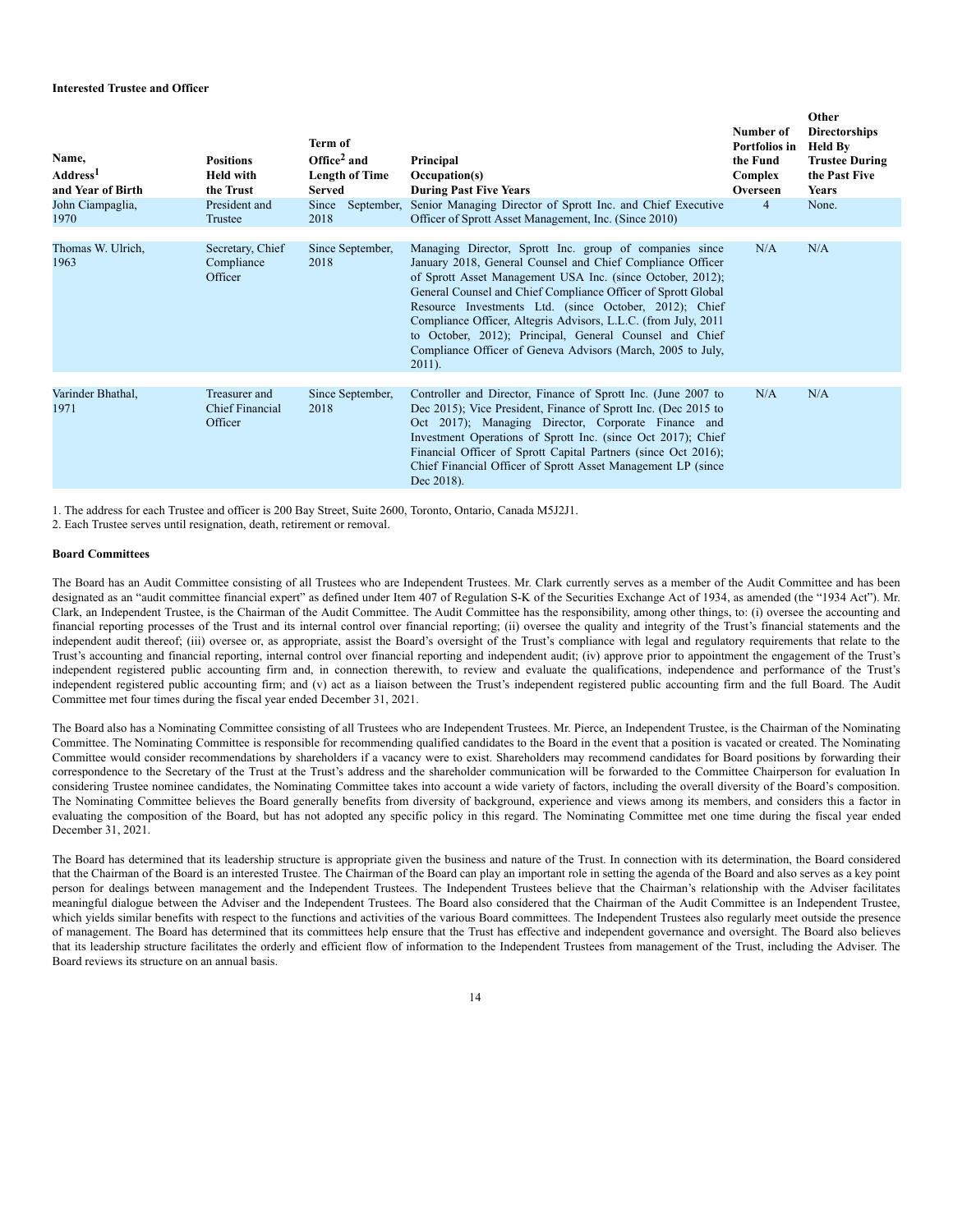As an integral part of its responsibility for oversight of the Trust in the interests of shareholders, the Board, as a general matter, oversees risk management of the Trust's investment programs and business affairs. The function of the Board with respect to risk management is one of oversight and not active involvement in, or coordination of, day-to-day risk management activities for the Trust. The Board recognizes that (i) not all risks that may affect the Trust can be identified, (ii) it may not be practical or costeffective to eliminate or mitigate certain risks, (iii) it may be necessary to bear certain risks (such as investment-related risks) to achieve the Trust's goals, and (iv) the processes, procedures and controls employed to address certain risks may be limited in their effectiveness. Moreover, reports received by the Trustees that may relate to risk management matters are typically summaries of the relevant information.

The Board exercises oversight of the risk management process primarily through the Audit Committee, and through oversight by the Board itself. The Trust faces a number of risks, such as investment-related and compliance risks. The Adviser's personnel seek to identify and address risks, *i.e.*, events or circumstances that could have material adverse effects on the business, operations, shareholder services, investment performance or reputation of the Trust. Under the overall supervision of the Board or the applicable Committee of the Board, the Trust, and Adviser employ a variety of processes, procedures and controls to identify such possible events or circumstances, to lessen the probability of their occurrence and/or to mitigate the effects of such events or circumstances if they do occur. Different processes, procedures and controls are employed with respect to different types of risks. Various personnel, including the Trust's Chief Compliance Officer, as well as various personnel of the Adviser and other service providers such as the Trust's independent accountants, may report to the Audit Committee and/or to the Board with respect to various aspects of risk management, as well as events and circumstances that have arisen and responses thereto.

The officers and Trustees of the Trust, in the aggregate, own less than 1% of the Shares of the Funds as of April 1, 2022.

For each Trustee, the dollar range of equity securities beneficially owned by the Trustee in the Trust and in all registered investment companies advised by the Adviser ("Family of Investment Companies") that are overseen by the Trustee is shown below.

|                        |                                 | <b>Dollar Range of Equity</b>   | <b>Dollar Range of Equity</b>   |                                                                              |
|------------------------|---------------------------------|---------------------------------|---------------------------------|------------------------------------------------------------------------------|
|                        | <b>Dollar Range of Equity</b>   | <b>Securities in the Sprott</b> | <b>Securities in the Sprott</b> | <b>Aggregate Dollar Range of Equity</b>                                      |
|                        | <b>Securities in the Sprott</b> | <b>Junior Gold Miners</b>       | <b>Uranium Miners</b>           | <b>Securities in all Registered Investment</b>                               |
|                        | <b>Gold Miners ETF (as of</b>   | <b>ETF</b> (as of December      |                                 | ETF(as of December 31, Companies Overseen By Trustee In Family of Investment |
| <b>Name of Trustee</b> | December 31, 2021)              | 31, 2021)                       | 2021)                           | Companies (as of December 31, 2021)                                          |
| Michael W. Clark       | None                            | None                            | None                            | None                                                                         |
| Peyton T. Muldoon      | None                            | None                            | None                            | $$10,000 - $50,000$                                                          |
| James R. Pierce, Jr.   | \$10,000                        | None                            | None                            | Over \$100,000                                                               |
| Leslie Barrett*        | None                            | None                            | None                            | None                                                                         |
| John Ciampaglia        | None                            | None                            | None                            | None                                                                         |

\* Ms. Barrett was not a member of the Board during the year ended December 31, 2021.

As to each Independent Trustee and his immediate family members, no person owned beneficially or of record securities in the Adviser or ALPS Distributors, Inc. ("Distributor"), or a person (other than a registered investment company) directly or indirectly controlling, controlled by or under common control with the Adviser or the Distributor.

### **Shareholder Communications to the Board**

Shareholders may send communications to the Board by addressing the communications directly to the Board (or individual Board members) and/or otherwise clearly indicating in the salutation that the communication is for the Board (or individual Board members). The shareholder may send the communication to either the Trust's office or directly to such Board members at the address specified for each Trustee. Other shareholder communications received by the Trust not directly addressed and sent to the Board will be reviewed and generally responded to by management. Such communications will be forwarded to the Board at management's discretion based on the matters contained therein.

#### **Remuneration of Trustees**

Each current Independent Trustee is paid an annual retainer of \$20,000 for his or her services as a Board member to the Trust, together with out-of-pocket expenses in accordance with the Board's policy on travel and other business expenses relating to attendance at meetings. Effective [June 3, 2022] the annual retainer for each Independent Trustee will increase to \$60,000 per year.

Annual Trustee fees may be reviewed periodically and changed by the Board. The following table sets forth certain information with respect to the compensation of each Trustee of the Trust for the fiscal year ended December 31, 2021.

|                             | Aggregate<br><b>Compensation from</b><br><b>Trust</b> | <b>Pension or</b><br><b>Retirement Benefits</b><br><b>Accrued As Part of</b><br><b>Fund Expenses</b> | <b>Estimated</b><br><b>Annual Benefits</b><br><b>Upon Retirement</b> | <b>Aggregate Compensation</b><br>from Trust and Fund<br>Complex $(1)$ Paid to<br><b>Directors</b> |
|-----------------------------|-------------------------------------------------------|------------------------------------------------------------------------------------------------------|----------------------------------------------------------------------|---------------------------------------------------------------------------------------------------|
| Michael W. Clark            | \$17,367.75                                           | None                                                                                                 | None                                                                 | \$20,000                                                                                          |
| Peyton T. Muldoon           | \$17,367.75                                           | None                                                                                                 | None                                                                 | \$20,000                                                                                          |
| James R. Pierce, Jr.        | \$17,367.75                                           | None                                                                                                 | None                                                                 | \$20,000                                                                                          |
| Leslie Barrett <sup>2</sup> | N/A                                                   | None                                                                                                 | None                                                                 | N/A                                                                                               |
| John Ciampaglia             | \$0                                                   | None                                                                                                 | None                                                                 | \$0                                                                                               |

(1) The Fund Complex includes all series of the Trust and another registered investment company for which Sprott Asset Management LP provides investment advisory services.

(2) Ms. Barrett was not a member of the Board during the year ended December 31, 2021.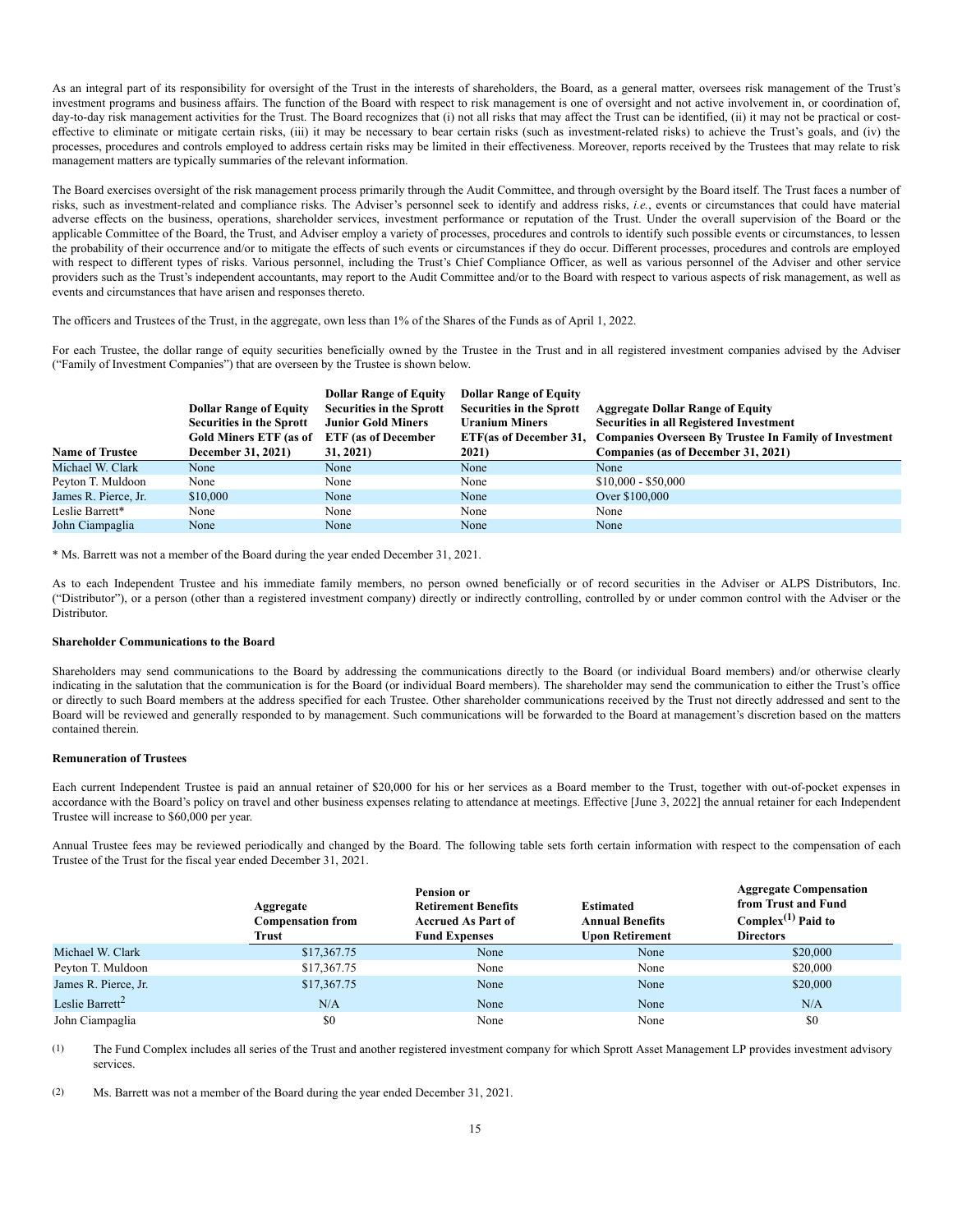### **Limitation of Trustees' Liability**

The Declaration of Trust provides that a Trustee shall be liable only for his or her own willful misfeasance, bad faith, gross negligence or reckless disregard of the duties involved in the conduct of the office of Trustee, and shall not be liable for errors of judgment or mistakes of fact or law. The Trustees shall not be responsible or liable in any event for any neglect or wrong-doing of any officer, agent, employee, adviser or principal underwriter of the Trust, nor shall any Trustee be responsible for the act or omission of any other Trustee. The Declaration of Trust also provides that the Trust shall indemnify each person who is, or has been, a Trustee, officer, employee or agent of the Trust, any person who is serving or has served at the Trust's request as a Trustee, officer, trustee, employee or agent of another organization in which the Trust has any interest as a shareholder, creditor or otherwise to the extent and in the manner provided in the Amended and Restated By-laws. However, nothing in the Declaration of Trust shall protect or indemnify a Trustee against any liability for his or her willful misfeasance, bad faith, gross negligence or reckless disregard of the duties involved in the conduct of the office of Trustee. Nothing contained in this section attempts to disclaim a Trustee's individual liability in any manner inconsistent with the federal securities laws.

## <span id="page-15-0"></span>**MANAGEMENT AND OTHER SERVICE PROVIDERS**

The following information supplements and should be read in conjunction with the section in the Prospectus entitled "Management of the Fund."

#### **Investment Adviser**

Sprott Asset Management LP acts as investment adviser to the Gold Funds pursuant to an investment advisory agreement between the Trust and the Adviser with respect to the Gold Funds ("Gold Advisory Agreement"). Pursuant to the Gold Advisory Agreement, the Adviser is responsible for the day-to-day investment management of the Funds. The Adviser is owned and controlled by Sprott Asset Management GP Inc., an indirect wholly-owned subsidiary of Sprott, Inc.

Subject to the authority of the Trust's Board of Trustees, the Adviser is responsible for the overall management of the Funds' business affairs. The Adviser invests the assets of the Funds, either directly or through the use of sub-advisers, according to each Fund's investment objective, policies and restrictions. The Adviser furnishes at its own expense all of the necessary office facilities, equipment and personnel required for managing the assets of the Funds.

The Adviser is paid a monthly management fee, with respect to the Gold Funds, at an annual rate (stated as a percentage of the average daily net assets of a Fund) of 0.35%. The Adviser is required to pay all fees due to the Sub-Adviser (described below) out of the management fee the Adviser receives from each Gold Fund. The Adviser has entered into a contractual arrangement with each Gold Fund to reimburse the Fund's expenses, and/or waive a portion of the advisory fee, to the extent necessary to cap each Fund's Total Annual Fund Operating Expenses After Fee Waiver/Expense Reimbursements at 0.50% of average daily net assets of each Fund through April 30, 2022. Operating expenses include distribution and/or service (12b-1) fees (if any) but exclude (i) any front-end or contingent deferred loads; (ii) brokerage fees and commissions, (iii) acquired fund fees and expenses; (iv) taxes; and (v) extraordinary expenses, such as litigation expenses (which may include indemnification of Fund officers and Trustees, contractual indemnification of Fund service providers (other than the Adviser)). The Adviser will be permitted to recover expenses it has borne through this agreement to the extent that each Gold Fund's expenses in later periods fall below the annual rates set forth in the expense agreement. Each Fund's fee waiver/expense reimbursement arrangement with the Adviser permit the Adviser to recapture only if any such recapture payments do not cause the respective Fund's expense ratio (after recapture) to exceed the lesser of (i) the expense cap in effect at the time of the waiver and (ii) the expense cap in effect at the time of the recapture. The Gold Funds will not be obligated to pay any such fees and expenses more than three years after the particular date in which the fee and expense was waived or reimbursed.

The imposition of the Adviser's fees, as well as any other operating expenses not borne by the Adviser as described above, will have the effect of reducing the total return to investors. From time to time, the Adviser may waive receipt of its fees, which would have the effect of lowering the Gold Funds' overall expense ratios and increasing total return to investors at the time such amounts are waived or assumed, as the case may be.

A discussion regarding the basis for the Board of Trustees' approval of the Gold Advisory Agreement with respect to the Gold Funds is available in the Funds' semi-annual report to shareholders for the period ended June 30, 2021.

The following tables provide information about the advisory fees paid by the Gold Funds to the Adviser for the past three fiscal years:

### **Sprott Gold Miners ETF**

|                          | Fees Earned by the |                             | Net Fees Earned by the |                            |
|--------------------------|--------------------|-----------------------------|------------------------|----------------------------|
| <b>Fiscal Year Ended</b> | Adviser            | <b>Advisory Fees Waived</b> | Adviser                | <b>Expenses Reimbursed</b> |
| December 31, 2021        | \$843,866          | \$(4,105)                   | \$864,329              | \$24,568                   |
| December $31, 2020*$     | \$77,278           | \$(17,169)                  | \$60,109               | \$0                        |
| November 30, 2020        | \$809,593          | \$(64.187)                  | \$745,406              | \$0                        |
| November 30, 2019**      | \$237,688          | \$(44,249)                  | \$193,439              | \$0                        |

\* Effective December 1, 2020, the Fund changed its fiscal year end to December 31, as such the information in this row reflects the period from December 1, 2020 to December 31, 2020.

Information reflects the fiscal period July 22, 2019 (commencement of operations) to November 30, 2019.

# 16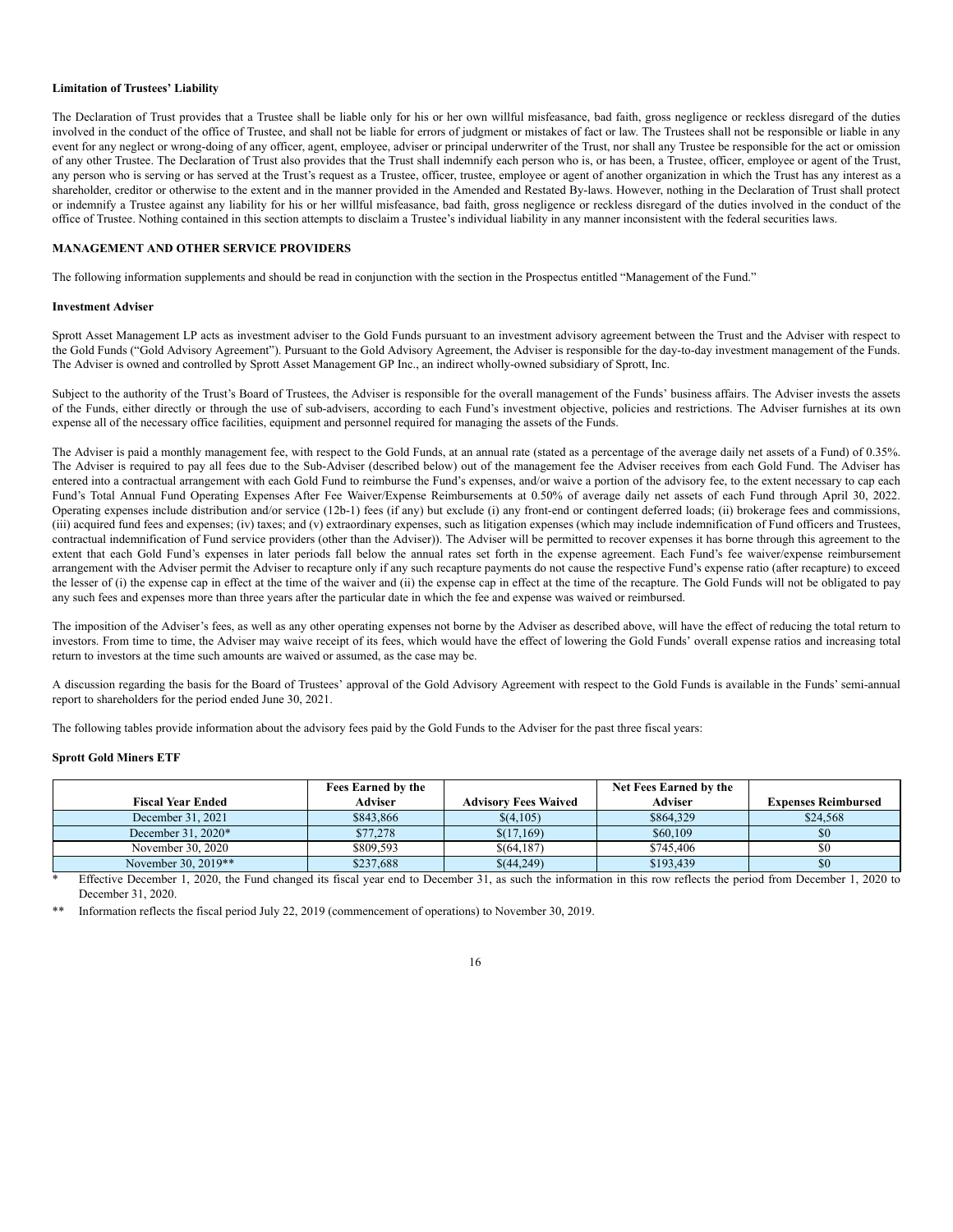### **Sprott Junior Gold Miners ETF**

|                          | <b>Fees Earned by the</b> |                             | Net Fees Earned by the |                            |
|--------------------------|---------------------------|-----------------------------|------------------------|----------------------------|
| <b>Fiscal Year Ended</b> | Adviser                   | <b>Advisory Fees Waived</b> | Adviser                | <b>Expenses Reimbursed</b> |
| December 31, 2021        | \$440,068                 | \$(134, 456)                | \$305,612              | \$0                        |
| December $31,2020*$      | \$34,700                  | \$(24,286)                  | \$10,414               | \$0                        |
| November 30, 2020        | \$264,312                 | \$(200,000)                 | \$64,312               | \$0                        |
| November 30, 2019**      | \$77,562                  | \$(77,562)                  | \$0                    | (S13,703)                  |

Effective December 1, 2020, the Fund changed its fiscal year end to December 31, as such the information in this row reflects the period from December 1, 2020 to December 31, 2020.

Information reflects the fiscal period July 22, 2019 (commencement of operations) to November 30, 2019.

Pursuant to the Advisory Agreements, the Funds have agreed to indemnify the Adviser for certain liabilities, including certain liabilities arising under the federal securities laws, unless such loss or liability results from willful misfeasance, bad faith or gross negligence in the performance of its duties or the reckless disregard of its obligations and duties. Each Advisory Agreement is terminable upon 60 days' notice by the Board and will terminate automatically in the event of its assignment (as defined in the 1940 Act).

#### **Sub-Adviser**

ALPS Advisors, Inc., acts as investment sub-adviser to the Gold Funds pursuant to a sub-advisory agreement between the Sub-Adviser and the Adviser with respect to each Fund ("Sub-Advisory Agreement") and, pursuant to the Sub-Advisory Agreement, is responsible for the recommendation of the purchase, retention and sale of each Fund's portfolio securities, subject to the oversight of the Adviser and the Board. The sub-advisory fee is paid on a monthly basis. The Funds are not responsible for the payment of this sub-advisory fee.

The Sub-Adviser receives the fees indicated in the table below from the Adviser:

|                                | Sub-                  |
|--------------------------------|-----------------------|
| <b>Average Assets*</b>         | <b>Advisory Fee**</b> |
| Up to $$250$ million           | 0.04%                 |
| \$250 million to \$500 million | $0.03\%$              |
| Above \$500 million            | 0.02%                 |

Subject to the following annual minimums per fund: (i) first two funds: \$40,000 per fund; (ii) additional funds: \$30,000 per fund.

\*\* Annual rate stated as a percentage of the average daily net assets of each Fund.

Pursuant to the Sub-Advisory Agreement, the Funds have agreed to indemnify the Sub-Adviser for certain liabilities, including certain liabilities arising under the federal securities laws, unless such loss or liability results from willful misfeasance, bad faith or gross negligence in the performance of its duties or the reckless disregard of its obligations and duties. The Sub-Advisory Agreement is terminable upon 60 days' notice by the Adviser and will terminate automatically in the event of its assignment (as defined in the 1940 Act).

A discussion regarding the Board of Trustees' basis for approving the Sub-Advisory Agreement with respect to the Gold Funds is available in the Funds' semi-annual shareholder report for the period ended June 30, 2021.

#### **Portfolio Managers**

Ryan Mischker and Andrew Hicks are the portfolio managers for the Funds. Refer to the Prospectus for information regarding each Portfolio Managers experience and background.

# **Other Accounts Managed by the Portfolio Managers**

|               | <b>Other Accounts Managed</b><br>(As of December 31, 2021) | Account with respect to which<br>the advisory fee is based on<br>the performance of the<br>account |                        |                    |                        |  |
|---------------|------------------------------------------------------------|----------------------------------------------------------------------------------------------------|------------------------|--------------------|------------------------|--|
| Name of       |                                                            | Number of                                                                                          | <b>Total Assets in</b> | Number of          | <b>Total Assets in</b> |  |
| Portfolio     | Category of                                                | <b>Accounts in</b>                                                                                 | <b>Accounts in</b>     | <b>Accounts in</b> | <b>Accounts in</b>     |  |
| Manager       | Account                                                    | Category                                                                                           | Category               | Category           | Category               |  |
| Ryan Mischker | Registered investment companies                            | 13                                                                                                 | \$8.3 billion          |                    |                        |  |
|               | Other pooled investment vehicles                           | 0                                                                                                  |                        |                    |                        |  |
|               | Other accounts                                             | $\Omega$                                                                                           |                        | $\Omega$           |                        |  |
| Andrew Hicks  | Registered investment companies                            | 13                                                                                                 | \$8.3 billion          | 0                  |                        |  |
|               | Other pooled investment vehicles                           |                                                                                                    |                        |                    |                        |  |
|               | Other accounts                                             |                                                                                                    |                        |                    |                        |  |

# **Portfolio Manager Compensation**

Ryan Mischker and Andrew Hicks are paid a base salary, plus a discretionary bonus. The bonus for Ryan Mischker and Andrew Hicks is determined by the business unit's revenue and profitability as well as the individual's contribution to the business unit. The bonus for Ryan Mischker and Andrew Hicks is discretionary and is not based specifically on portfolio performance.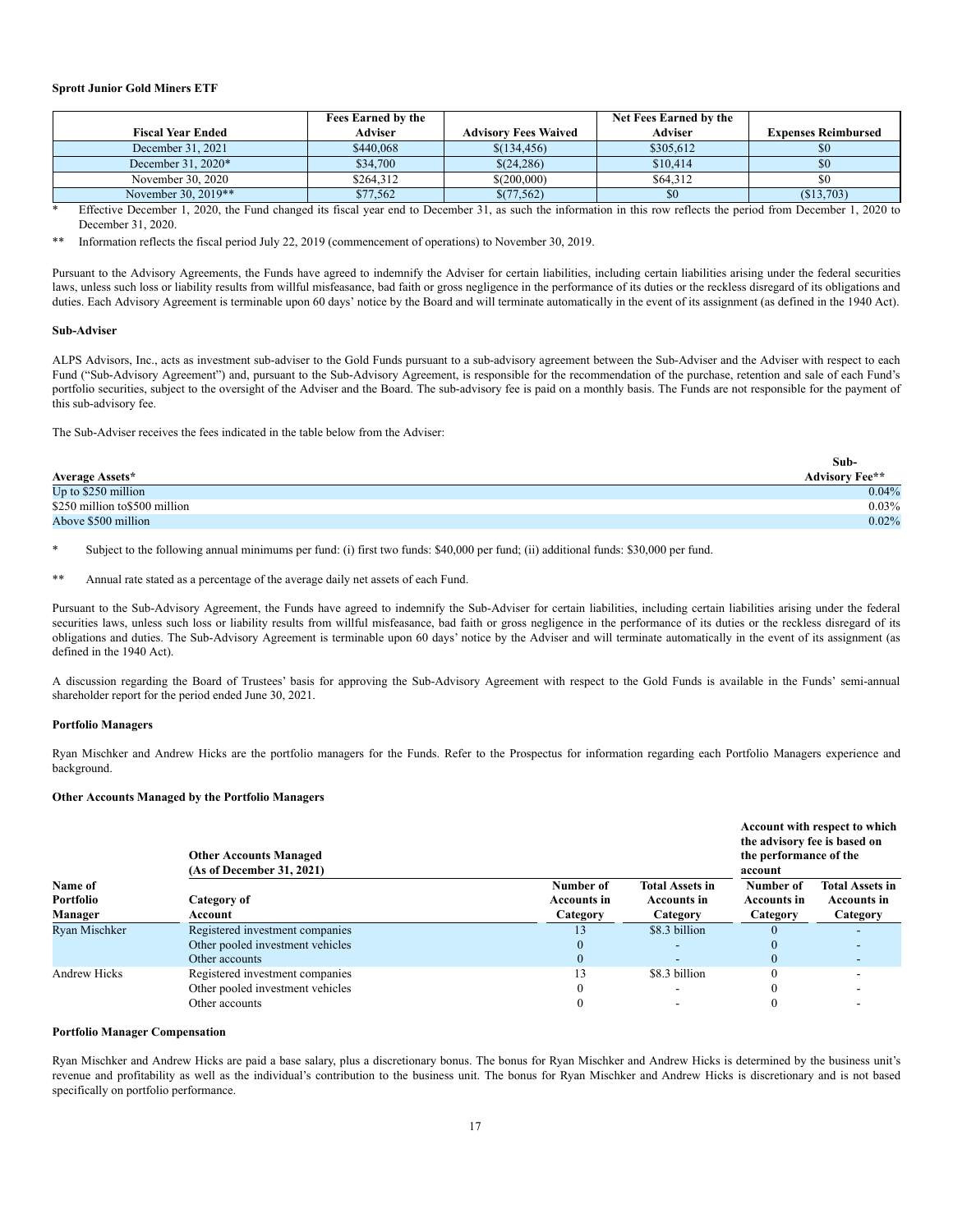#### **Portfolio Manager Share Ownership**

As of December 31, 2021, the Portfolio Managers did not beneficially own shares of any of the Funds.

#### **Conflicts of Interest**

A conflict of interest may arise as a result of the Portfolio Managers being responsible for multiple accounts, including the Funds that may have different investment guidelines and objectives. In addition to the Funds, these accounts may include other mutual funds managed on an advisory or sub-advisory basis, separate accounts and collective trust accounts. An investment opportunity may be suitable for the Funds as well as for any of the other managed accounts. However, the investment may not be available in sufficient quantity for all of the accounts to participate fully. In addition, there may be limited opportunity to sell an investment held by the Funds or the other account. The other accounts may have similar investment objectives or strategies as the Funds, may track the same benchmarks or indices as the Funds track, and may sell securities that are eligible to be held, sold or purchased by the Funds. The Portfolio Managers may be responsible for accounts that have different advisory fee schedules, such as performance-based fees, which may create an incentive for the Portfolio Managers to favor one account over another in terms of access to investment opportunities or the allocation of the Portfolio Managers' time and resources. The Portfolio Managers may also manage accounts whose investment objectives and policies differ from those of the Funds, which may cause the Portfolio Managers to effect trading in one account that may have an adverse effect on the value of the holdings within another account, including the Funds.

To address and manage these potential conflicts of interest, the Adviser has adopted compliance policies and procedures to allocate investment opportunities and to ensure that each of their clients is treated on a fair and equitable basis. Such policies and procedures include, but are not limited to, trade allocation and trade aggregation policies and oversight by investment management and the Compliance team.

#### **Custodian and Transfer Agent**

State Street Bank and Trust Company ("SSB") serves as custodian for the Funds pursuant to a Custodian Agreement. As custodian, SSB holds each Fund's assets, calculates the NAV of Shares and calculates net income and realized capital gains or losses. SSB also serves as transfer agent for the Funds pursuant to a Transfer Agency and Service Agreement. As compensation for the foregoing services, SSB receives certain out-of-pocket costs, transaction fees and asset-based fees which are accrued daily and paid monthly by each Fund.

#### **Administrator**

ALPS Fund Services, Inc. ("ALPS Fund Services") serves as the Trust's administrator, with respect to the Funds. Pursuant to an administration agreement, ALPS Fund Services provides certain administrative, bookkeeping and accounting services to the Funds. For the services, ALPS Fund Services receives a fee, accrued daily and paid monthly by each Gold Fund. ALPS Fund Services is located at 1290 Broadway, Suite 1000, Denver, Colorado 80203. The table below shows the administrative fees earned by ALPS Fund Services for the period indicated:

| <b>FUND</b>                          | For the Fiscal Year<br><b>Ended December 31,</b><br>2021 | <b>For the Period</b><br>December 1, 2020 to<br><b>December 31, 2020</b> | For the Fiscal<br><b>Year Ended</b><br>November 30,<br>2020 | <b>For the Fiscal Period</b><br>July 22, 2019<br>(commencement of<br>operations) to<br><b>November 30, 2019</b> |
|--------------------------------------|----------------------------------------------------------|--------------------------------------------------------------------------|-------------------------------------------------------------|-----------------------------------------------------------------------------------------------------------------|
| <b>Sprott Gold Miners ETF</b>        | \$161,765                                                | \$13,174                                                                 | \$160,565                                                   | \$51,222                                                                                                        |
| <b>Sprott Junior Gold Miners ETF</b> | \$161,918                                                | \$13,349                                                                 | \$162,771                                                   | \$51,149                                                                                                        |

# **Distributor**

ALPS Distributors, Inc. ("Distributor") serves as the distributor of Creation Units for the Trust on an agency basis. The Trust has entered into a Distribution Agreement with the Distributor ("Distribution Agreement"), under which the Distributor, as agent, reviews and approves orders by Authorized Participants to create and redeem shares in Creation Units. The Distributor's principal address is 1290 Broadway, Suite 1000, Denver, Colorado 80203. The Distributor is a broker-dealer registered under the 1934 Act and a member of the Financial Industry Regulatory Authority, Inc. ("FINRA"). Shares will be continuously offered for sale only in Creation Units. The Distributor will deliver a prospectus to Authorized Participants purchasing Shares in Creation Units and will maintain records of confirmations of acceptance furnished by it to Authorized Participants. The Distributor has no role in determining the investment policies of the Funds or which securities are to be purchased or sold by the Funds. No compensation is payable by the Trust to the Distributor for such distribution services. However, the Adviser has entered into an agreement with the Distributor under which it makes payments to the Distributor in consideration for its services under the Distribution Agreement. The payments made by the Adviser to the Distributor do not represent an additional expense to the Trust or its shareholders.

The Distributor may also enter into agreements with securities dealers ("Dealers") who will assist in the distribution of Shares. The Distributor will only enter into agreements with firms wishing to purchase Creation Units if the firm qualifies as an Authorized Participant (as discussed in "Procedures for Purchase of Creation Units" below) or DTC participants (as defined below).

The Distribution Agreement will continue for two years from its effective date and is renewable thereafter. The continuance of the Distribution Agreement must be specifically approved at least annually (i) by the vote of the Trustees or by a vote of the shareholders of a Fund and (ii) by the vote of a majority of the Trustees who are not "interested persons" of the Trust and have no direct or indirect financial interest in the operations of the Distribution Agreement or any related agreement, cast in person at a meeting called for the purpose of voting on such approval. The Distribution Agreement is terminable without penalty by the Trust on 60 days' written notice when authorized either by majority vote of its outstanding voting Shares or by a vote of a majority of its Board (including a majority of the Independent Trustees), or by the Distributor on 60 days written notice, and will automatically terminate in the event of its assignment. The Distribution Agreement provides that in the absence of willful misfeasance, bad faith or gross negligence on the part of the Distributor, or reckless disregard by it of its obligations thereunder, the Distributor shall not be liable for any action or failure to act in accordance with its duties thereunder.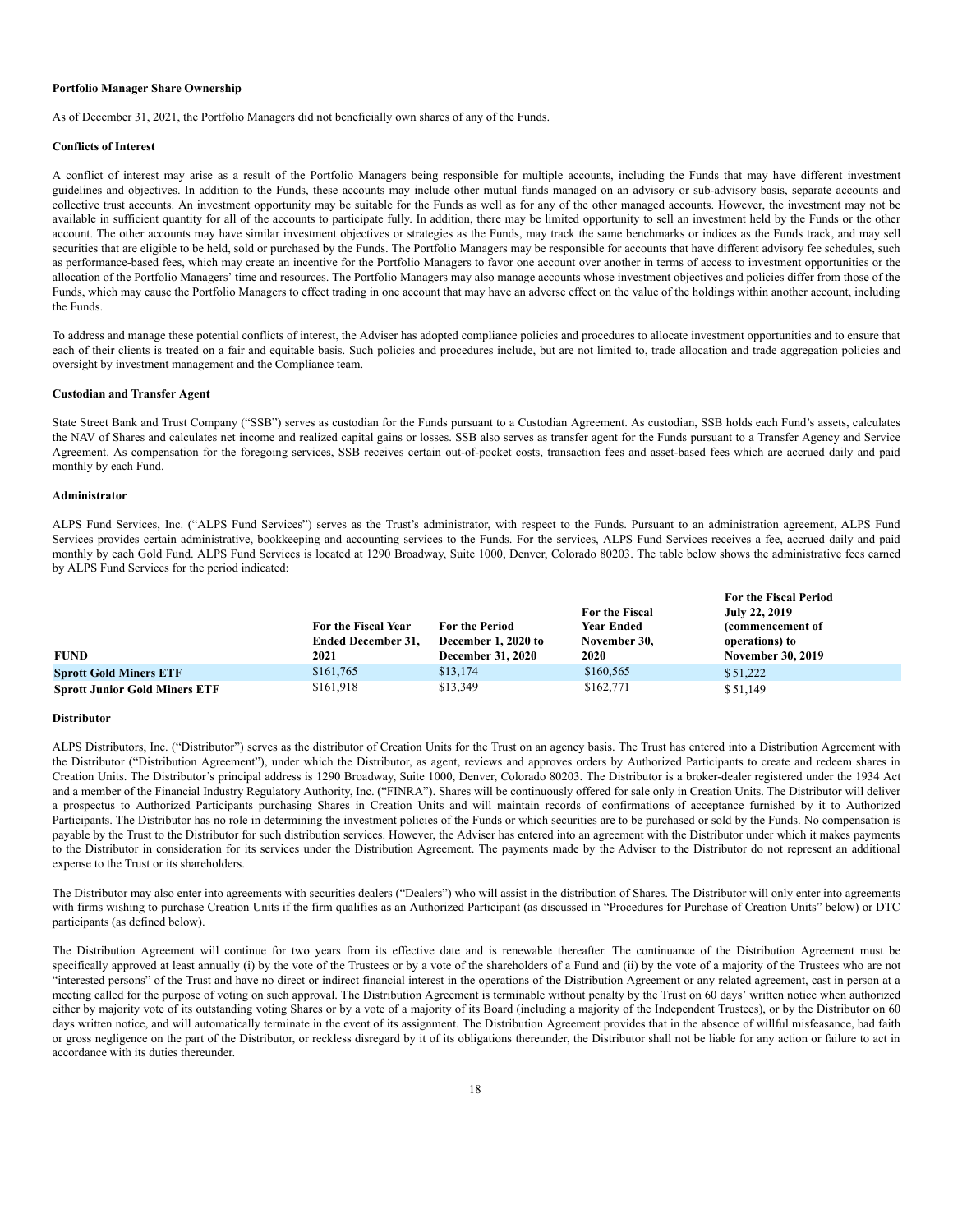Intermediary information is current only as of the date of this SAI. Please contact your adviser, broker or other investment professional for more information regarding any payments his or her Intermediary firm may receive.

Any payments made by the Adviser or its affiliates to an Intermediary may create the incentive for an Intermediary to encourage customers to buy Shares.

#### **Securities Lending Agent**

To the extent the Funds engages in securities lending, a securities lending agent for a Fund (the "Securities Lending Agent") will be appointed pursuant to a written agreement (the "Securities Lending Agency Agreement"), who will be subject to the overall supervision of the Adviser.

If the Funds engage in securities lending, a Fund will retain a portion of the securities lending income and remit the remaining portion to the Securities Lending Agent as compensation for its services. Securities lending income is generally equal to the total of income earned from the reinvestment of cash collateral (and excludes collateral investment fees as defined below), and any fees or other payments to and from borrowers of securities. The Securities Lending Agent will bear all operational costs directly related to securities lending.

For the fiscal year ended December 31, 2021, the Gold Funds earned income and incurred the following costs and expenses as a result of their securities lending activities:

|                   | Fund                             | Gross<br>Income | Revenue<br>Split <sup>2</sup> | Cash<br>Collateral<br>Management<br>Fees <sup>3</sup> | Administrative<br>Fees <sup>4</sup> | Indemnification<br>Fees <sup>5</sup> | <b>Rebates to</b><br><b>Borrowers</b> | Other<br>Fees | Total<br>Costs of the<br><b>Securities</b><br>Lending<br><b>Activities</b> | Net<br>Income<br>from the<br><b>Securities</b><br>Lending<br><b>Activities</b> |  |
|-------------------|----------------------------------|-----------------|-------------------------------|-------------------------------------------------------|-------------------------------------|--------------------------------------|---------------------------------------|---------------|----------------------------------------------------------------------------|--------------------------------------------------------------------------------|--|
|                   | Sprott Gold Miners               |                 |                               |                                                       |                                     |                                      |                                       |               |                                                                            |                                                                                |  |
| Fiscal Year Ended | <b>ETF</b>                       | 16,832          | 2.908                         | 2,291                                                 | $\hspace{0.1mm}$                    | $\hspace{0.1mm}-\hspace{0.1mm}$      |                                       |               | 5,5199<br>$\qquad \qquad - \qquad$                                         | 11,313                                                                         |  |
| December 31, 2021 | Sprott Junior Gold<br>Miners ETF | 60.998          | 11,524                        | 3,301                                                 | $\overline{\phantom{a}}$            | $\overline{\phantom{a}}$             | 42                                    |               | 14.867<br>-                                                                | 46,131                                                                         |  |

1 Gross income includes income from the reinvestment of cash collateral and rebates paid by the borrower.

2 Revenue split represents the share of revenue generated by the securities lending program and paid to the Securities Lending Agent.

3 Cash collateral management fees include fees deducted from a pooled cash collateral reinvestment vehicle that are not included in the revenue split.

- 4 These administrative fees are not included in the revenue split.
- 5 These indemnification fees are not included in the revenue split.

#### **Counsel**

Thompson Hine LLP is counsel to the Trust, including the Funds and the Trustees that are not interested persons of the Trust, as that term is defined in the 1940 Act.

#### **Independent Registered Public Accounting Firm**

Tait, Weller & Baker LLP serves as the Trust's independent registered public accounting firm and audits each Fund's financial statements and performs other related audit services.

# <span id="page-18-0"></span>**PORTFOLIO HOLDINGS DISCLOSURE**

The Funds' portfolio holdings are publicly disseminated each day the Funds are open for business through financial reporting and news services, including publicly accessible Internet web sites. In addition, a basket composition file, which includes the security names and share quantities to deliver in exchange for Creation Units, together with estimates and actual Cash Amounts is publicly disseminated daily prior to the opening of the Exchange via the National Securities Clearing Corporation ("NSCC"), a clearing agency that is registered with the SEC. The basket represents one Creation Unit of a Fund. The Trust, the Adviser, Administrator, Custodian and Distributor will not disseminate non-public information concerning the Trust.

# <span id="page-18-1"></span>**QUARTERLY PORTFOLIO SCHEDULE**

The Trust is required to disclose a complete schedule of each Fund's portfolio holdings with the SEC on Form N-CSR after its second and fourth quarters. Disclosure of the Fund's complete holdings is required to be made monthly on Form N-PORT no later than 60 days after the end of each fiscal quarter, with information reported on Form N-PORT for the third month of the fiscal quarter made publicly available by the SEC 60 days after the end of the Fund's fiscal quarter. Form N-CSR and Form N-PORT for each Fund will be available on the SEC's website at http://www.sec.gov.

# <span id="page-18-2"></span>**CODE OF ETHICS**

The Trust and the Adviser have each adopted codes of ethics pursuant to Rule 17j-1 of the 1940 Act. These codes of ethics are designed to prevent affiliated persons of the Trust and the Adviser from engaging in deceptive, manipulative or fraudulent activities in connection with securities held or to be acquired by the Funds (which may also be held by persons subject to the codes of ethics). Each Code of Ethics permits personnel subject to that Code of Ethics to invest in securities for their personal investment accounts, subject to certain limitations, including limitations related to securities that may be purchased or held by the Funds. The Distributor (as defined below) relies on the principal underwriters exception under Rule 17j-1(c)(3), specifically where the Distributor is not affiliated with the Trust or the Adviser, and no officer, director, or general partner of the Distributor serves as an officer, director, or general partner of the Trust or the Adviser.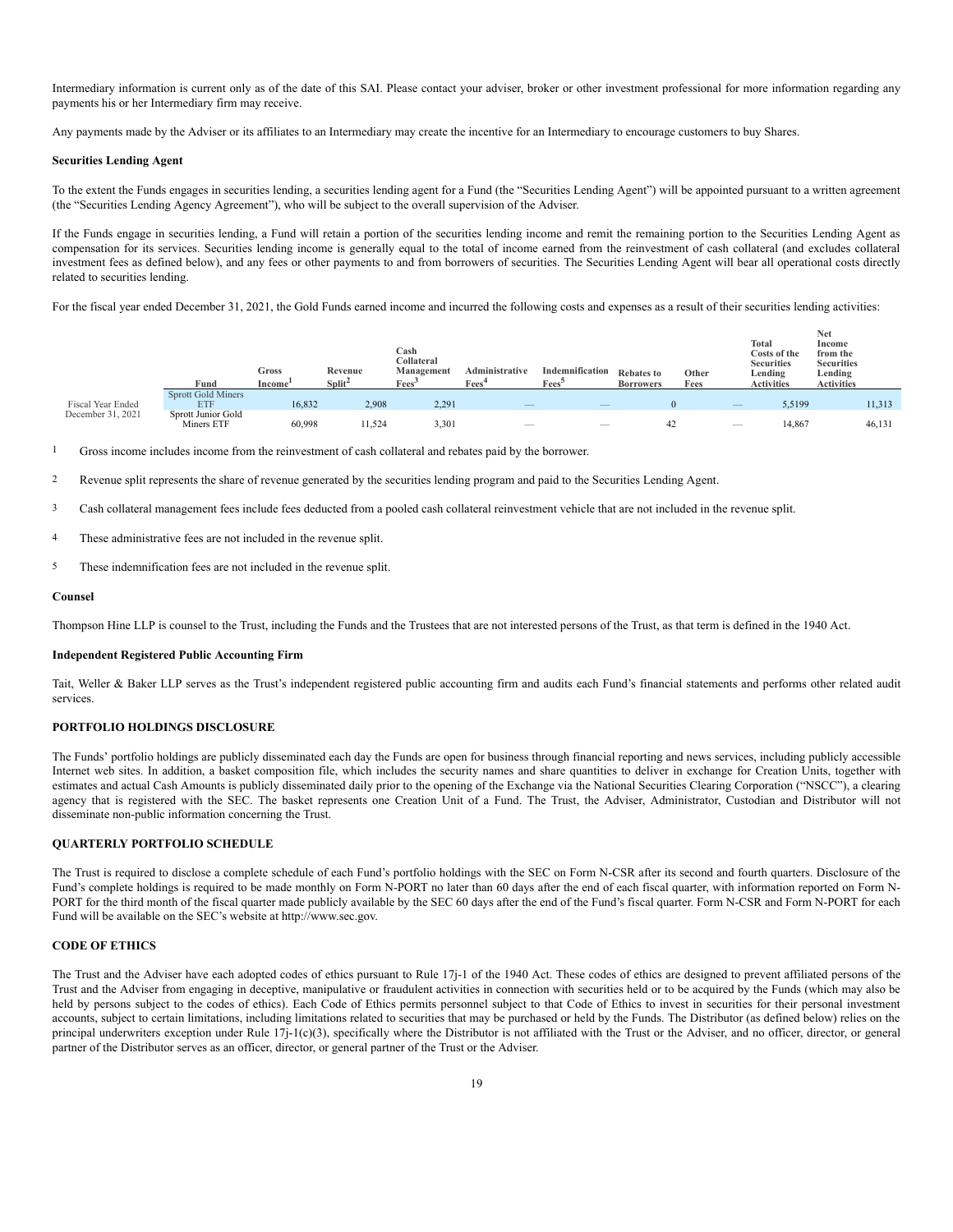There can be no assurance that the codes of ethics will be effective in preventing such activities. Each code of ethics may be examined at the SEC's website at http://www.sec.gov.

# <span id="page-19-0"></span>**PROXY VOTING POLICIES AND PROCEDURES**

Information regarding how the Funds voted proxies related to portfolio securities during the most recent 12-month period ended June 30 is available, without charge, upon request, by calling (888) 622-1813or on the Funds' website, and on the SEC's website at http://www.sec.gov. The Board has delegated responsibility for decisions regarding proxy voting for securities held by each Fund to the Sub-Adviser. The Sub-Adviser will vote such proxies in accordance with its proxy policies and procedures, which are included in Appendix A of this SAI. The Board will periodically review each Fund's proxy voting record.

The Trust is required to disclose annually each Fund's complete proxy voting record on Form N-PX covering the period July 1 through June 30 and file it with the SEC no later than August 31. Form N-PX for the Funds is available through by writing to Sprott Funds Trust at c/o ALPS Fund Services, Inc., 1290 Broadway, Suite 1000, Denver, Colorado 80203. The Fund's Form N-PX will also be available on the SEC's website at www.sec.gov.

# <span id="page-19-1"></span>**BROKERAGE TRANSACTIONS**

The policy of the Trust regarding purchases and sales of securities for the Funds is that primary consideration will be given to obtaining the most favorable prices and efficient executions of transactions. Consistent with this policy, when securities transactions are effected on a stock exchange, the Trust's policy is to pay commissions that are considered fair and reasonable without necessarily determining that the lowest possible commissions are paid in all circumstances. The Trust believes that a requirement always to seek the lowest possible commission cost could impede effective portfolio management and preclude the Funds and the Sub-Adviser from obtaining a high quality of brokerage and research services. In seeking to determine the reasonableness of brokerage commissions paid in any transaction, the Sub-Adviser will rely upon its experience and knowledge regarding commissions generally charged by various brokers and on its judgment in evaluating the brokerage services received from the broker effecting the transaction. Such determinations are necessarily subjective and imprecise, as in most cases, an exact dollar value for those services is not ascertainable. The Trust has adopted policies and procedures that prohibit the consideration of sales of Shares as a factor in the selection of a broker or dealer to execute its portfolio transactions.

The Sub-Adviser owes a fiduciary duty to its clients to seek to provide best execution on trades effected. In selecting a broker/dealer for each specific transaction, the Sub-Adviser chooses the broker/dealer deemed most capable of providing the services necessary to obtain the most favorable execution. "Best execution" is generally understood to mean the most favorable cost or net proceeds reasonably obtainable under the circumstances. The full range of brokerage services applicable to a particular transaction may be considered when making this judgment, which may include, but is not limited to: liquidity, price, commission, timing, aggregated trades, capable floor brokers or traders, competent block trading coverage, ability to position, capital strength and stability, reliable and accurate communications and settlement processing, use of automation, knowledge of other buyers or sellers, arbitrage skills, administrative ability, underwriting and provision of information on a particular security or market in which the transaction is to occur. The specific criteria will vary depending upon the nature of the transaction, the market in which it is executed, and the extent to which it is possible to select from among multiple broker/dealers. The Sub-Adviser will also use electronic crossing networks ("ECNs") when appropriate.

Subject to the foregoing policies, brokers or dealers selected to execute the Funds' portfolio transactions may include each Fund's Authorized Participants (as discussed in "Procedures for Purchase of Creation Units" below) or their affiliates. An Authorized Participant or its affiliates may be selected to execute a Fund's portfolio transactions in conjunction with an all-cash creation unit order or an order including "cash-in-lieu" (as described below under "Purchase and Redemption of Shares in Creation Units"), so long as such selection is in keeping with the foregoing policies. As described below under "Purchase and Redemption of Shares in Creation Units—Creation Transaction Fee" and "—Redemption Transaction Fee", a Fund may determine to not charge a variable fee on certain orders when the Sub-Adviser has determined that doing so is in the best interests of Fund shareholders, e.g., for creation orders that facilitate the rebalance of a Fund's portfolio in a more tax efficient manner than could be achieved without such order, even if the decision to not charge a variable fee could be viewed as benefiting the Authorized Participant or its affiliate selected to executed a Fund's portfolio transactions in connection with such orders.

The Funds may deal with affiliates in principal transactions to the extent permitted by exemptive order or applicable rule or regulation.

The Sub-Adviser is responsible, subject to oversight by the Board, for placing orders on behalf of the Funds for the purchase or sale of portfolio securities. If purchases or sales of portfolio securities of a Fund and one or more other investment companies or clients supervised by the Sub-Adviser are considered at or about the same time, transactions in such securities are allocated among the several investment companies and clients in a manner deemed equitable and consistent with its fiduciary obligations to all by the Sub-Adviser. In some cases, this procedure could have a detrimental effect on the price or volume of the security so far as a Fund is concerned. However, in other cases, it is possible that the ability to participate in volume transactions and to negotiate lower brokerage commissions will be beneficial to a Fund. The primary consideration is prompt execution of orders at the most favorable net price.

In certain instances, the Sub-Adviser may find it efficient for purposes of seeking to obtain best execution, to aggregate or "bunch" certain contemporaneous purchases or sale orders of its advisory accounts and advisory accounts of affiliates. In general, all contemporaneous trades for client accounts under management by the same portfolio manager or investment team will be bunched in a single order if the trader believes the bunched trade would provide each client with an opportunity to achieve a more favorable execution at a potentially lower execution cost. The costs associated with a bunched order will be shared *pro rata* among the clients in the bunched order. Generally, if an order for a particular portfolio manager or management team is filled at several different prices through multiple trades, all accounts participating in the order will receive the average price (except in the case of certain international markets where average pricing is not permitted). While in some cases this practice could have a detrimental effect upon the price or value of the security as far as a Fund are concerned, in other cases it could be beneficial to a Fund. Transactions effected by Sub-Adviser or the other affiliates on behalf of more than one of its clients during the same period may increase the demand for securities being purchased or the supply of securities being sold, causing an adverse effect on price. The trader will give the bunched order to the broker-dealer that the trader has identified as being able to provide the best execution of the order. Orders for purchase or sale of securities will be placed within a reasonable amount of time of the order receipt and bunched orders will be kept bunched only long enough to execute the order.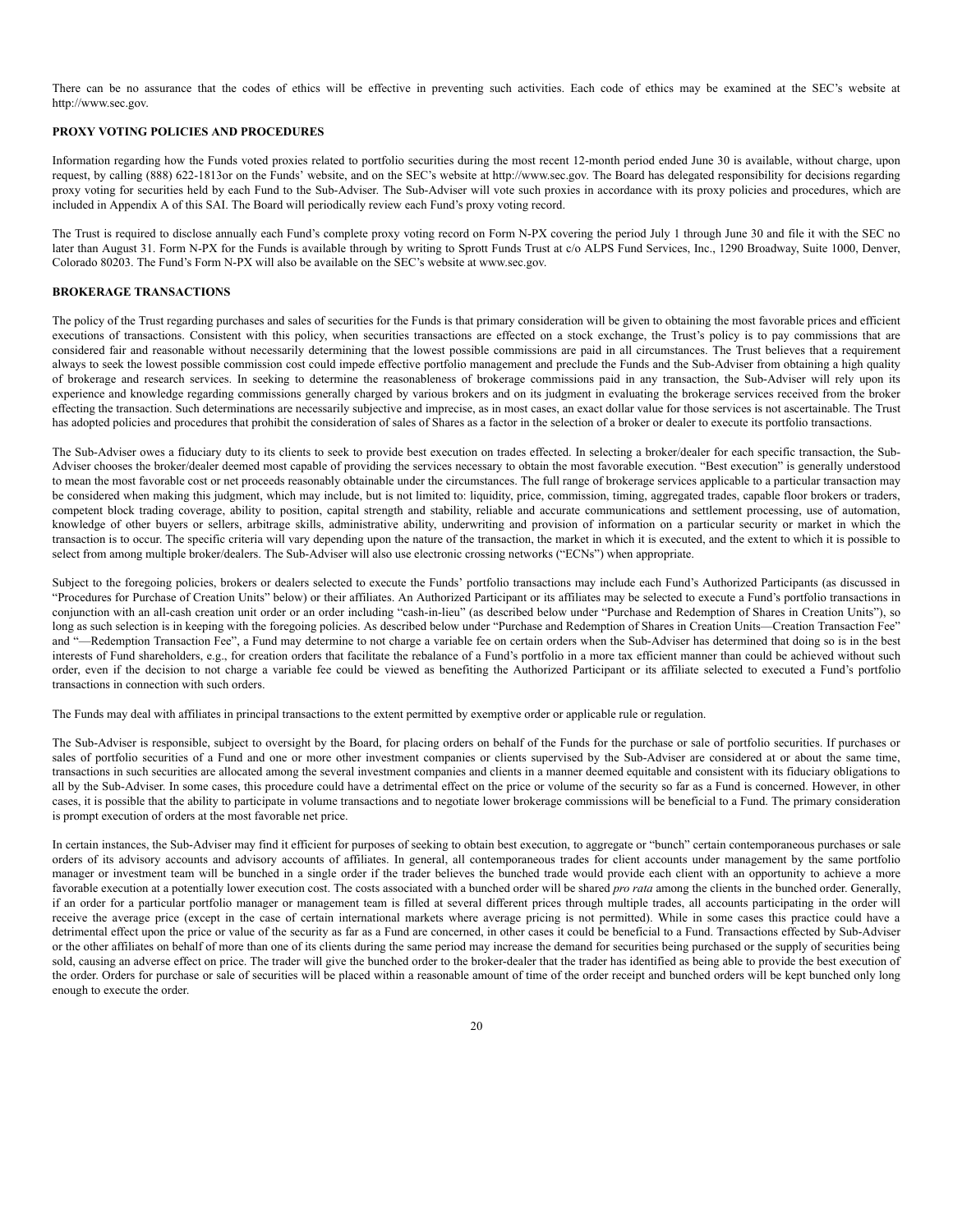A Fund's purchase and sale orders for securities may be combined with those of other investment companies, clients or accounts that the Sub-Adviser manages or advises. If purchases or sales of portfolio securities of a Fund and one or more other accounts managed or advised by the Sub-Adviser are considered at or about the same time, transactions in such securities are allocated among the Funds and the other accounts in a manner deemed equitable to all by Sub-Adviser. In some cases, this procedure could have a detrimental effect on the price or volume of the security as far as the Funds are concerned. However, in other cases, it is possible that the ability to participate in volume transactions and to negotiate lower transaction costs will be beneficial to a Fund. The Sub-Adviser may deal, trade and invest for its own account in the types of securities in which a Fund may invest. The Sub-Adviser may, from time to time, effect trades on behalf of and for the account of a Fund with brokers or dealers that are affiliated with BFA, in conformity with the 1940 Act and SEC rules and regulations. Under these provisions, any commissions paid to affiliated brokers or dealers must be reasonable and fair compared to the commissions charged by other brokers or dealers in comparable transactions. A Fund will not deal with affiliates in principal transactions unless permitted by applicable SEC rules or regulations, or by SEC exemptive order.

The table below shows the brokerage commissions paid by each Gold Fund for the period indicated:

|                                      | For the Fiscal<br>Year Ended |         | <b>For the Period</b><br>December 1, 2020 to |       | For the Fiscal<br><b>Year Ended</b> |         | <b>For the Fiscal</b><br>Year Ended |         |
|--------------------------------------|------------------------------|---------|----------------------------------------------|-------|-------------------------------------|---------|-------------------------------------|---------|
| Fund                                 | <b>December 31, 2021</b>     |         | <b>December 31, 2020</b>                     |       | <b>November 30, 2020</b>            |         | <b>November 30, 2019</b>            |         |
| <b>Sprott Gold Miners ETF</b>        |                              | 172.105 |                                              | 944   |                                     | 247,770 |                                     | 240,453 |
| <b>Sprott Junior Gold Miners ETF</b> |                              | 152.850 |                                              | 2,736 |                                     | 224,453 |                                     | 134.473 |

# **PORTFOLIO TURNOVER**

Portfolio turnover may vary from year to year, as well as within a year. High turnover rates may result in comparatively greater brokerage expenses.

|                                      |                          | <b>Fiscal Period From</b> |                          |
|--------------------------------------|--------------------------|---------------------------|--------------------------|
|                                      | <b>Fiscal Year Ended</b> | December 1, 2020 to       | <b>Fiscal Year Ended</b> |
| Fund                                 | <b>December 31, 2021</b> | <b>December 31, 2020</b>  | <b>November 30, 2020</b> |
| <b>Sprott Gold Miners ETF</b>        | 66%                      | 0%                        | 95%                      |
| <b>Sprott Junior Gold Miners ETF</b> | 66%                      | 0%                        | 157%                     |

# <span id="page-20-0"></span>**EXCHANGE LISTING AND TRADING**

A discussion of exchange listing and trading matters associated with an investment in the Funds is contained in the Prospectus under the headings "Summary Information— Principal Risks of Investing in the Fund" with respect to the applicable Fund, "Additional Information About the Fund's Investment Strategies and Risks—Risks of Investing in the Fund," "Shareholder Information—Determination of NAV" and "Shareholder Information—Buying and Selling Exchange-Traded Shares." The discussion below supplements, and should be read in conjunction with, such sections of the Prospectus.

The Shares of the Funds are listed on the Exchange and will trade in the secondary market at prices that may differ to some degree from its NAV. The Exchanges may but are not required to remove the Shares of a Fund from listing if: (1) following the initial twelve (12) month period beginning upon the commencement of trading of a Fund, there are fewer than 50 beneficial holders of the Shares for 30 or more consecutive trading days, (2) the value of the Underlying Index or portfolio of securities on which a Fund is based is no longer calculated or available or (3) such other event shall occur or condition exists that, in the opinion of the Exchange, makes further dealings on the Exchange inadvisable. In addition, the Exchange will remove the Shares from listing and trading upon termination of the Trust. There can be no assurance that the requirements of the Exchange necessary to maintain the listing of Shares of a Fund will continue to be met.

As in the case of other securities traded on an Exchange, brokers' commissions on transactions are based on negotiated commission rates at customary levels.

In order to provide investors with a basis to gauge whether the market price of the Shares on an Exchange is approximately consistent with the current NAV on a per Share basis, every 15 seconds throughout the Exchange's regular trading hours, an estimated intra-day NAV is calculated and disseminated in accordance with the relevant listing standards of the Exchange. A Fund is not involved in or responsible for the calculation or dissemination of the intra-day NAV and makes no warranty as to its accuracy.

An intra-day NAV is based on a securities component and a cash component (or an all cash amount) that comprises that day's Creation Deposit (as defined below), as disseminated prior to that Business Day's commencement of trading.

# <span id="page-20-1"></span>**BOOK ENTRY ONLY SYSTEM**

The following information supplements and should be read in conjunction with the section in the Prospectus entitled "Shareholder Information—Buying and Selling Exchange-Traded Shares."

The Depository Trust Company ("DTC") acts as securities depositary for the Shares. Shares of the Funds are represented by securities registered in the name of DTC or its nominee and deposited with, or on behalf of, DTC. Certificates will not be issued for Shares.

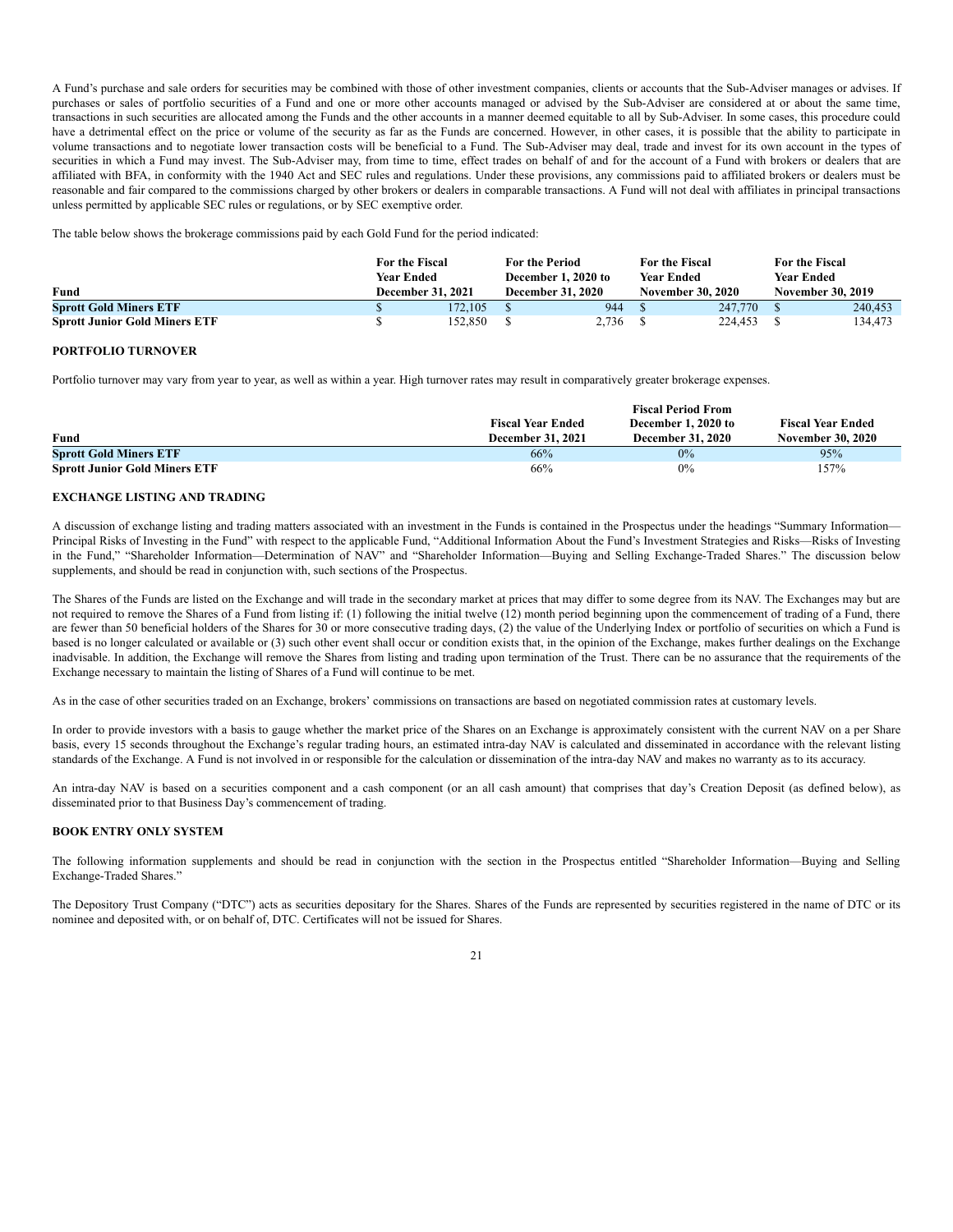DTC, a limited-purpose trust company, was created to hold securities of its participants ("DTC Participants") and to facilitate the clearance and settlement of securities transactions among the DTC Participants in such securities through electronic book-entry changes in accounts of the DTC Participants, thereby eliminating the need for physical movement of securities certificates. DTC Participants include securities brokers and dealers, banks, trust companies, clearing corporations and certain other organizations, some of whom (and/or their representatives) own DTC. More specifically, DTC is owned by a number of its DTC Participants and by the New York Stock Exchange ("NYSE") and FINRA. Access to the DTC system is also available to others such as banks, brokers, dealers and trust companies that clear through or maintain a custodial relationship with a DTC Participant, either directly or indirectly ("Indirect Participants").

Beneficial ownership of Shares is limited to DTC Participants, Indirect Participants and persons holding interests through DTC Participants and Indirect Participants. Ownership of beneficial interests in Shares (owners of such beneficial interests are referred to herein as "Beneficial Owners") is shown on, and the transfer of ownership is effected only through, records maintained by DTC (with respect to DTC Participants) and on the records of DTC Participants (with respect to Indirect Participants and Beneficial Owners that are not DTC Participants). Beneficial Owners will receive from or through the DTC Participant a written confirmation relating to their purchase of Shares.

Conveyance of all notices, statements and other communications to Beneficial Owners is effected as follows. Pursuant to the Depositary Agreement between the Trust and DTC, DTC is required to make available to the Trust upon request and for a fee to be charged to the Trust a listing of the Shares holdings of each DTC Participant. The Trust shall inquire of each such DTC Participant as to the number of Beneficial Owners holding Shares, directly or indirectly, through such DTC Participant. The Trust shall provide each such DTC Participant with copies of such notice, statement or other communication, in such form, number and at such place as such DTC Participant may reasonably request, in order that such notice, statement or communication may be transmitted by such DTC Participant, directly or indirectly, to such Beneficial Owners. In addition, the Trust shall pay to each such DTC Participant a fair and reasonable amount as reimbursement for the expenses attendant to such transmittal, all subject to applicable statutory and regulatory requirements.

Share distributions shall be made to DTC or its nominee, Cede & Co., as the registered holder of all Shares. DTC or its nominee, upon receipt of any such distributions, shall credit immediately DTC Participants' accounts with payments in amounts proportionate to their respective beneficial interests in Shares as shown on the records of DTC or its nominee. Payments by DTC Participants to Indirect Participants and Beneficial Owners of Shares held through such DTC Participants will be governed by standing instructions and customary practices, as is now the case with securities held for the accounts of customers in bearer form or registered in a "street name," and will be the responsibility of such DTC Participants.

The Trust has no responsibility or liability for any aspects of the records relating to or notices to Beneficial Owners, or payments made on account of beneficial ownership interests in such Shares, or for maintaining, supervising or reviewing any records relating to such beneficial ownership interests or for any other aspect of the relationship between DTC and the DTC Participants or the relationship between such DTC Participants and the Indirect Participants and Beneficial Owners owning through such DTC Participants.

DTC may determine to discontinue providing its service with respect to the Shares at any time by giving reasonable notice to the Trust and discharging its responsibilities with respect thereto under applicable law. Under such circumstances, the Trust shall take action either to find a replacement for DTC to perform its functions at a comparable cost or, if such a replacement is unavailable, to issue and deliver printed certificates representing ownership of Shares, unless the Trust makes other arrangements with respect thereto satisfactory to the Exchange.

# <span id="page-21-0"></span>**CREATION AND REDEMPTION OF CREATION UNITS**

### **General**

The Funds will issue and sell Shares only in Creation Units on a continuous basis, without an initial sales load, at their NAV next determined after receipt, on any Business Day (as defined herein), of an order in proper form. An Authorized Participant (defined below) that is not "qualified institutional buyer," as such term is defined under Rule 144A of the Securities Act, will not be able to receive, as part of a redemption, restricted securities eligible for resale under Rule 144A.

A "Business Day" with respect to the Funds is any day on which the NYSE is open for business. As of the date of the Prospectus, the NYSE observes the following holidays: New Year's Day, Martin Luther King, Jr. Day, President's Day (Washington's Birthday), Good Friday, Memorial Day, Juneteenth Independence Day, Labor Day, Thanksgiving Day and Christmas Day.

# **Fund Deposit**

The consideration for purchase of a Creation Unit of a Fund generally consists of the in-kind deposit of a designated portfolio of securities (the "Deposit Securities") per each Creation Unit, constituting a substantial replication, or a portfolio sampling representation, of the securities included in a Fund's Underlying Index and the Cash Component (defined below), computed as described below. Notwithstanding the foregoing, the Trust reserves the right to permit or require the substitution of a "cash in lieu" amount ("Deposit Cash") to be added to the Cash Component to replace any Deposit Security. When accepting purchases of Creation Units for all or a portion of Deposit Cash, a Fund may incur additional costs associated with the acquisition of Deposit Securities that would otherwise be provided by an in-kind purchaser.

Together, the Deposit Securities or Deposit Cash, as applicable, and the Cash Component constitute the "Fund Deposit," which represents the minimum initial and subsequent investment amount for a Creation Unit of a Fund. The "Cash Component" is an amount equal to the difference between the NAV of Shares (per Creation Unit) and the value of the Deposit Securities or Deposit Cash, as applicable. If the Cash Component is a positive number (*i.e.*, the NAV per Creation Unit exceeds the value of the Deposit Securities or Deposit Cash, as applicable), the Cash Component shall be such positive amount. If the Cash Component is a negative number (*i.e.*, the NAV per Creation Unit is less than the value of the Deposit Securities or Deposit Cash, as applicable), the Cash Component shall be such negative amount and the creator will be entitled to receive cash in an amount equal to the Cash Component. The Cash Component serves the function of compensating for any differences between the NAV per Creation Unit and the value of the Deposit Securities or Deposit Cash, as applicable. Computation of the Cash Component excludes any stamp duty or other similar fees and expenses payable upon transfer of beneficial ownership of the Deposit Securities, if applicable, which shall be the sole responsibility of the Authorized Participant.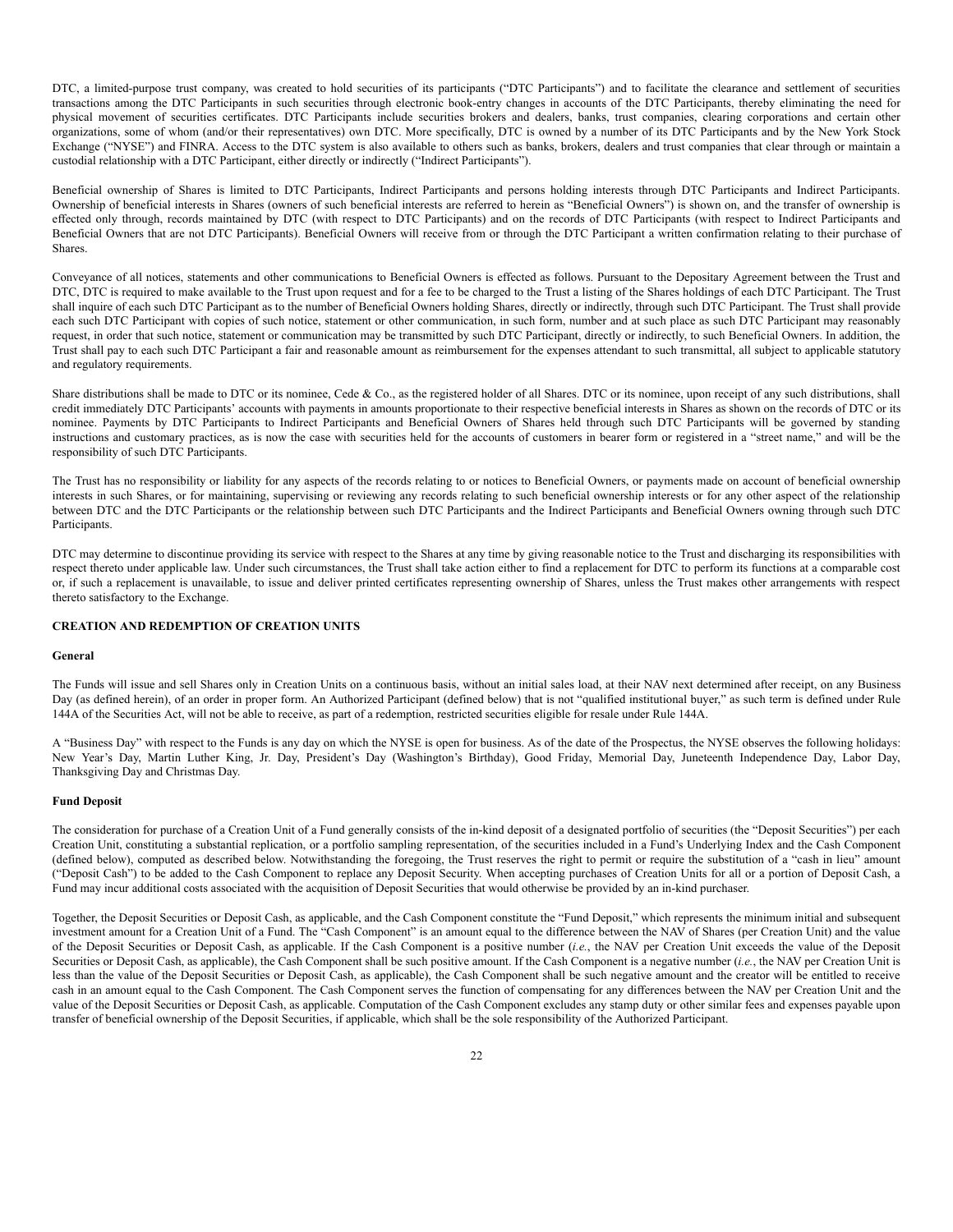The Funds, through NSCC, makes available on each Business Day, prior to the opening of business on the Exchange (currently 9:30 a.m., Eastern Time), the list of the names and the required number of shares of each Deposit Security or the required amount of Deposit Cash, as applicable, to be included in the current Fund Deposit (based on information at the end of the previous Business Day) for a Fund. Such Fund Deposit is subject to any applicable adjustments as described below, to effect purchases of Creation Units of a Fund until such time as the next-announced composition of the Deposit Securities or the required amount of Deposit Cash, as applicable, is made available.

The identity and number of Shares of the Deposit Securities or the amount of Deposit Cash, as applicable, required for a Fund Deposit for a Fund changes as rebalancing adjustments and corporate action events are reflected from time to time by the Adviser with a view to the investment objective of a Fund.

The Trust reserves the right to permit or require the substitution of Deposit Cash to replace any Deposit Security, which shall be added to the Cash Component, including, without limitation, in situations where the Deposit Security: (i) may not be available in sufficient quantity for delivery; (ii) may not be eligible for transfer through the systems of DTC for corporate securities and municipal securities; (iii) may not be eligible for trading by an Authorized Participant or the investor for which it is acting; (iv) would be restricted under the securities laws or where the delivery of the Deposit Security to the Authorized Participant would result in the disposition of the Deposit Security by the Authorized Participant becoming restricted under the securities laws; or (v) in certain other situations (collectively, "custom orders"). The Trust also reserves the right to include or remove Deposit Securities from the basket in anticipation of Index rebalancing changes. The adjustments described above will reflect changes, known to the Adviser on the date of announcement to be in effect by the time of delivery of a Fund Deposit, in the composition of the subject Index being tracked by a Fund or resulting from certain corporate actions.

# **Procedures for Creation of Creation Unit Aggregations**

To be eligible to place orders with the Transfer Agent to purchase a Creation Unit of a Fund, an entity must be (i) a "Participating Party" (*i.e.*, a broker-dealer or other participant in the clearing process through the Continuous Net Settlement System of the NSCC (the "Clearing Process")), a clearing agency that is registered with the SEC; or (ii) a DTC Participant (see "Book Entry Only System"). In addition, each Participating Party or DTC Participant (each, an "Authorized Participant") must execute a Participant Agreement that has been agreed to by the Distributor, and that has been accepted by the Transfer Agent, with respect to purchases and redemptions of Creation Units. Each Authorized Participant will agree, pursuant to the terms of a Participant Agreement, on behalf of itself or any investor on whose behalf it will act, to certain conditions, including that it will pay to the Trust, an amount of cash sufficient to pay the Cash Component together with the creation transaction fee (described below), if applicable, and any other applicable fees and taxes.

All orders to create Creation Unit Aggregations, whether through the Clearing Process (through a Participating Party) or outside the Clearing Process (through a DTC Participant), must be received by the Distributor no later than the closing time of the regular trading session on the NYSE ("Closing Time") (ordinarily 4:00 p.m., Eastern time) in each case on the date such order is placed in order for creation of Creation Unit Aggregations to be effected based on the NAV of Shares of a Fund as next determined on such date after receipt of the order in proper form. In the case of custom orders, the order must be received by the Distributor no later than 3:00 p.m., Eastern time on the trade date. A custom order may be placed by an Authorized Participant in the event that the Trust permits or requires the substitution of an amount of cash to be added to the Cash Component to replace any Deposit Security which may not be available in sufficient quantity for delivery or which may not be eligible for trading by such Authorized Participant or the investor for which it is acting or other relevant reason. The date on which an order to create Creation Unit Aggregations (or an order to redeem Creation Unit Aggregations, as discussed below) is placed is referred to as the "Transmittal Date." Orders must be transmitted by an Authorized Participant by telephone or other transmission method acceptable to the Distributor pursuant to procedures set forth in the Participant Agreement, as described below (see the "Placement of Creation Orders Using Clearing Process" and the "Placement of Creation Orders Outside Clearing Process" sections). Severe economic or market disruptions or changes, or telephone or other communication failure may impede the ability to reach the Distributor or an Authorized Participant.

All orders from investors who are not Authorized Participants to create Creation Unit Aggregations shall be placed with an Authorized Participant, as applicable, in the form required by such Authorized Participant. In addition, the Authorized Participant may request the investor to make certain representations or enter into agreements with respect to the order, e.g., to provide for payments of cash, when required. Investors should be aware that their particular broker may not have executed a Participant Agreement and that, therefore, orders to create Creation Unit Aggregations of a Fund have to be placed by the investor's broker through an Authorized Participant that has executed a Participant Agreement. In such cases there may be additional charges to such investor. At any given time, there may be only a limited number of broker-dealers that have executed a Participant Agreement. Those placing orders for Creation Unit Aggregations through the Clearing Process should afford sufficient time to permit proper submission of the order to the Distributor prior to the Closing Time on the Transmittal Date. Orders for Creation Unit Aggregations that are affected outside the Clearing Process are likely to require transmittal by the DTC Participant earlier on the Transmittal Date than orders effected using the Clearing Process. Those persons placing orders outside the Clearing Process should ascertain the deadlines applicable to DTC and the Federal Reserve Bank wire system by contacting the operations department of the broker or depository institution effectuating such transfer of Deposit Securities and Cash Component.

With respect to a Fund that invests in non-U.S. securities, the Custodian shall cause the sub-custodian of a Fund to maintain an account into which the Authorized Participant shall deliver, on behalf of itself or the party on whose behalf it is acting, the securities included in the designated Fund Deposit (or the cash value of all or part of such securities, in the case of a permitted or required cash purchase or "cash in lieu" amount), with any appropriate adjustments as advised by the Trust. Deposit Securities must be delivered to an account maintained at the applicable local sub-custodian(s). Orders to purchase Creation Unit Aggregations must be received by the Distributor from an Authorized Participant on its own or another investor's behalf by the closing time of the regular trading session on a Fund's listing Exchange on the relevant Business Day. However, when a relevant local market is closed due to local market holidays, the local market settlement process will not commence until the end of the local holiday period. Settlement must occur by 2:00 p.m., Eastern time, on the contractual settlement date.

The Authorized Participant must also make available no later than 2:00 p.m., Eastern time, on the contractual settlement date, by means satisfactory to the Trust, immediatelyavailable or same-day funds estimated by the Trust to be sufficient to pay the Cash Component next determined after acceptance of the purchase order, together with the applicable purchase transaction fee. Any excess funds will be returned following settlement of the issue of the Creation Unit Aggregation.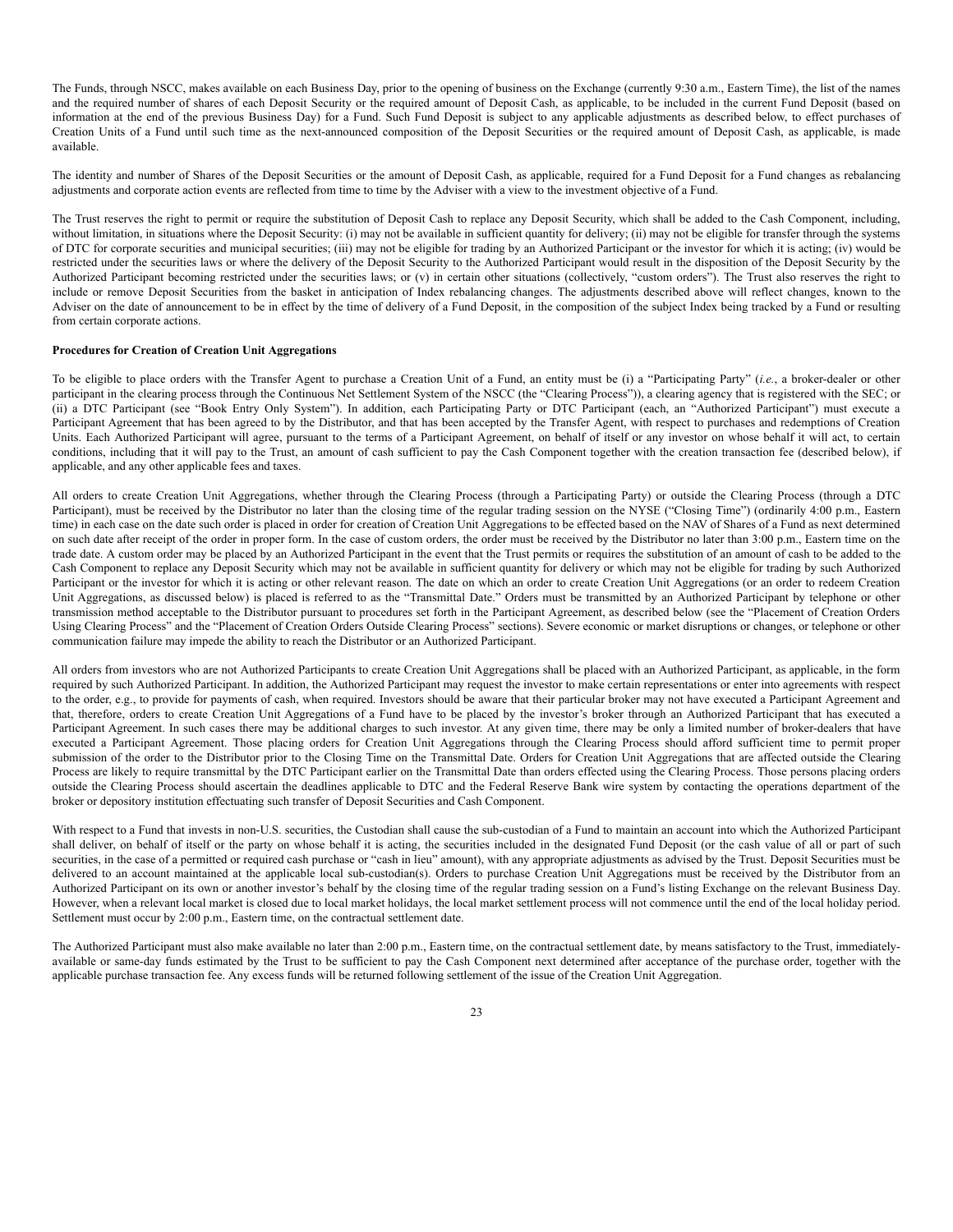#### **Placement of Creation Orders Using Clearing Process**

The Clearing Process is the process of creating or redeeming Creation Unit Aggregations through the Continuous Net Settlement System of the NSCC. Fund Deposits (for a Fund if it is eligible to utilize the Clearing Process) made through the Clearing Process must be delivered through a Participating Party that has executed a Participant Agreement. The Participant Agreement authorizes the Distributor to transmit through the Custodian to NSCC, on behalf of the Participating Party, such trade instructions as are necessary to effect the Participating Party's creation order. Pursuant to such trade instructions to NSCC, the Participating Party agrees to deliver the requisite Deposit Securities and the Cash Component to the Trust, together with such additional information as may be required by the Distributor. An order to create Creation Unit Aggregations through the Clearing Process is deemed received by the Distributor on the Transmittal Date if (i) such order is received by the Distributor not later than the Closing Time on such Transmittal Date and (ii) all other procedures set forth in the Participant Agreement are properly followed.

# **Placement of Creation Orders Outside Clearing Process**

Fund Deposits made outside the Clearing Process (including all Fund Deposits made for a Fund that are not eligible to utilize the Clearing Process) must be delivered through a DTC Participant that has executed a Participant Agreement pre-approved by the Adviser and the Distributor. A DTC Participant who wishes to place an order creating Creation Unit Aggregations to be effected outside the Clearing Process does not need to be a Participating Party, but such orders must state that the DTC Participant is not using the Clearing Process and that the creation of Creation Unit Aggregations will instead be effected through a transfer of securities and cash directly through DTC. The Fund Deposit transfer must be ordered by the DTC Participant on the Transmittal Date in a timely fashion so as to ensure the delivery of the requisite number of Deposit Securities through DTC to the account of a Fund by no later than 11:00 a.m., Eastern time, of the next Business Day immediately following the Transmittal Date.

All questions as to the number of Deposit Securities to be delivered, and the validity, form and eligibility (including time of receipt) for the deposit of any tendered securities, will be determined by the Trust, whose determination shall be final and binding. The amount of cash equal to the Cash Component must be transferred directly to the Custodian through the Federal Reserve Bank wire transfer system in a timely manner so as to be received by the Custodian no later than 2:00 p.m., Eastern time, on the next Business Day immediately following such Transmittal Date. An order to create Creation Unit Aggregations outside the Clearing Process is deemed received by the Distributor on the Transmittal Date if (i) such order is received by the Distributor not later than the Closing Time on such Transmittal Date; and (ii) all other procedures set forth in the Participant Agreement are properly followed. However, if the Custodian does not receive both the required Deposit Securities and the Cash Component by 11:00 a.m. and 2:00 p.m., respectively, on the next Business Day immediately following the Transmittal Date, such order will be canceled. Upon written notice to the Distributor, such canceled order may be resubmitted the following Business Day using a Fund Deposit as newly constituted to reflect the then current Deposit Securities and Cash Component. The delivery of Creation Unit Aggregations so created will occur no later than the second (2nd) Business Day following the day on which the purchase order is deemed received by the Distributor.

Additional transaction fees may be imposed with respect to transactions effected outside the Clearing Process (through a DTC Participant) (if a Fund can utilize the Clearing Process) and in the circumstances in which any cash can be used in lieu of Deposit Securities to create Creation Units. (See Creation Transaction Fee section below).

Creation Unit Aggregations may be created in advance of receipt by the Trust of all or a portion of the applicable Deposit Securities as described below. In these circumstances, the initial deposit will have a value greater than the NAV of the Fund Shares on the date the order is placed in proper form since, in addition to available Deposit Securities, cash must be deposited in an amount equal to the sum of (i) the Cash Component, plus (ii) 115% of the market value of the undelivered Deposit Securities (the "Additional Cash Deposit"). The order shall be deemed to be received on the Business Day on which the order is placed provided that the order is placed in proper form prior to 4:00 p.m., Eastern time, on such date, and federal funds in the appropriate amount are deposited with the Custodian by 11:00 a.m., Eastern time, the following Business Day. If the order is not placed in proper form by 4:00 p.m. or federal funds in the appropriate amount are not received by 11:00 a.m. the next Business Day, then the order may be deemed to be canceled and the Authorized Participant shall be liable to a Fund for losses, if any, resulting therefrom. An additional amount of cash shall be required to be deposited with the Trust, pending delivery of the missing Deposit Securities to the extent necessary to maintain the Additional Cash Deposit with the Trust in an amount at least equal to 115% of the daily marked to market value of the missing Deposit Securities. To the extent that missing Deposit Securities are not received by 1:00 p.m., Eastern time, on the second Business Day following the day on which the purchase order is deemed received by the Distributor or in the event a marked-to-market payment is not made within one Business Day following notification by the Distributor that such a payment is required, the Trust may use the cash on deposit to purchase the missing Deposit Securities. Authorized Participants will be liable to the Trust and a Fund for the costs incurred by the Trust in connection with any such purchases. These costs will be deemed to include the amount by which the actual purchase price of the Deposit Securities exceeds the market value of such Deposit Securities on the day the purchase order was deemed received by the Distributor plus the brokerage and related transaction costs associated with such purchases. The Trust will return any unused portion of the Additional Cash Deposit once all of the missing Deposit Securities have been properly received by the Custodian or purchased by the Trust and deposited into the Trust. In addition, a transaction fee, as described below, will be charged in all cases. The delivery of Creation Unit Aggregations so created will occur no later than the second Business Day following the day on which the purchase order is deemed received by the Distributor.

# **Acceptance of Orders for Creation Unit Aggregations**

The Trust reserves the right to reject a creation order transmitted to it by the Distributor in respect of a Fund for reasons including, but not limited to: (i) the order is not in proper form; (ii) the investor(s), upon obtaining the Fund Shares ordered, would own 80% or more of the currently outstanding shares of any Fund; (iii) the Deposit Securities delivered are not as disseminated for that date by the Custodian, as described above; (iv) acceptance of the Fund Deposit would, in the opinion of counsel, be unlawful; or (v) in the event that circumstances outside the control of the Trust, the Custodian, the Distributor and the Adviser make it for all practical purposes impossible to process creation orders. Examples of such circumstances include acts of God; public service or utility problems such as fires, floods, extreme weather conditions and power outages resulting in telephone, telecopy and computer failures; market conditions or activities causing trading halts; systems failures involving computer or other information systems affecting the Trust, the Adviser, the Sub-Adviser, the Distributor, DTC, NSCC, the Custodian or sub-custodian or any other participant in the creation process, and similar extraordinary events. The Distributor shall notify a prospective creator of a Creation Unit and/or the Authorized Participant acting on behalf of such prospective creator of its rejection of the order of such person. The Trust, the Custodian, any sub-custodian and the Distributor are under no duty, however, to give notification of any defects or irregularities in the delivery of Fund Deposits nor shall any of them incur any liability for the failure to give any such notification.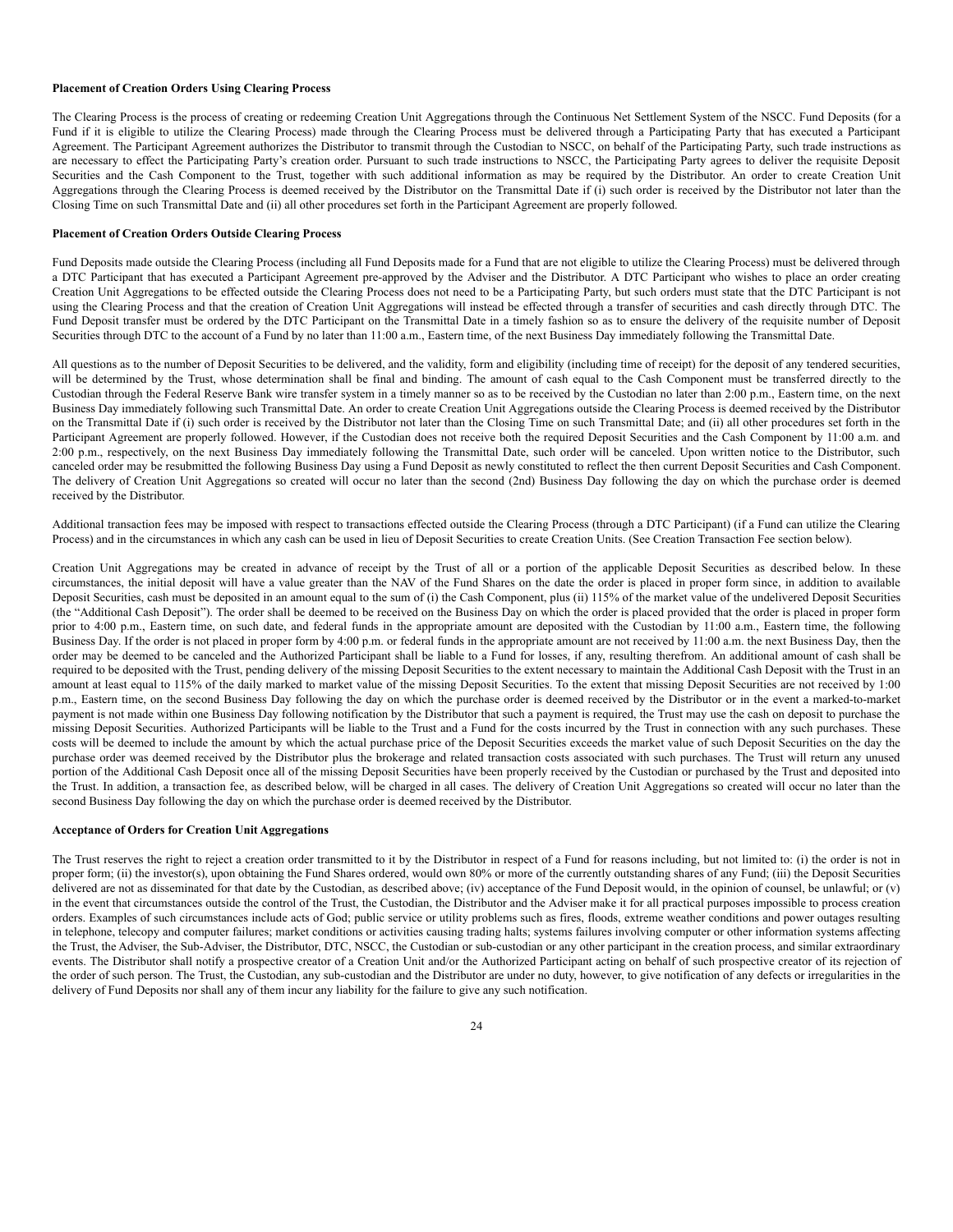All questions as to the number of shares of each security in the Deposit Securities and the validity, form, eligibility, and acceptance for deposit of any securities to be delivered shall be determined by the Trust, and the Trust's determination shall be final and binding.

## **Creation and Redemption Transaction Fee**

Authorized Participants may be required to pay a creation or redemption fee for purchasing or redeeming Creation Units. Creation and redemption transactions for a Fund are subject to a creation or redemption fee, payable to SSB, in the amount listed in the table below, irrespective of the size of the order.

An additional variable charge may be imposed for creations effected outside the Clearing Process (with respect to a Fund that could utilize the Clearing Process).

In addition, in the case of cash creations or where the Trust permits or requires an Authorized Participant to substitute cash in lieu of depositing a portion of the Deposit Securities, the Authorized Participant may be assessed an additional variable charge to compensate a Fund for the costs associated with purchasing the applicable securities. The Trust may adjust these fees from time to time based upon actual experience. As a result, in order to seek to replicate the in-kind creation order process, the Trust expects to purchase, in the secondary market or otherwise gain exposure to, the portfolio securities that could have been delivered as a result of an in-kind creation order pursuant to local law or market convention, or for other reasons ("Market Purchases"). In such cases where the Trust makes Market Purchases, the Authorized Participant will reimburse the Trust for, among other things, any difference between the market value at which the securities and/or financial instruments were purchased by the Trust and the cash in lieu amount (which amount, at the Adviser's or Sub-Adviser's discretion, may be capped), applicable registration fees, brokerage commissions and certain taxes. The Adviser or Sub-Adviser may adjust the transaction fee to the extent the composition of the creation securities changes or cash in lieu is added to the Cash Component to protect ongoing shareholders. Investors are responsible for the costs of transferring the securities constituting the Deposit Securities to the account of the Trust.

The standard creation or redemption transaction fee for the Funds is \$500.

# **Redemption of Fund Shares in Creation Units Aggregations**

Fund Shares may be redeemed only in Creation Unit Aggregations at a Fund's NAV next determined after receipt of a redemption request in proper form by a Fund through the Transfer Agent and only on a Business Day. A Fund will not redeem Shares in amounts less than Creation Unit Aggregations. Beneficial owners must accumulate enough Shares in the secondary market to constitute a Creation Unit Aggregation in order to have such Shares redeemed by the Trust. There can be no assurance, however, that there will be sufficient liquidity in the public trading market at any time to permit assembly of a Creation Unit Aggregation. Investors should expect to incur brokerage and other costs in connection with assembling a sufficient number of Fund Shares to constitute a redeemable Creation Unit Aggregation.

An Authorized Participant submitting a redemption request is deemed to represent to the Trust that it (or its client) (i) has full legal authority and legal right to tender for redemption the requisite number of Shares of the applicable Fund and to receive the entire proceeds of the redemption, and (ii) if such Shares submitted for redemption have been loaned or pledged to another party or are the subject of a repurchase agreement, securities lending agreement or any other arrangement effecting legal or beneficial ownership of such Shares being tendered there are no restrictions precluding the tender and delivery of such Shares (including borrowed Shares, if any) for redemption, free and clear of liens, on the redemption settlement date. The Trust reserves the right to verify these representations at its discretion, but will typically require verification with respect to a redemption request from a Fund in connection with higher levels of redemption activity and/or short interest in a Fund. If the Authorized Participant, upon receipt of a verification request, does not provide sufficient verification of its representations as determined by the Trust, the redemption request will not be considered to have been received in proper form and may be rejected by the Trust.

If a Fund that effects redemptions wholly or partly in-kind, the Custodian, through the NSCC, makes available prior to the opening of business on a Fund's listing Exchange (currently 9:30 a.m., Eastern time) on each Business Day, the identity of the Fund Securities that will be applicable (subject to possible amendment or correction) to redemption requests received in proper form (as described below) on that day. Fund Securities received on redemption may not be identical to Deposit Securities that are applicable to creations of Creation Unit Aggregations.

Unless cash redemptions (or partial cash redemptions) are available or specified for a Fund, the redemption proceeds for a Creation Unit Aggregation generally consist of Fund Securities — as announced on the Business Day of the request for redemption received in proper form — plus or minus cash in an amount equal to the difference between the NAV of the Fund Shares being redeemed, as next determined after a receipt of a request in proper form, and the value of the Fund Securities (the "Cash Redemption Amount"), less a redemption transaction fee as listed below. In the event that the Fund Securities have a value greater than the NAV of the Fund Shares, a compensating cash payment equal to the difference is required to be made by or through an Authorized Participant by the redeeming shareholder.

# The Funds may effect redemptions largely or wholly in cash.

The right of redemption may be suspended or the date of payment postponed (i) for any period during which the NYSE is closed (other than customary weekend and holiday closings); (ii) for any period during which trading on the NYSE is suspended or restricted; (iii) for any period during which an emergency exists as a result of which disposal of the Shares of a Fund or determination of a Fund's NAV is not reasonably practicable; or (iv) in such other circumstances as is permitted by the SEC.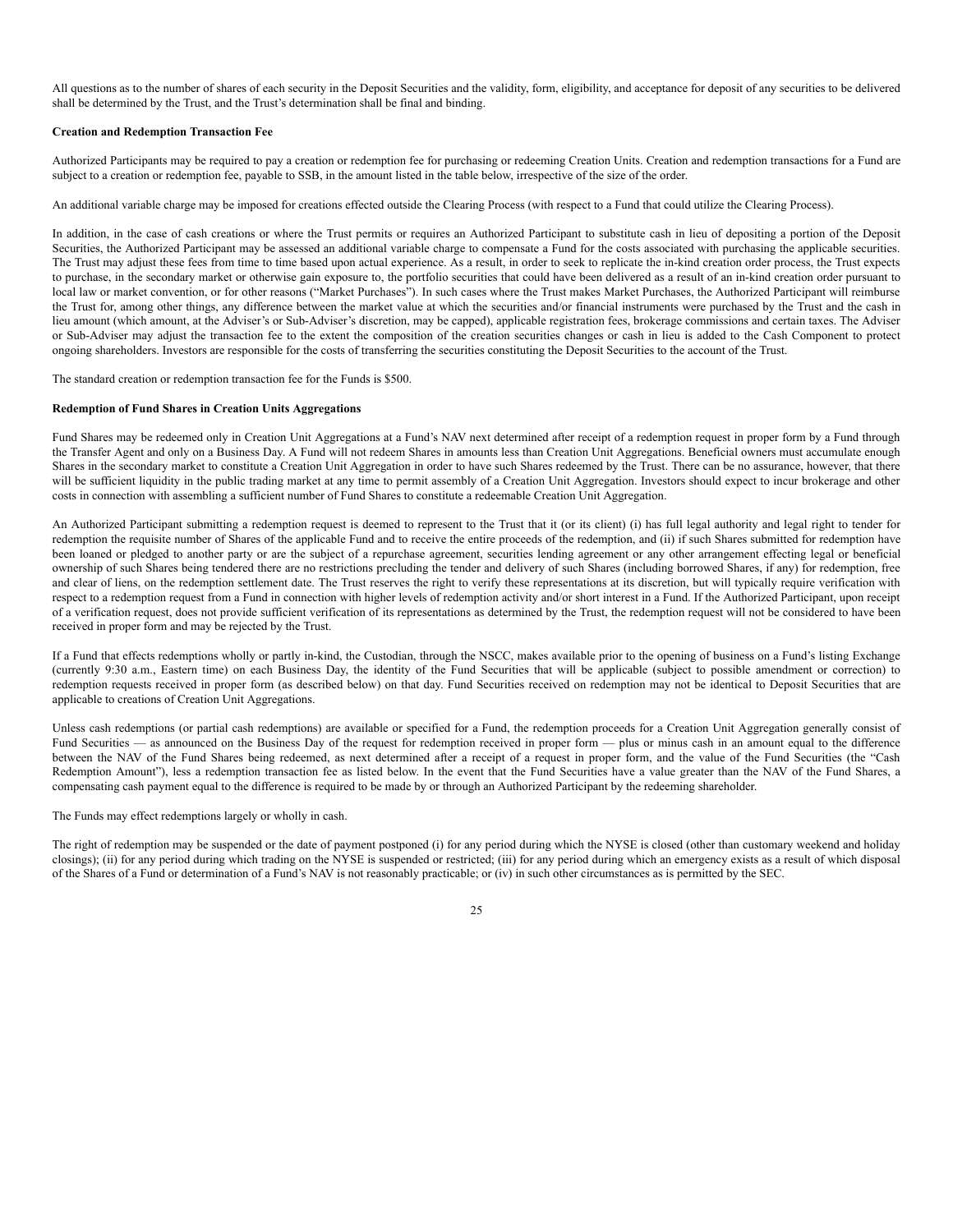#### **Redemption Transaction Fee**

A redemption transaction fee is imposed to offset transfer and other transaction costs that may be incurred by a Fund. An additional variable charge for cash redemptions (when cash redemptions are available or specified) for a Fund may be imposed to compensate a Fund for the costs associated with selling the applicable securities. A Fund may adjust these fees from time to time based on actual experience. As a result, in order to seek to replicate the in-kind redemption order process, the Trust expects to sell, in the secondary market, the portfolio securities that will not be delivered as part of an in-kind redemption order ("Market Sales"). In such cases where the Trust makes Market Sales, the Authorized Participant will reimburse the Trust for, among other things, any difference between the market value at which the securities were sold by the Trust and the cash in lieu amount (which amount, at the Investment Adviser's discretion, may be capped), applicable registration fees, brokerage commissions and taxes. To the extent applicable, brokerage commissions incurred in connection with the Trust's sale of portfolio securities will be at the expense of a Fund and will affect the value of all Shares of the Fund; but the Adviser or Sub-Adviser may adjust the transaction fee to the extent the composition of the redemption securities changes or cash in lieu is added to the Cash Redemption Amount to protect ongoing shareholders. Investors who use the services of a broker or other such intermediary may be charged a fee for such services. The standard redemption transaction fees for a Fund otherwise are the same as the standard creation fees set forth above. In no event will a redemption transaction fee exceed 2% of the amount redeemed. Investors will also bear the costs of transferring the Fund Securities from the Trust to their account or on their order.

# **Placement of Redemption Orders Using Clearing Process**

Orders to redeem Creation Unit Aggregations through the Clearing Process (for a Fund eligible to utilize the Clearing Process) must be delivered through a Participating Party that has executed the Participant Agreement. An order to redeem Creation Unit Aggregations using the Clearing Process is deemed received by the Trust on the Transmittal Date if (i) such order is received by the Transfer Agent not later than 4:00 p.m., Eastern time, on such Transmittal Date, and (ii) all other procedures set forth in the Participant Agreement are properly followed; such order will be effected based on the NAV of a Fund as next determined. An order to redeem Creation Unit Aggregations using the Clearing Process made in proper form but received by the Trust after 4:00 p.m., Eastern time, will be deemed received on the next Business Day immediately following the Transmittal Date and will be effected at the NAV next determined on such next Business Day. The requisite Fund Securities and the Cash Redemption Amount will be transferred by the second NSCC Business Day following the date on which such request for redemption is deemed received.

## **Placement of Redemption Orders Outside Clearing Process**

Orders to redeem Creation Unit Aggregations outside the Clearing Process (including all redemption orders for a Fund not eligible to utilize the Clearing Process) must be delivered through a DTC Participant that has executed the Participant Agreement. A DTC Participant who wishes to place an order for redemption of Creation Unit Aggregations to be effected outside the Clearing Process does not need to be a Participating Party, but such orders must state that the DTC Participant is not using the Clearing Process and that redemption of Creation Unit Aggregations will instead be effected through transfer of Fund Shares directly through DTC. An order to redeem Creation Unit Aggregations outside the Clearing Process is deemed received by the Trust on the Transmittal Date if (i) such order is received by the Transfer Agent not later than 4:00 p.m., Eastern time on such Transmittal Date; (ii) such order is accompanied or followed by the requisite number of Shares of a Fund, which delivery must be made through DTC to the Custodian no later than 11:00 a.m., Eastern time (for the Fund Shares), on the next Business Day immediately following such Transmittal Date (the "DTC Cut-Off-Time") and 2:00 p.m., Eastern Time for any Cash Component, if any owed to a Fund; and (iii) all other procedures set forth in the Participant Agreement are properly followed. After the Trust has deemed an order for redemption outside the Clearing Process received, the Trust will initiate procedures to transfer the requisite Fund Securities which are expected to be delivered within two Business Days and the Cash Redemption Amount, if any owed to the redeeming Beneficial Owner to the Authorized Participant on behalf of the redeeming Beneficial Owner by the second Business Day following the Transmittal Date on which such redemption order is deemed received by the Trust. If a Fund invests in non-U.S. securities, however, due to the schedule of holidays in certain countries, the delivery of in-kind redemption proceeds may take longer than two Business Days after the day on which the redemption request is received in proper form. In such cases, the local market settlement procedures will not commence until the end of the local holiday periods. In addition, if a Fund invests in non-U.S. securities, in connection with taking delivery of shares of Fund Securities upon redemption of shares of a Fund, a redeeming Beneficial Owner, or Authorized Participant action on behalf of such Beneficial Owner must maintain appropriate security arrangements with a qualified broker-dealer, bank or other custody provider in each jurisdiction in which any of the Fund Securities are customarily traded, to which account such Fund Securities will be delivered.

The calculation of the value of the Fund Securities and the Cash Redemption Amount to be delivered/received upon redemption will be made by the Custodian according to the procedures set forth under Determination of NAV computed on the Business Day on which a redemption order is deemed received by the Trust. Therefore, if a redemption order in proper form is submitted to the Transfer Agent by a DTC Participant not later than Closing Time on the Transmittal Date, and the requisite number of Shares of a Fund are delivered to the Custodian prior to the DTC Cut-Off-Time, then the value of the Fund Securities and the Cash Redemption Amount to be delivered/received will be determined by the Custodian on such Transmittal Date. If, however, either (i) the requisite number of Shares of a Fund are not delivered by the DTC Cut-Off-Time, as described above, or (ii) the redemption order is not submitted in proper form, then the redemption order will not be deemed received as of the Transmittal Date. In such case, the value of a Fund Securities and the Cash Redemption Amount to be delivered/received will be computed on the Business Day following the Transmittal Date provided that the Fund Shares of a Fund are delivered through DTC to the Custodian by 11:00 a.m. the following Business Day pursuant to a properly submitted redemption order.

If a Fund effects redemptions wholly or partly in-kind, if it is not possible to effect deliveries of the Fund Securities, the Trust may in its discretion exercise its option to redeem such Fund Shares in cash, and the redeeming Beneficial Owner will be required to receive its redemption proceeds in cash. In addition, an investor may request a redemption in cash that a Fund may, in its sole discretion, permit. In either case, the investor will receive a cash payment equal to the NAV of its Fund Shares based on the NAV of Shares of a Fund next determined after the redemption request is received in proper form (minus a redemption transaction fee and additional charge for requested cash redemptions specified above, to offset a Fund's brokerage and other transaction costs associated with the disposition of Fund Securities). A Fund may also, in its sole discretion, upon request of a shareholder, provide such redeemer a portfolio of securities that differs from the exact composition of the Fund Securities, or cash in lieu of some securities added to the Cash Component, but in no event will the total value of the securities delivered and the cash transmitted differ from the NAV. Redemptions of Fund Shares for Fund Securities will be subject to compliance with applicable federal and state securities laws and a Fund (whether or not it otherwise permits cash redemptions) reserves the right to redeem Creation Unit Aggregations for cash to the extent that the Trust could not lawfully deliver specific Fund Securities upon redemptions or could not do so without first registering the Fund Securities under such laws. An Authorized Participant or an investor for which it is acting subject to a legal restriction with respect to a particular security included in the Fund Securities applicable to the redemption of a Creation Unit Aggregation may be paid an equivalent amount of cash. The Authorized Participant may request the redeeming Beneficial Owner of the Fund Shares to complete an order form or to enter into agreements with respect to such matters as compensating cash payment, beneficial ownership of shares or delivery instructions.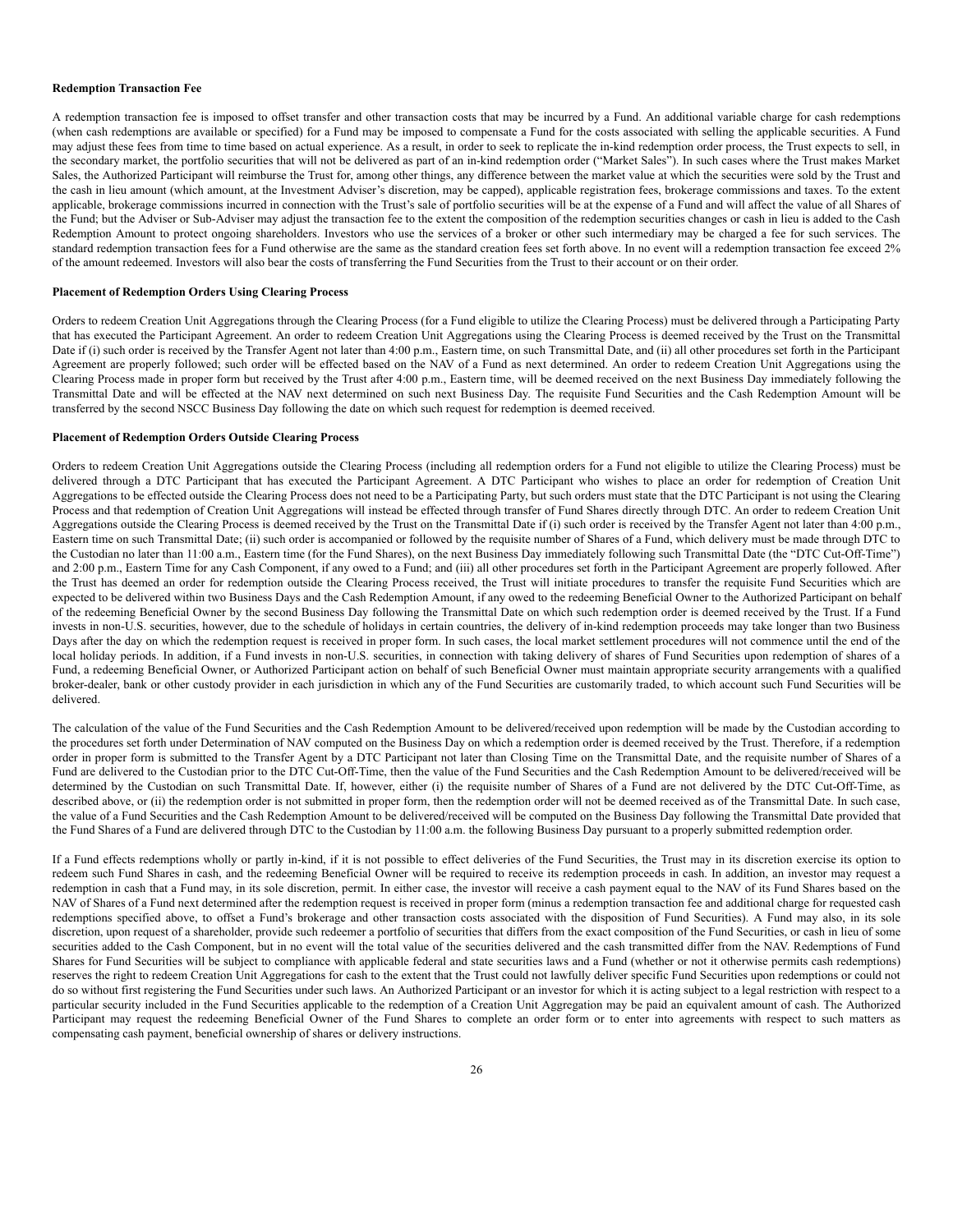#### **Regular Holidays**

The Fund that invests in non-U.S. securities generally intends to effect deliveries of Creation Units and Portfolio Securities on a basis of "T" plus two Business Days (*i.e.*, days on which the national securities exchange is open). A Fund may effect deliveries of Creation Units and Portfolio Securities on a basis other than T plus two or T plus one in order to accommodate local holiday schedules, to account for different treatment among foreign and U.S. markets of dividend record dates and ex-dividend dates, or under certain other circumstances. The ability of the Trust to effect in-kind creations and redemptions within two Business Days of receipt of an order in good form is subject, among other things, to the condition that, within the time period from the date of the order to the date of delivery of the securities, there are no days that are holidays in the applicable foreign market. For every occurrence of one or more intervening holidays in the applicable foreign market that are not holidays observed in the U.S. equity market, the redemption settlement cycle will be extended by the number of such intervening holidays. In addition to holidays, other unforeseeable closings in a foreign market due to emergencies may also prevent the Trust from delivering securities within normal settlement period.

The securities delivery cycles currently practicable for transferring Portfolio Securities to redeeming investors, coupled with foreign market holiday schedules, will require a delivery process longer than seven calendar days for each such Fund, in certain circumstances. The holidays applicable to a Fund during such periods are listed below, as are instances where more than seven days will be needed to deliver redemption proceeds. Although certain holidays may occur on different dates in subsequent years, the number of days required to deliver redemption proceeds in any given year is not expected to exceed the maximum number of days listed below for a Fund. The proclamation of new holidays, the treatment by market participants of certain days as "informal holidays" (e.g., days on which no or limited securities transactions occur, as a result of substantially shortened trading hours), the elimination of existing holidays, or changes in local securities delivery practices, could affect the information set forth herein at some time in the future.

### <span id="page-26-0"></span>**DETERMINATION OF NET ASSET VALUE**

NAV for the Funds is computed by dividing the value of the net assets of a Fund (*i.e.*, the value of its total assets less total liabilities) by the total number of Shares outstanding, rounded to the nearest cent. Expenses and fees, including the management fees, are accrued daily and taken into account for purposes of determining net asset value. The net asset value of a Fund is calculated by the Custodian and determined at the close of the regular trading session on the NYSE (ordinarily 4:00 p.m. Eastern time) on each day that such exchange is open, provided that fixed-income assets may be valued as of the announced closing time for trading in fixed-income instruments on any day that the Securities Industry and Financial Markets Association ("SIFMA") announces an early closing time.

In calculating a Fund's net asset value per Share, a Fund's investments are generally valued using market valuations. A market valuation generally means a valuation (i) obtained from an exchange, a pricing service, or a major market maker (or dealer), (ii) based on a price quotation or other equivalent indication of value supplied by an exchange, a pricing service, or a major market maker (or dealer) or (iii) based on amortized cost. In the case of shares of other funds that are not traded on an exchange, a market valuation means such fund's published net asset value per share. The Adviser may use various pricing services, or discontinue the use of any pricing service, as approved by the Board from time to time. A price obtained from a pricing service based on such pricing service's valuation matrix may be considered a market valuation. Any assets or liabilities denominated in currencies other than the U.S. dollar are converted into U.S. dollars at the current market rates on the date of valuation as quoted by one or more sources.

In the event that current market valuations are not readily available or such valuations do not reflect current market value, the Trust's pricing procedures require the Valuation Committee to determine a security's fair value. In determining such value the Valuation Committee may consider, among other things, (i) price comparisons among multiple sources, (ii) a review of corporate actions and news events, and (iii) a review of relevant financial indicators. In these cases, a Fund's net asset value may reflect certain portfolio securities' fair values rather than their market prices. Fair value pricing involves subjective judgments and it is possible that the fair value determination for a security is materially different than the value that could be realized upon the sale of the security. With respect to securities that are primarily listed on foreign exchanges, the value of a Fund's portfolio securities may change on days when you will not be able to purchase or sell your Shares.

## <span id="page-26-1"></span>**DIVIDENDS AND DISTRIBUTIONS**

The following information supplements and should be read in conjunction with the section in the Prospectus entitled "Shareholder Information—Distributions."

#### **General Policies**

The Funds expect to declare and distribute all of its net investment income, if any, to shareholders as dividends at least annually. A Fund may distribute such income dividends and capital gains more frequently, if necessary, in order to reduce or eliminate federal excise or income taxes on a Fund.

# **Dividend Distributions**

Dividends and other distributions on Shares are distributed, as described below, on a *pro rata* basis to Beneficial Owners of such Shares. Dividend payments are made through DTC Participants and Indirect Participants to Beneficial Owners then of record with proceeds received from the Trust.

# **Dividend Reinvestment Service**

The Trust will not make the DTC book-entry dividend reinvestment service available for use by Beneficial Owners for reinvestment of their cash proceeds, but certain individual broker-dealers may make available the DTC book-entry Dividend Reinvestment Service for use by Beneficial Owners of a Fund through DTC Participants for reinvestment of their dividend distributions. Investors should contact their brokers to ascertain the availability and description of these services. Beneficial Owners should be aware that each broker may require investors to adhere to specific procedures and timetables in order to participate in the dividend reinvestment service and investors should ascertain from their brokers such necessary details. If this service is available and used, dividend distributions of both income and realized gains will be automatically reinvested in additional whole Shares issued by the Trust of the same Fund at NAV per Share. Distributions reinvested in additional Shares of a Fund will nevertheless be taxable to Beneficial Owners acquiring such additional Shares to the same extent as if such distributions had been received in cash.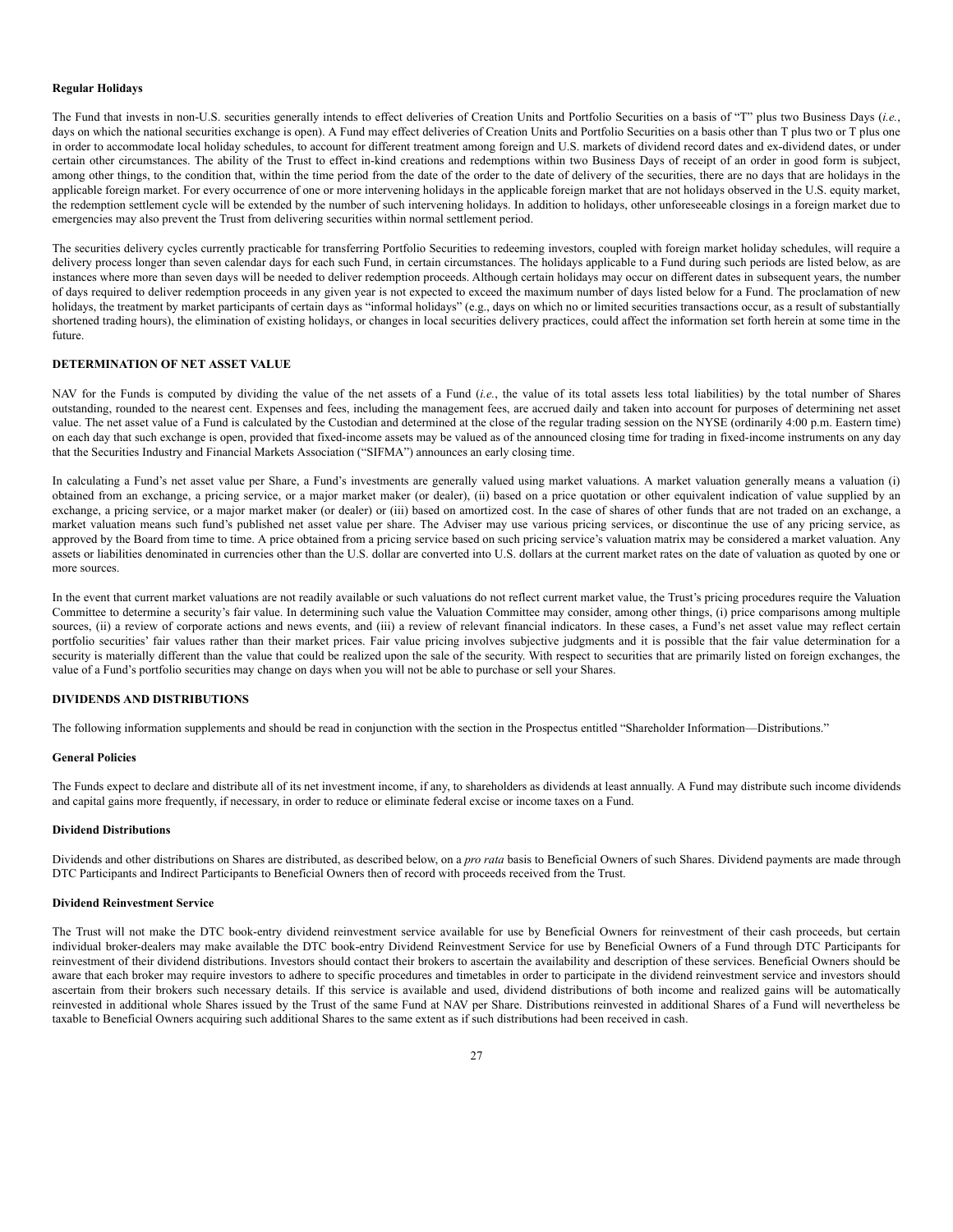# <span id="page-27-0"></span>**CONTROL PERSONS AND PRINCIPAL SHAREHOLDERS**

The Trust does not have information concerning its beneficial ownership held in the names of DTC Participants. As of April 1, 2022, the Funds did not have any control persons or principal shareholders.

As of April 1, 2022, the aggregate number of shares of beneficial interest of the Funds owned by the Funds' officers and Trustees as a group was less than 1% of each Fund's shares of beneficial interest outstanding.

#### <span id="page-27-1"></span>**TAXES**

The following is a summary of certain additional tax considerations generally affecting the Funds and their shareholders that are not described in the Prospectus. No attempt is made to present a detailed explanation of the tax treatment of the Funds or their shareholders, and the discussion here and in the Prospectus is not intended as a substitute for careful tax planning.

This "Taxes" section is based on the Code and applicable regulations in effect on the date of this SAI. Future legislative, regulatory or administrative changes, including provisions of current law that sunset and thereafter no longer apply, or court decisions may significantly change the tax rules applicable to the Funds and their shareholders. Any of these changes or court decisions may have a retroactive effect.

# This is for general information only and not tax advice. All investors should consult their own tax advisors as to the federal, state, local and foreign tax provisions *applicable to them.*

# **Taxation of the Fund**

The Funds will elect and intends to qualify each year to be treated as a separate RIC under the Code. As such, the Funds should not be subject to federal income taxes on its net investment income and capital gains, if any, to the extent that it timely distributes such income and capital gains to its shareholders. To qualify for treatment as a RIC, the Funds must distribute annually to its shareholders at least the sum of 90% of its net investment income (generally including the excess of net short-term capital gains over net long-term capital losses) and 90% of its net tax-exempt interest income, if any (the "Distribution Requirement") and also must meet several additional requirements. Among these requirements are the following: (i) at least 90% of a Fund's gross income each taxable year must be derived from dividends, interest, payments with respect to certain securities loans, gains from the sale or other disposition of stock, securities or foreign currencies, or other income derived with respect to its business of investing in such stock, securities or foreign currencies and net income derived from interests in qualified publicly traded partnerships (the "Qualifying Income Requirement"); and (ii) at the end of each quarter of a Fund's taxable year, a Fund's assets must be diversified so that (a) at least 50% of the value of a Fund's total assets is represented by cash and cash items, U.S. government securities, securities of other RICs, and other securities, with such other securities limited, in respect to any one issuer, to an amount not greater in value than 5% of the value of a Fund's total assets and to not more than 10% of the outstanding voting securities of such issuer, including the equity securities of a qualified publicly traded partnership, and (b) not more than 25% of the value of its total assets is invested, including through corporations in which a Fund owns a 20% or more voting stock interest, in the securities (other than U.S. government securities or securities of other RICs) of any one issuer, the securities (other than securities of other RICs) of two or more issuers which a Fund controls and which are engaged in the same, similar, or related trades or businesses, or the securities of one or more qualified publicly traded partnerships (the "Diversification Requirement").

It may not be possible for a Fund to fully implement a replication strategy or a representative sampling strategy while satisfying the Diversification Requirement. A Fund's efforts to satisfy the Diversification Requirement may affect a Fund's execution of its investment strategy and may cause a Fund's return to deviate from that of the Index, and a Fund's efforts to represent the Index using a sampling strategy, if such a strategy is used at any point, may cause it inadvertently to fail to satisfy the Diversification Requirement.

To the extent a Fund makes investments that may generate income that is not qualifying income, including certain derivatives, a Fund will seek to restrict the resulting income from such investments so that a Fund's non-qualifying income does not exceed 10% of its gross income.

Although the Funds intend to distribute substantially all of its net investment income and may distribute its capital gains for any taxable year, the Funds will be subject to federal income taxation to the extent any such income or gains are not distributed. A Fund is treated as a separate corporation for federal income tax purposes. A Fund therefore is considered to be a separate entity in determining its treatment under the rules for RICs described herein. The requirements (other than certain organizational requirements) for qualifying RIC status are determined at a Fund level rather than at the Trust level.

If a Fund fails to satisfy the Qualifying Income Requirement or the Diversification Requirement in any taxable year, a Fund may be eligible for relief provisions if the failures are due to reasonable cause and not willful neglect, and if a penalty tax is paid with respect to each failure to satisfy the applicable requirements. Additionally, relief is provided for certain de minimis failures of the Diversification Requirement where a Fund corrects the failure within a specified period of time. To be eligible for the relief provisions with respect to a failure to meet the Diversification Requirement, a Fund may be required to dispose of certain assets. If these relief provisions were not available to a Fund and it were to fail to qualify for treatment as a RIC for a taxable year, all of its taxable income would be subject to tax at regular corporate rates without any deduction for distributions to shareholders, and its distributions (including capital gains distributions) generally would be taxable to the shareholders of a Fund as ordinary income dividends, subject to the dividends received deduction for corporate shareholders and the lower tax rates on qualified dividend income received by non-corporate shareholders, subject to certain limitations. To requalify for treatment as a RIC in a subsequent taxable year, a Fund would be required to satisfy the RIC qualification requirements for that year and to distribute any earnings and profits from any year in which a Fund failed to qualify for tax treatment as a RIC. If a Fund failed to qualify as a RIC for a period greater than two taxable years, it would generally be required to pay a fund-level tax on certain net built in gains recognized with respect to certain of its assets upon disposition of such assets within five years of qualifying as a RIC in a subsequent year. The Board reserves the right not to maintain the qualification of a Fund for treatment as a RIC if it determines such course of action to be beneficial to shareholders. If a Fund determines that it will not qualify as a RIC, a Fund will establish procedures to reflect the anticipated tax liability in a Fund's NAV.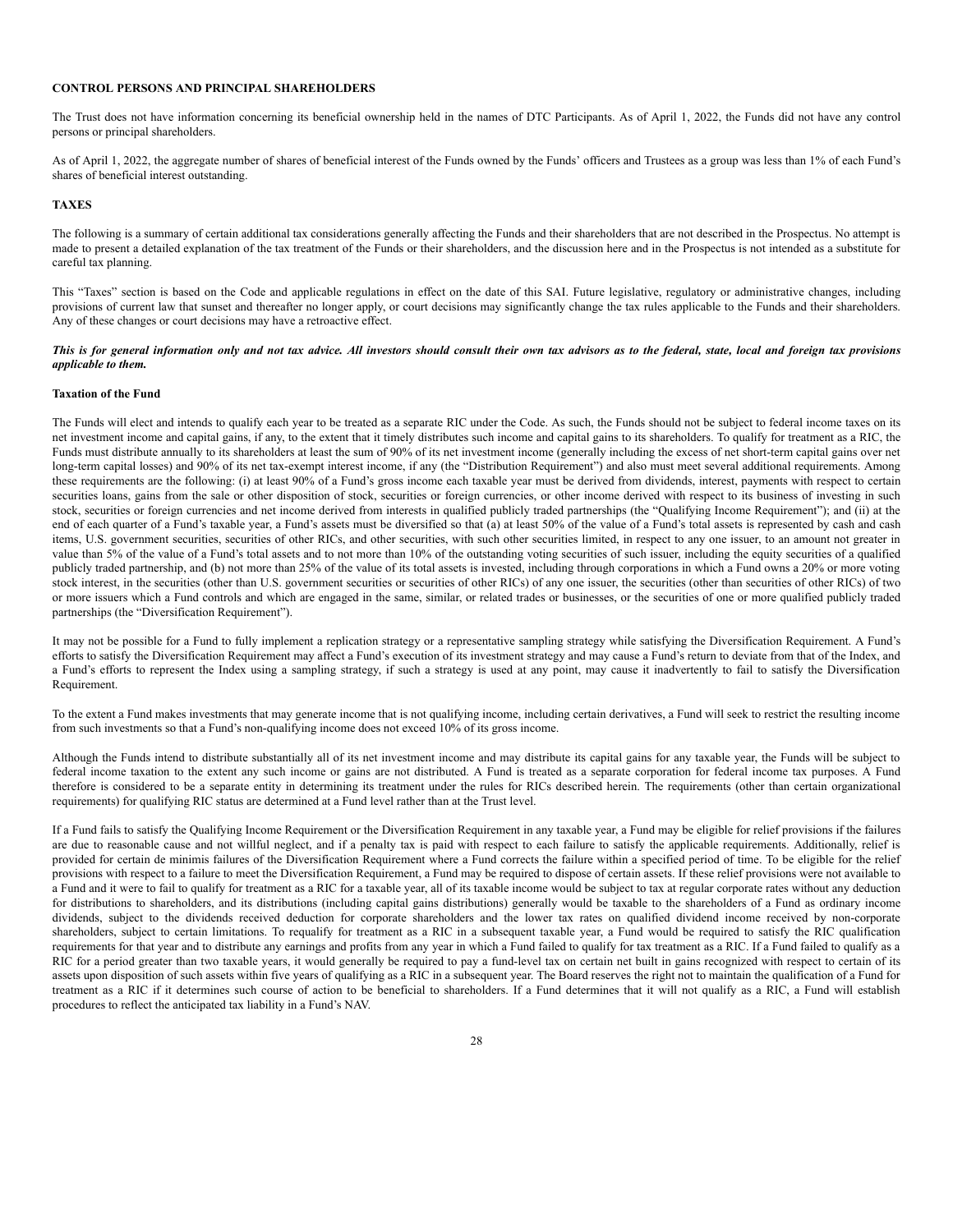A Fund may elect to treat part or all of any "qualified late year loss" as if it had been incurred in the succeeding taxable year in determining a Fund's taxable income, net capital gain, net short-term capital gain, and earnings and profits. The effect of this election is to treat any such "qualified late year loss" as if it had been incurred in the succeeding taxable year in characterizing Fund distributions for any calendar year. A "qualified late year loss" generally includes net capital loss, net long-term capital loss, or net short-term capital loss incurred after October 31 of the current taxable year (commonly referred to as "post-October losses") and certain other late-year losses.

Capital losses in excess of capital gains ("net capital losses") are not permitted to be deducted against a RIC's net investment income. Instead, for U.S. federal income tax purposes, potentially subject to certain limitations, a Fund may carry a net capital loss from any taxable year forward indefinitely to offset its capital gains, if any, in years following the year of the loss. To the extent subsequent capital gains are offset by such losses, they will not result in U.S. federal income tax liability to a Fund and may not be distributed as capital gains to its shareholders. Generally, a Fund may not carry forward any losses other than net capital losses. The carryover of capital losses may be limited under the general loss limitation rules if a Fund experiences an ownership change as defined in the Code.

As of December 31, 2021, the following amounts are available as carry forwards to the next tax year:

| Fund                          | Short-Term | Long-Term  |
|-------------------------------|------------|------------|
| <b>Sprott Gold Miners ETF</b> | 59,074,631 | 20,313,625 |
| Sprott Junior Gold Miners ETF | 16,990,362 | 8,906,400  |

As of August 31, 2021, the Predecessor Fund has the following capital/loss carry forwards to offset capital gains for an unlimited period:

|                   |           | <b>Total Capital</b><br>Losses                                                                                                                              |
|-------------------|-----------|-------------------------------------------------------------------------------------------------------------------------------------------------------------|
| <b>Short-Term</b> | Long-Term | Carryforwards                                                                                                                                               |
| 79,773<br>ъ       | ND.       | 79,773<br>$\qquad \qquad - \qquad$<br><b>Contract Contract Contract Contract Contract Contract Contract Contract Contract Contract Contract Contract Co</b> |

A Fund will be subject to a nondeductible 4% federal excise tax on certain undistributed income if it does not distribute to its shareholders in each calendar year an amount at least equal to 98% of its ordinary income for the calendar year plus 98.2% of its capital gain net income for the one-year period ending on October 31 of that year, subject to an increase for any shortfall in the prior year's distribution. In order to qualify as a regulated investment company, and avoid being subject to federal income or excise taxes at the fund level, a Fund intends to distribute substantially all of its net investment income and net realized capital gains within each calendar year as well as on a fiscal year basis (if the fiscal year is other than the calendar year), and intends to comply with other tax rules applicable to regulated investment companies.

If a Fund meets the Distribution Requirement but retains some or all of its income or gains, it will be subject to federal income tax to the extent any such income or gains are not distributed. A Fund may designate certain amounts retained as undistributed net capital gain in a notice to its shareholders, who (i) will be required to include in income for U.S. federal income tax purposes, as long-term capital gain, their proportionate shares of the undistributed amount so designated, (ii) will be entitled to credit their proportionate shares of the income tax paid by a Fund on that undistributed amount against their federal income tax liabilities and to claim refunds to the extent such credits exceed their tax liabilities, and (iii) will be entitled to increase their tax basis, for federal income tax purposes, in their Shares by an amount equal to the excess of the amount of undistributed net capital gain included in their respective income over their respective income tax credits.

### **Taxation of Shareholders – Distributions**

The Funds intend to distribute annually to its shareholders substantially all of its investment company taxable income (computed without regard to the deduction for dividends paid), its net tax-exempt income, if any, and any net capital gain (net recognized long-term capital gains in excess of net recognized short-term capital losses, taking into account any capital loss carryforwards). The distribution of investment company taxable income (as so computed) and net capital gain will be taxable to Fund shareholders regardless of whether the shareholder receives these distributions in cash or reinvests them in additional Shares.

A Fund (or your broker) will report to shareholders annually the amounts of dividends paid from ordinary income, the amount of distributions of net capital gain, the portion of dividends which may qualify for the dividends received deduction for corporations, and the portion of dividends which may qualify for treatment as qualified dividend income, which is taxable to non-corporate shareholders at rates of up to 20%.

Distributions from a Fund's net capital gain will be taxable to shareholders at long-term capital gains rates, regardless of how long shareholders have held their Shares.

Qualified dividend income includes, in general and subject to certain holding period and other requirements, dividend income from taxable domestic corporations and certain foreign corporations. Subject to certain limitations, eligible foreign corporations include those incorporated in possessions of the United States, those incorporated in certain countries with comprehensive tax treaties with the United States, and other foreign corporations if the stock with respect to which the dividends are paid is readily tradable on an established securities market in the United States. Dividends received by a Fund from an ETF or an underlying fund taxable as a RIC or a REIT may be treated as qualified dividend income generally only to the extent so reported by such ETF, underlying fund or REIT. If 95% or more of a Fund's gross income (calculated without taking into account net capital gain derived from sales or other dispositions of stock or securities) consists of qualified dividend income, a Fund may report all distributions of such income as qualified dividend income.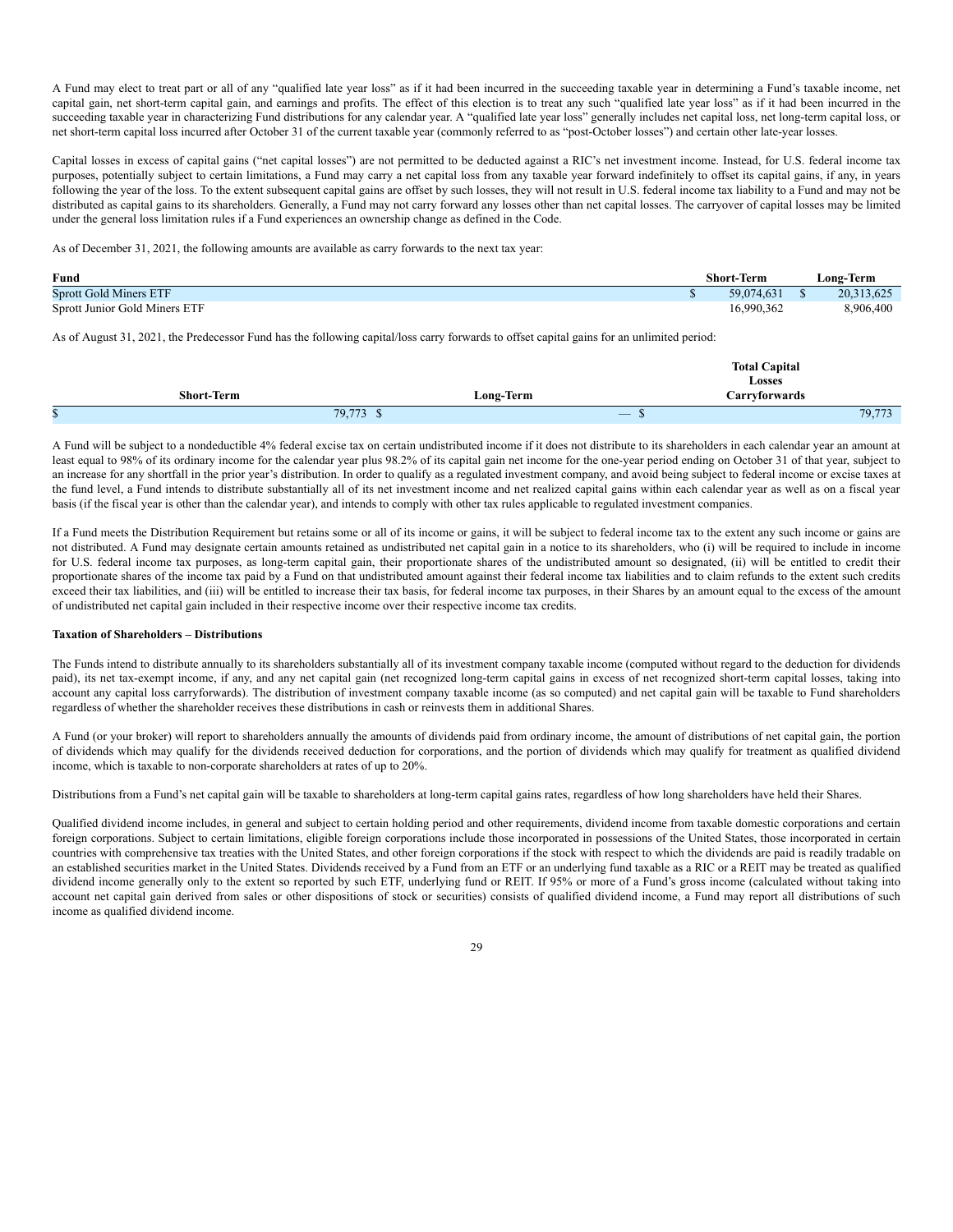Fund dividends will not be treated as qualified dividend income if a Fund does not meet holding period and other requirements with respect to dividend paying stocks in its portfolio, and the shareholder does not meet holding period and other requirements with respect to the Shares on which the dividends were paid. Distributions by a Fund of its net short-term capital gains will be taxable as ordinary income. Distributions from a Fund's net capital gain will be taxable to shareholders at long-term capital gains rates, regardless of how long shareholders have held their Shares. Distributions may be subject to state and local taxes.

In the case of corporate shareholders, certain dividends received by a Fund from U.S. corporations (generally, dividends received by a Fund in respect of any share of stock (1) with a tax holding period of at least 46 days during the 91-day period beginning on the date that is 45 days before the date on which the stock becomes ex-dividend as to that dividend and (2) that is held in an unleveraged position) and distributed and appropriately so reported by a Fund may be eligible for the 70% dividends-received deduction. Certain preferred stock must have a holding period of at least 91 days during the 181-day period beginning on the date that is 90 days before the date on which the stock becomes ex-dividend as to that dividend in order to be eligible. Capital gain dividends distributed to a Fund from other RICs are not eligible for the dividends-received deduction. In order to qualify for the deduction, corporate shareholders must meet the minimum holding period requirement stated above with respect to their Shares, taking into account any holding period reductions from certain hedging or other transactions or positions that diminish their risk of loss with respect to their Shares, and, if they borrow to acquire or otherwise incur debt attributable to Shares, they may be denied a portion of the dividends-received deduction with respect to those Shares.

Although dividends generally will be treated as distributed when paid, any dividend declared by the Funds in October, November or December and payable to shareholders of record in such a month that is paid during the following January will be treated for U.S. federal income tax purposes as received by shareholders on December 31 of the calendar year in which it was declared.

U.S. individuals with adjusted gross income (subject to certain adjustments) exceeding certain threshold amounts (\$250,000 if married filing jointly or if considered a "surviving spouse" for federal income tax purposes, \$125,000 if married filing separately, and \$200,000 in other cases) are subject to a 3.8% Medicare contribution tax on all or a portion of their "net investment income," which includes taxable interest, dividends, and certain capital gains (generally including capital gain distributions and capital gains realized on the sale of Shares). This 3.8% tax also applies to all or a portion of the undistributed net investment income of certain shareholders that are estates and trusts.

Shareholders who have not held Shares for a full year should be aware that a Fund may report and distribute, as ordinary dividends or capital gain dividends, a percentage of income that is not equal to the percentage of a Fund's ordinary income or net capital gain, respectively, actually earned during the applicable shareholder's period of investment in a Fund. A taxable shareholder may wish to avoid investing in a Fund shortly before a dividend or other distribution, because the distribution will generally be taxable even though it may economically represent a return of a portion of the shareholder's investment.

To the extent that a Fund makes a distribution of income received by a Fund in lieu of dividends (a "substitute payment") with respect to securities on loan pursuant to a securities lending transaction, such income will not constitute qualified dividend income to individual shareholders and will not be eligible for the dividends received deduction for corporate shareholders.

If a Fund's distributions exceed its earnings and profits, all or a portion of the distributions made for a taxable year may be recharacterized as a return of capital to shareholders. A return of capital distribution will generally not be taxable, but will reduce each shareholder's cost basis in a Fund and result in a higher capital gain or lower capital loss when Shares on which the distribution was received are sold. After a shareholder's basis in Shares has been reduced to zero, distributions in excess of earnings and profits will be treated as gain from the sale of the shareholder's Shares.

#### **Taxation of Shareholders – Sale of Shares**

A sale, redemption, or exchange of Shares may give rise to a gain or loss. In general, any gain or loss realized upon a taxable disposition of Shares will be treated as long-term capital gain or loss if Shares have been held for more than 12 months. Otherwise, the gain or loss on the taxable disposition of Shares will generally be treated as short-term capital gain or loss. Any loss realized upon a taxable disposition of Shares held for six months or less will be treated as long-term capital loss, rather than short-term capital loss, to the extent of any amounts treated as distributions to the shareholder of long-term capital gain (including any amounts credited to the shareholder as undistributed capital gains). All or a portion of any loss realized upon a taxable disposition of Shares may be disallowed if substantially identical Shares are acquired (through the reinvestment of dividends or otherwise) within a 61-day period beginning 30 days before and ending 30 days after the disposition. In such a case, the basis of the newly acquired Shares will be adjusted to reflect the disallowed loss.

The cost basis of Shares acquired by purchase will generally be based on the amount paid for Shares and then may be subsequently adjusted for other applicable transactions as required by the Code. The difference between the selling price and the cost basis of Shares generally determines the amount of the capital gain or loss realized on the sale or exchange of Shares. Contact the broker through whom you purchased your Shares to obtain information with respect to the available cost basis reporting methods and elections for your account. An Authorized Participant who exchanges securities for Creation Units generally will recognize a gain or a loss. The gain or loss will be equal to the difference between the market value of the Creation Units at the time and the sum of the exchanger's aggregate basis in the securities surrendered plus the amount of cash paid for such Creation Units. A person who redeems Creation Units will generally recognize a gain or loss equal to the difference between the exchanger's basis in the Creation Units and the sum of the aggregate market value of any securities received plus the amount of any cash received for such Creation Units. The Internal Revenue Service (the "IRS"), however, may assert that a loss realized upon an exchange of securities for Creation Units cannot currently be deducted under the rules governing "wash sales" (for a person who does not mark-to-market its portfolio) or on the basis that there has been no significant change in economic position.

Any capital gain or loss realized upon the creation of Creation Units will generally be treated as long-term capital gain or loss if the securities exchanged for such Creation Units have been held for more than one year. Any capital gain or loss realized upon the redemption of Creation Units will generally be treated as long-term capital gain or loss if Shares comprising the Creation Units have been held for more than one year. Otherwise, such capital gains or losses will generally be treated as short-term capital gains or losses. Any loss upon a redemption of Creation Units held for six months or less may be treated as long-term capital loss to the extent of any amounts treated as distributions to the applicable Authorized Participant of long-term capital gain with respect to the Creation Units (including any amounts credited to the Authorized Participant as undistributed capital gains).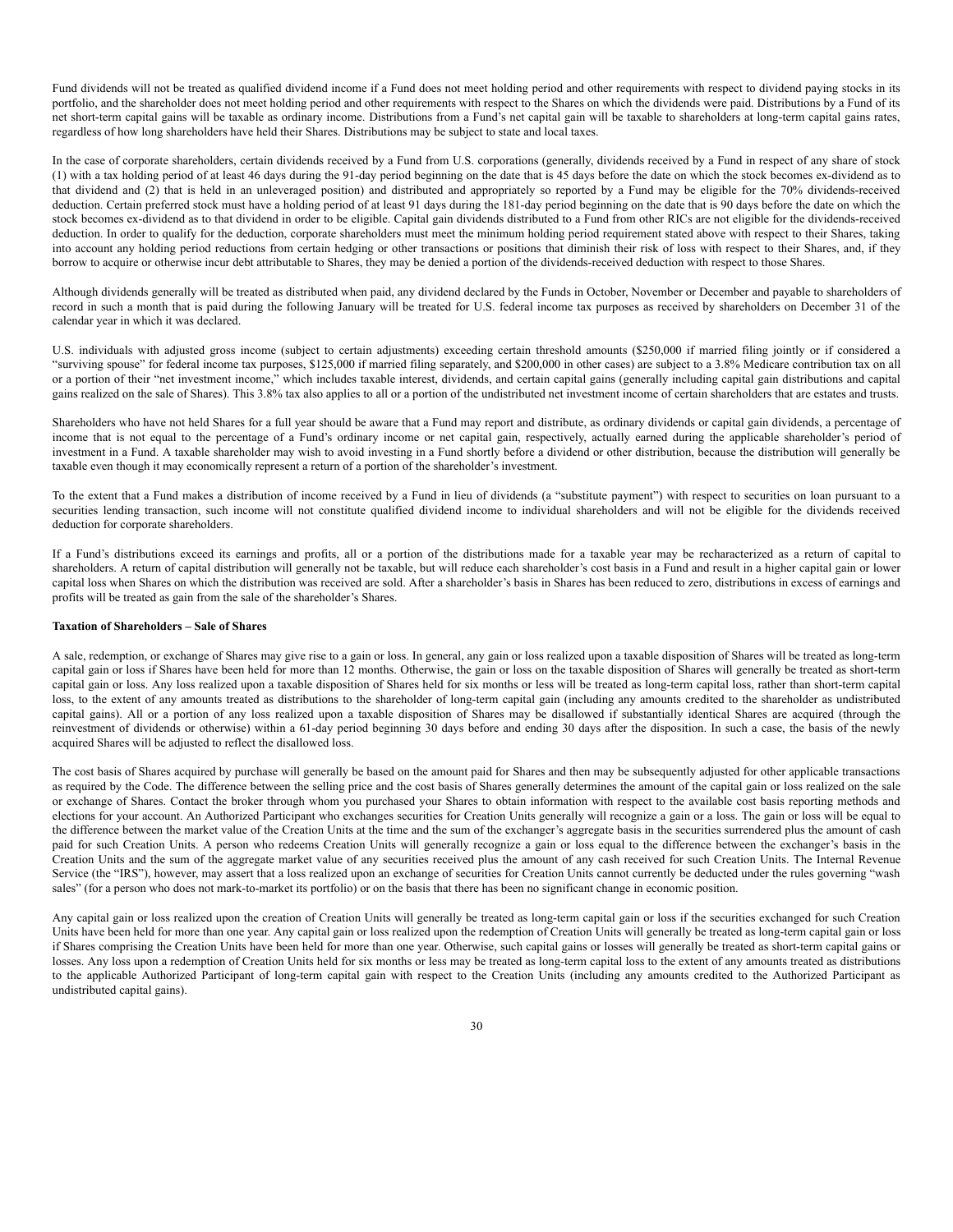The Trust, on behalf of a Fund, has the right to reject an order for Creation Units if the purchaser (or a group of purchasers) would, upon obtaining the Creation Units so ordered, own 80% or more of the outstanding Shares and if, pursuant to Section 351 of the Code, a Fund would have a basis in the deposit securities different from the market value of such securities on the date of deposit. The Trust also has the right to require the provision of information necessary to determine beneficial Share ownership for purposes of the 80% determination. If a Fund does issue Creation Units to a purchaser (or a group of purchasers) that would, upon obtaining the Creation Units so ordered, own 80% or more of the outstanding Shares, the purchaser (or a group of purchasers) will not recognize gain or loss upon the exchange of securities for Creation Units.

Persons purchasing or redeeming Creation Units should consult their own tax advisers with respect to the tax treatment of any creation or redemption transaction and whether the wash sales rule applies and when a loss may be deductible.

#### **Taxation of Fund Investments**

Certain of a Fund's investments may be subject to complex provisions of the Code (including provisions relating to hedging transactions, straddles, integrated transactions, foreign currency contracts, forward foreign currency contracts, and notional principal contracts) that, among other things, may affect a Fund's ability to qualify as a RIC, affect the character of gains and losses realized by a Fund (e.g., may affect whether gains or losses are ordinary or capital), accelerate recognition of income to a Fund and defer losses. These rules could therefore affect the character, amount and timing of distributions to shareholders. These provisions also may require a Fund to mark to market certain types of positions in its portfolio (*i.e.*, treat them as if they were closed out) which may cause a Fund to recognize income without a Fund receiving cash with which to make distributions in amounts sufficient to enable a Fund to satisfy the RIC distribution requirements for avoiding income and excise taxes. A Fund intends to monitor its transactions, intends to make appropriate tax elections, and intends to make appropriate entries in its books and records in order to mitigate the effect of these rules and preserve a Fund's qualification for treatment as a RIC. To the extent a Fund invests in an underlying fund that is taxable as a RIC, the rules applicable to the tax treatment of complex securities will also apply to the underlying funds that also invest in such complex securities and investments.

### **Backup Withholding**

A Fund will be required in certain cases to withhold (as "backup withholding") on amounts payable to any shareholder who (1) fails to provide a correct taxpayer identification number certified under penalty of perjury; (2) is subject to backup withholding by the IRS for failure to properly report all payments of interest or dividends; (3) fails to provide a certified statement that he or she is not subject to "backup withholding"; or (4) fails to provide a certified statement that he or she is a U.S. person (including a U.S. resident alien). The backup withholding rate is 24%. Backup withholding is not an additional tax and any amounts withheld may be credited against the shareholder's ultimate U.S. tax liability. Backup withholding will not be applied to payments that have been subject to the 30% withholding tax on shareholders who are neither citizens nor permanent residents of the United States.

### **Foreign Shareholders**

Any non-U.S. investors in a Fund may be subject to U.S. withholding and estate tax and shareholders are encouraged to consult their tax advisors prior to investing in a Fund. Foreign shareholders (*i.e.*, nonresident alien individuals and foreign corporations, partnerships, trusts and estates) are generally subject to U.S. withholding tax at the rate of 30% (or a lower tax treaty rate) on distributions derived from taxable ordinary income. A Fund may, under certain circumstances, report all or a portion of a dividend as an "interest-related dividend" or a "short-term capital gain dividend," which would generally be exempt from this 30% U.S. withholding tax, provided certain other requirements are met. Short-term capital gain dividends received by a nonresident alien individual who is present in the U.S. for a period or periods aggregating 183 days or more during the taxable year are not exempt from this 30% withholding tax. Gains realized by foreign shareholders from the sale or other disposition of Shares generally are not subject to U.S. taxation, unless the recipient is an individual who is physically present in the U.S. for 183 days or more per year. Foreign shareholders who fail to provide an applicable IRS form may be subject to backup withholding on certain payments from a Fund. Backup withholding will not be applied to payments that are subject to the 30% (or lower applicable treaty rate) withholding tax described in this paragraph. Different tax consequences may result if the foreign shareholder is engaged in a trade or business within the United States. In addition, the tax consequences to a foreign shareholder entitled to claim the benefits of a tax treaty may be different than those described above.

Unless certain non-U.S. entities that hold Shares comply with IRS requirements that will generally require them to report information regarding U.S. persons investing in, or holding accounts with, such entities, a 30% withholding tax may apply to Fund distributions payable to such entities and with respect to redemptions and certain capital gain dividends payable to such entities after December 31, 2018. A non-U.S. shareholder may be exempt from the withholding described in this paragraph under an applicable intergovernmental agreement between the U.S. and a foreign government, provided that the shareholder and the applicable foreign government comply with the terms of the agreement.

For foreign shareholders to qualify for an exemption from backup withholding, described above, the foreign shareholder must comply with special certification and filing requirements. Foreign shareholders in a Fund should consult their tax advisors in this regard.

#### **Tax-Exempt Shareholders**

Certain tax-exempt shareholders, including qualified pension plans, individual retirement accounts, salary deferral arrangements, 401(k) plans, and other tax-exempt entities, generally are exempt from federal income taxation except with respect to their unrelated business taxable income ("UBTI"). Under current law, a Fund generally serves to block UBTI from being realized by its tax-exempt shareholders with respect to their shares of Fund income. However, notwithstanding the foregoing, tax-exempt shareholders could realize UBTI by virtue of their investment in a Fund if, for example, (i) a Fund invests in residual interests of Real Estate Mortgage Investment Conduits ("REMICs"), (ii) a Fund invests in a REIT that is a taxable mortgage pool ("TMP") or that has a subsidiary that is a TMP or that invests in the residual interest of a REMIC, or (iii) Shares constitute debt-financed property in the hands of the tax-exempt shareholders within the meaning of section 514(b) of the Code. Charitable remainder trusts are subject to special rules and should consult their tax advisers. The IRS has issued guidance with respect to these issues and prospective shareholders, especially charitable remainder trusts, are strongly encouraged to consult with their tax advisers regarding these issues.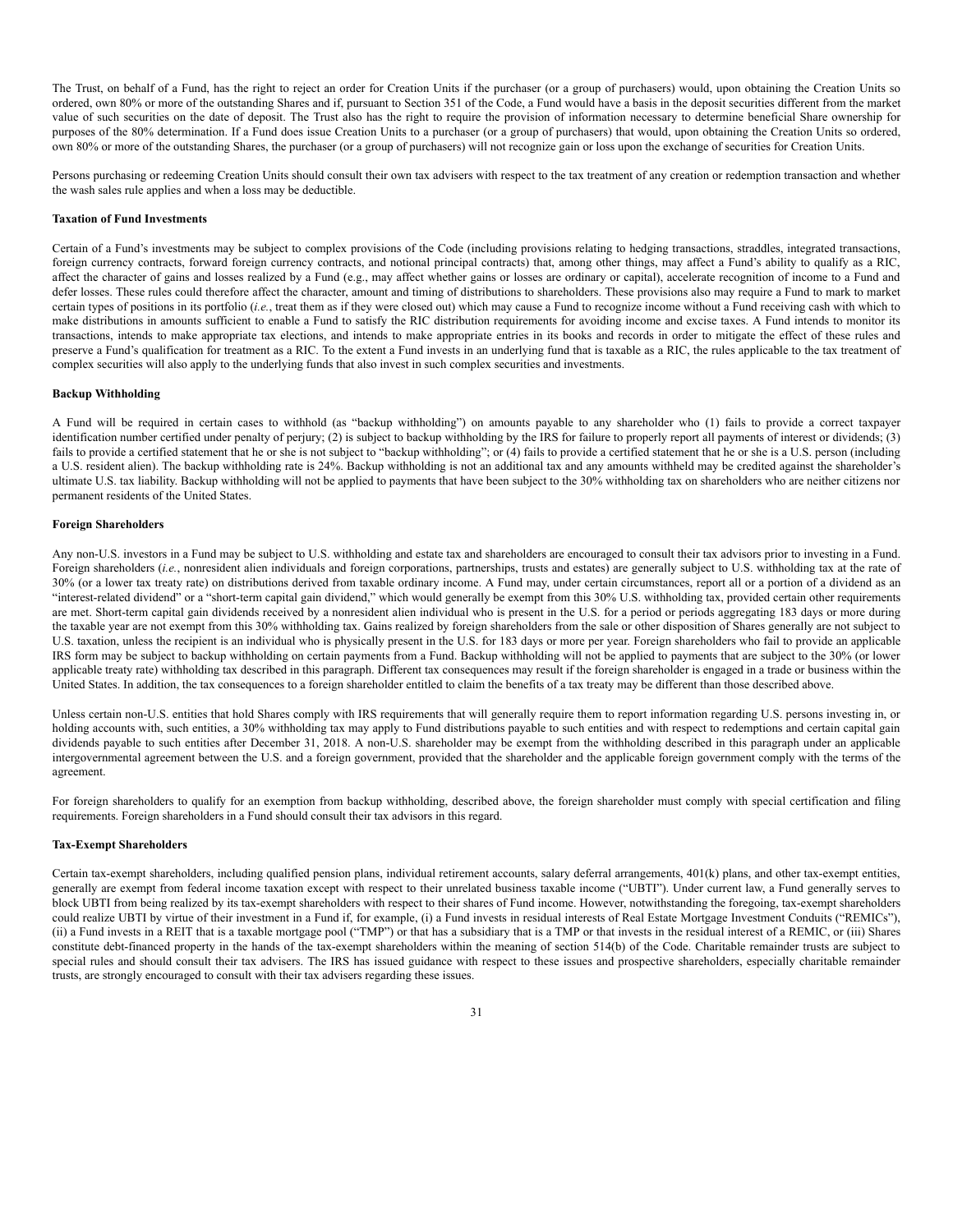### **Certain Potential Tax Reporting Requirements**

Under U.S. Treasury regulations, if a shareholder recognizes a loss on disposition of Shares of \$2 million or more for an individual shareholder or \$10 million or more for a corporate shareholder (or certain greater amounts over a combination of years), the shareholder must file with the IRS a disclosure statement on IRS Form 8886. Direct shareholders of portfolio securities are in many cases excepted from this reporting requirement, but under current guidance, shareholders of a RIC are not excepted. Significant penalties may be imposed for the failure to comply with the reporting requirements. The fact that a loss is reportable under these regulations does not affect the legal determination of whether the taxpayer's treatment of the loss is proper. Shareholders should consult their tax advisers to determine the applicability of these regulations in light of their individual circumstances.

#### **State Tax**

In those states that have income tax laws, the tax treatment of a Fund and of Fund shareholders with respect to distributions by a Fund may differ from federal tax treatment.

### **Tax Treatment of Portfolio Transactions**

Set forth below is a general description of the tax treatment of certain types of securities, investment techniques and transactions that may apply to a Fund and, in turn, affect the amount, character and timing of dividends and distributions payable by a Fund to its shareholders. This section should be read in conjunction with the discussion above under "Description of Permitted Investments" for a detailed description of the various types of securities and investment techniques that apply to a Fund.

In General. In general, gain or loss recognized by a Fund on the sale or other disposition of portfolio investments will be a capital gain or loss. Such capital gain and loss may be long-term or short-term depending, in general, upon the length of time a particular investment position is maintained and, in some cases, upon the nature of the transaction. Property held for more than one year generally will be eligible for long-term capital gain or loss treatment. The application of certain rules described below may serve to alter the manner in which the holding period for a security is determined or may otherwise affect the characterization as long-term or short-term, and also the timing of the realization and/or character, of certain gains or losses.

Options, Futures, Forward Contracts and Hedging Transactions. In general, option premiums received by a Fund are not immediately included in the income of a Fund. Instead, the premiums are recognized when the option contract expires, the option is exercised by the holder, or the fund transfers or otherwise terminates the option (e.g., through a closing transaction). If an option written by a Fund is exercised and the fund sells or delivers the underlying stock, a Fund generally will recognize capital gain or loss equal to (a) the sum of the strike price and the option premium received by a Fund minus (b) a Fund's basis in the stock. Such gain or loss generally will be short-term or long-term depending upon the holding period of the underlying stock. If securities are purchased by a Fund pursuant to the exercise of a put option written by it, a Fund generally will subtract the premium received from its cost basis in the securities purchased. The gain or loss with respect to any termination of a Fund's obligation under an option other than through the exercise of the option and related sale or delivery of the underlying stock generally will be short-term gain or loss depending on whether the premium income received by a Fund is greater or less than the amount paid by a Fund (if any) in terminating the transaction. Thus, for example, if an option written by a Fund expires unexercised, a Fund generally will recognize short-term gain equal to the premium received.

The tax treatment of certain futures contracts entered into by a Fund as well as listed non-equity options written or purchased by a Fund on U.S. exchanges (including options on futures contracts, broad-based equity indices and debt securities) may be governed by section 1256 of the Code ("section 1256 contracts"). Gains or losses on section 1256 contracts generally are considered 60% long-term and 40% short-term capital gains or losses ("60/40"), although certain foreign currency gains and losses from such contracts may be treated as ordinary in character. Also, any section 1256 contracts held by the Funds at the end of each taxable year (and, for purposes of the 4% excise tax, on certain other dates as prescribed under the Code) are "marked to market" with the result that unrealized gains or losses are treated as though they were realized and the resulting gain or loss is treated as ordinary or 60/40 gain or loss, as applicable.

In addition to the special rules described above in respect of options and futures transactions, a Fund's transactions in other derivative instruments (including options and forward contracts) as well as its other hedging, short sale, or similar transactions, may be subject to one or more special tax rules (including the constructive sale, notional principal contract, straddle, wash sale and short sale rules). These rules may affect whether gains and losses recognized by a Fund are treated as ordinary or capital or as shortterm or long-term, accelerate the recognition of income or gains to a Fund, defer losses to a Fund, and cause adjustments in the holding periods of the fund's securities. These rules, therefore, could affect the amount, timing and/or character of distributions to shareholders. Moreover, because the tax rules applicable to derivative financial instruments are in some cases uncertain under current law, an adverse determination or future guidance by the IRS with respect to these rules (which determination or guidance could be retroactive) may affect whether a Fund has made sufficient distributions, and otherwise satisfied the relevant requirements, to maintain its qualification as a regulated investment company and avoid a Fund-level tax.

Certain of a Fund's investments in derivatives and foreign currency-denominated instruments, and a Fund's transactions in foreign currencies and hedging activities, may produce a difference between its book income and its taxable income. If a Fund's book income is less than the sum of its taxable income and net tax-exempt income (if any), a Fund could be required to make distributions exceeding book income to qualify as a regulated investment company. If a Fund's book income exceeds the sum of its taxable income and net tax-exempt income (if any), the distribution of any such excess will be treated as (i) a dividend to the extent of a Fund's remaining earnings and profits (including current earnings and profits arising from tax-exempt income, reduced by related deductions), (ii) thereafter, as a return of capital to the extent of the recipient's basis in the Shares, and (iii) thereafter, as gain from the sale or exchange of a capital asset.

Foreign Currency Transactions. The Fund's transactions in foreign currencies, foreign currency-denominated debt obligations and certain foreign currency options, futures contracts and forward contracts (and similar instruments) may give rise to ordinary income or loss to the extent such income or loss results from fluctuations in the value of the foreign currency concerned. This treatment could increase or decrease a Fund's ordinary income distributions to you, and may cause some or all of a Fund's previously distributed income to be classified as a return of capital. In certain cases, a Fund may make an election to treat such gain or loss as capital.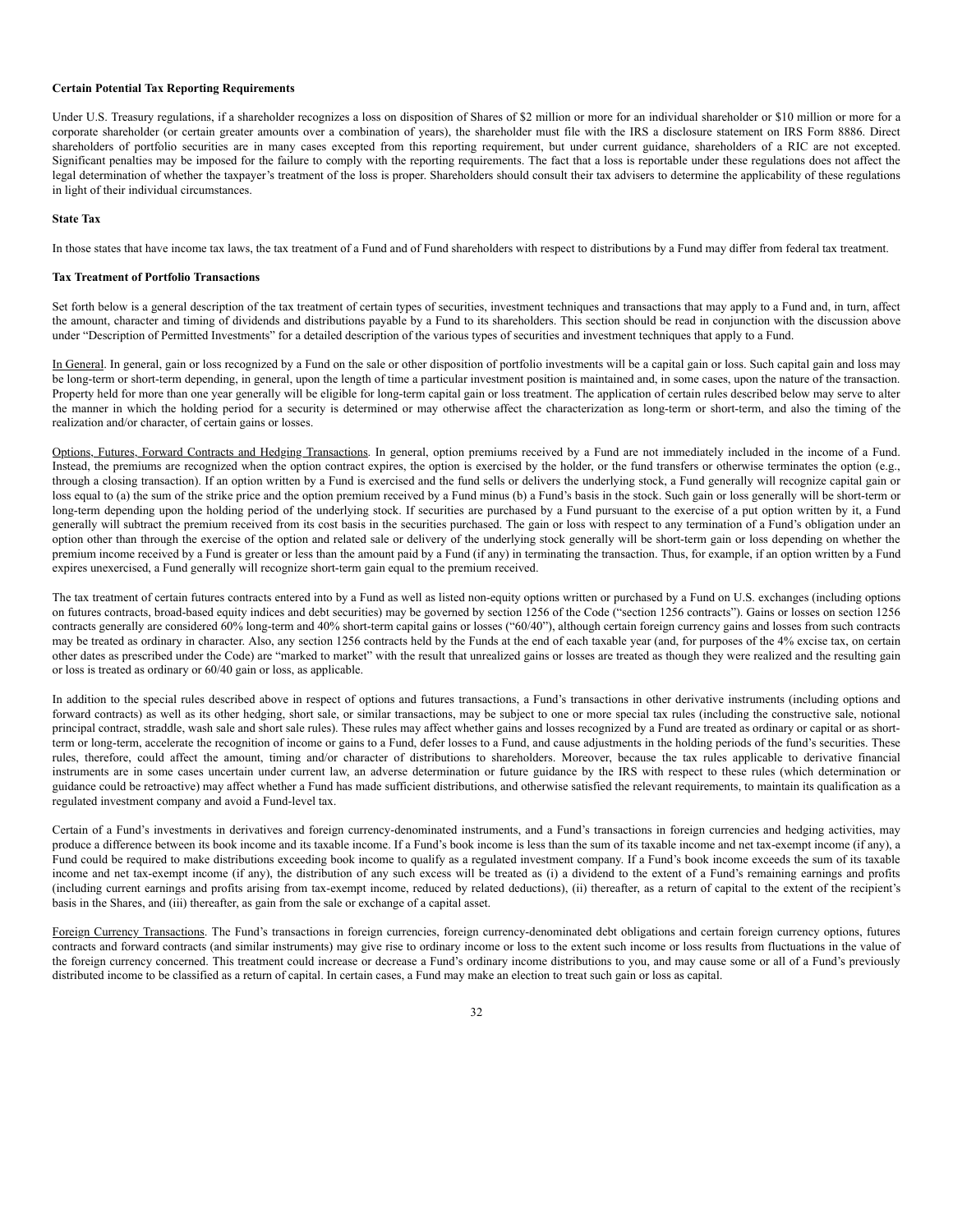PFIC Investments. A Fund may invest in securities of foreign companies that may be classified under the Code as PFICs. In general, a foreign company is classified as a PFIC if at least one-half of its assets constitute investment-type assets or 75% or more of its gross income is investment-type income. When investing in PFIC securities, a Fund intends to mark-to-market these securities under certain provisions of the Code and recognize any unrealized gains as ordinary income at the end of a Fund's fiscal and excise tax years. Deductions for losses are allowable only to the extent of any current or previously recognized gains. These gains (reduced by allowable losses) are treated as ordinary income that a Fund is required to distribute, even though it has not sold or received dividends from these securities. You should also be aware that the designation of a foreign security as a PFIC security will cause its income dividends to fall outside of the definition of qualified foreign corporation dividends. These dividends generally will not qualify for the reduced rate of taxation on qualified dividends when distributed to you by a Fund. Foreign companies are not required to identify themselves as PFICs. Due to various complexities in identifying PFICs, a Fund can give no assurances that it will be able to identify portfolio securities in foreign corporations that are PFICs in time for a Fund to make a mark-to-market election. If a Fund is unable to identify an investment as a PFIC and thus does not make a mark-to-market election, a Fund may be subject to U.S. federal income tax on a portion of any "excess distribution" or gain from the disposition of such shares even if such income is distributed as a taxable dividend by a Fund to its shareholders. Additional charges in the nature of interest may be imposed on a Fund in respect of deferred taxes arising from such distributions or gains.

Securities Lending. While securities are loaned out by a Fund, a Fund generally will receive from the borrower amounts equal to any dividends or interest paid on the borrowed securities. For federal income tax purposes, payments made "in lieu of" dividends are not considered dividend income. These distributions will neither qualify for the reduced rate of taxation for individuals on qualified dividends nor the 70% dividends received deduction for corporations. Also, any foreign tax withheld on payments made "in lieu of" dividends or interest will not qualify for the pass-through of foreign tax credits to shareholders.

Investments in Securities of Uncertain Tax Character. A Fund may invest in securities the U.S. federal income tax treatment of which may not be clear or may be subject to recharacterization by the IRS. To the extent the tax treatment of such securities or the income from such securities differs from the tax treatment expected by a Fund, it could affect the timing or character of income recognized by a Fund, requiring a Fund to purchase or sell securities, or otherwise change its portfolio, in order to comply with the tax rules applicable to regulated investment companies under the Code.

# <span id="page-32-0"></span>**CAPITAL STOCK**

The Trust currently is comprised of four investment funds. The Trust issues Shares of beneficial interest with no par value. The Board may designate additional series of the Trust.

Each Share issued by the Trust has a *pro rata* interest in the assets of the corresponding Fund. Shares have no pre-emptive, exchange, subscription or conversion rights and are freely transferable. Each Share is entitled to participate equally in dividends and distributions declared by the Board with respect to a Fund, and in the net distributable assets of such Fund on liquidation.

Each Share has one vote with respect to matters upon which a shareholder vote is required consistent with the requirements of the 1940 Act and the rules promulgated thereunder and each fractional Share has a proportional fractional vote. Shares of all Fund votes together as a single class except that if the matter being voted on affects only a particular fund it will be voted on only by that fund, and if a matter affects a particular fund differently from other Fund, that fund will vote separately on such matter. Under Delaware law, the Trust is not required to hold an annual meeting of shareholders unless required to do so under the 1940 Act. The policy of the Trust is not to hold an annual meeting of shareholders unless required to do so under the 1940 Act. All Shares of the Trust have noncumulative voting rights for the election of Trustees. Under Delaware law, Trustees of the Trust may be removed by vote of the shareholders.

Under Delaware law, shareholders of a statutory trust may have similar limitations on liability as shareholders of a corporation.

# <span id="page-32-1"></span>**SHAREHOLDER REPORTS**

The Trust will issue through DTC Participants to its shareholders semi-annual reports containing unaudited financial statements and annual reports containing financial statements audited by an independent auditor approved by the Trust's Trustees and by the shareholders when meetings are held and such other information as may be required by applicable laws, rules and regulations. Beneficial Owners also receive annually notification as to the tax status of the Trust's distributions.

Shareholder inquiries may be made by writing to the Trust, 1290 Broadway, Suite 1000, Denver, Colorado 80203.

# <span id="page-32-2"></span>**FINANCIAL STATEMENTS**

The financial statements and financial highlights in the December 31, 2021, Annual Report for the Gold Funds are incorporated in this Statement of Additional Information by reference. The financial statements and financial highlights in the Annual Report have been audited by Tait, Weller & Baker LLP, whose report thereon appears in the Annual Report. You can obtain additional copies of the Annual Report at no charge by writing or telephoning the Funds at (888) 622-1813.

### <span id="page-32-3"></span>**DISCLAIMERS**

Each Gold Fund's Underlying Index a registered trademark of Solactive AG and has been licensed for use by Sprott. The Gold Funds are not sponsored, endorsed, sold, or promoted by Solactive AG, and it makes no representation regarding the advisability of investing in the Gold Funds. SOLACTIVE AG AND ITS AFFILIATES MAKE NO WARRANTIES AND BEAR NO LIABILITY WITH RESPECT TO THE GOLD FUNDS. Solactive AG calculates and publishes the Indexes and uses its best efforts to ensure that each index is calculated correctly. The publication of the Indexes by Solactive AG does not constitute a recommendation by Solactive AG to invest in the Gold Funds. Solactive AG does not offer any guarantee or assurance with regard to the results of using the Indexes.

The Gold Funds are not sponsored, promoted, sold or supported in any other manner by Solactive AG nor does Solactive AG offer any express or implicit guarantee or assurance either with regard to the results of using each Underlying Index and/or Index trade-mark or the Index Price at any time or in any other respect. Each Gold Underlying Index is calculated and published by Solactive AG. Solactive AG uses its best efforts to ensure that each Underlying Index is calculated correctly. Irrespective of its obligations towards the Issuer, Solactive AG has no obligation to point out errors in the Gold Underlying Indexes to third parties including but not limited to investors and/or financial Intermediaries of the financial Instrument. Neither publication of each Gold Underlying Index by Solactive AG nor the licensing of the Underlying Index or Index trademark for the purpose of use in connection with each Gold Fund constitutes a recommendation by Solactive AG to invest capital in said financial instrument nor does it in any way represent an assurance or opinion of Solactive AG with regard to any investment each Fund.